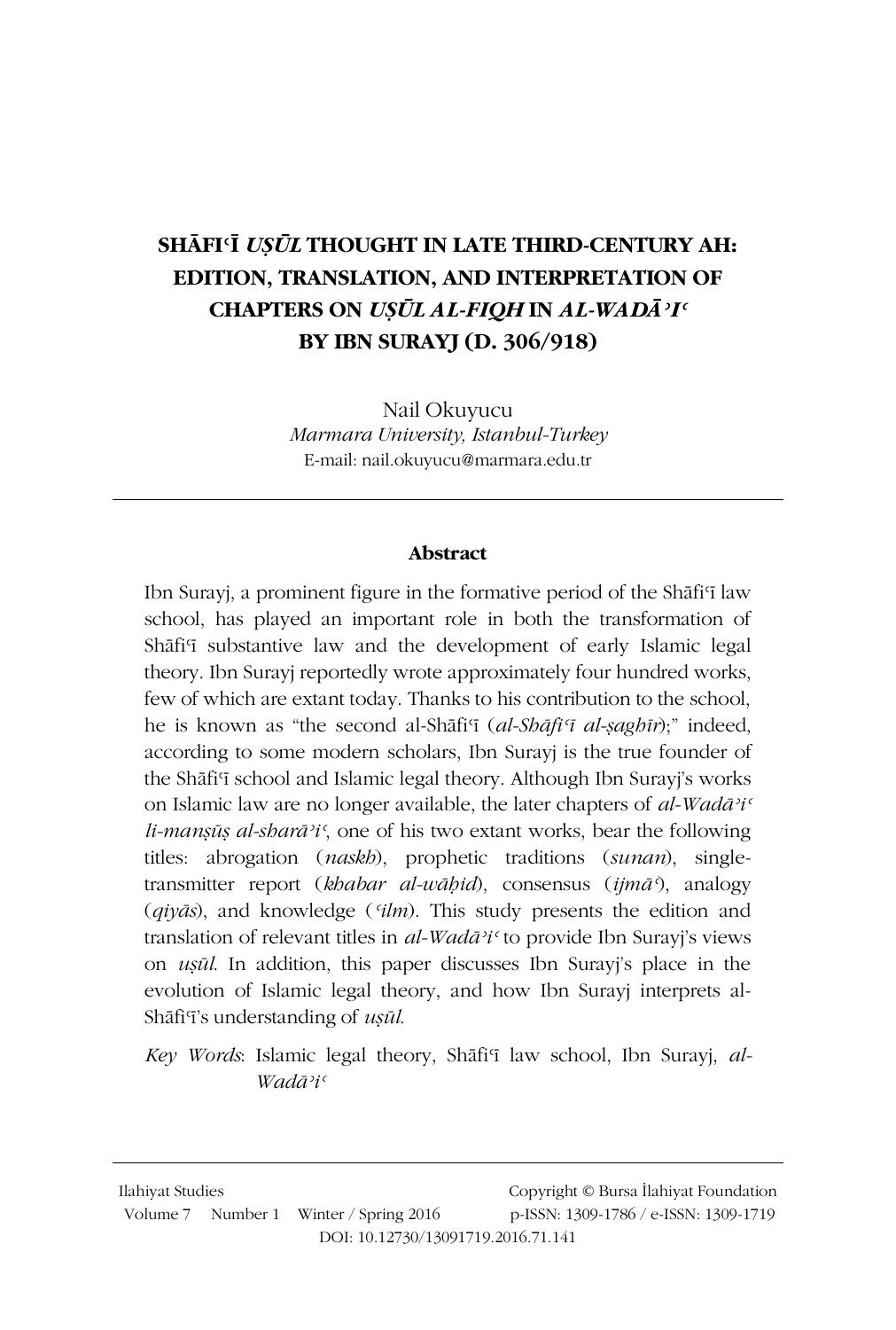#### Nail Okuvucu

### 1. Introduction: Notes on the Evolution of Shafi'i Usul Thought from al-Shafi<sup>c</sup> to Ibn Surayj

According to anecdotes in classical hagiographical books and many modern academic papers, al-Shafi'i (d. 204/820) is the founder of Islamic legal theory. In the eyes of Fakhr al-Din al-Rāzī (d. 606/1210), the role of al-Shafi'i in *usul* is similar to that of Aristotle in logic and al-Khalīl ibn Aḥmad in Arabic prosody ('arūd).<sup>1</sup> Unlike his predecessors, al-Shāfi'ī wrote a work exclusively on ușul, and, after that, he gained a significant position in the fields of Islamic law and usul. According to the Shāfi'is, the birth of the science of *usūl* was enabled through this work by their eponym, conferring clear superiority over other schools of law and *fiqh* circles. Indeed, Hanafi and Mālikī *fiqh* circles engaged in significant thought on *usul* prior to the Shafi'i school and played an important part in the formation of Shafi'i legal thought. Nevertheless, al-Risālah is considered the first work to exclusively address usūl alfigh because neither *mujtabid* scholars (considered as eponyms in both circles) nor their pupils left behind any work on  $u$ sūl.<sup>2</sup>

A more profound analysis of the third century AH is required to comprehend the evolution of legal theory after al-Shafi'i, along with Islamic thought in general and science of jurisprudence in particular. Third-century AH is a period when the science of jurisprudence had almost attained its classical form and content, and the transformation of the earliest *figh* circles into madhhabs was almost accomplished. The era equally stands out as a time of development not only for Islamic sciences but also for Islamic thought in general and the Islamic schools

Abū 'Abd Allāh Muḥammad ibn 'Umar Fakhr al-Dīn al-Rāzī (d. 606/1210), Manāqib al-Imām al-Shāfi'ī, ed. Aḥmad Ḥijāzī al-Saqqā (Cairo: Maktabat al-Kulliyyāt al-Azhariyyah, 1986), 156.

 $\overline{2}$ Hanafi jurists Abū Yūsuf and Muḥammad ibn Ḥasan al-Shaybānī also reportedly wrote several works on *usūl*; nevertheless, these works are actually about substantive law. See George Makdisi, "The Juridical Theology of Shâfi'î: Origins and Significance of Ușûl al-Fiqh," Studia Islamica 59 (1984): 6-7, https://doi.org/10.2307/1595294. Several recent studies have unearthed important findings about usul thought prior to al-Shāfi'i. For some of those studies, see Ahmad Y. Hasan, The Early Development of Islamic Jurisprudence (Islamabad: Islamic Research Institute, 1970); Yasin Dutton, The Origins of Islamic Law: The Qur'an, The Muwatta' and Madinan 'Amal (Surrey: Curzon Press, 1999); Şükrü Özen, "İslâm Hukukunda Aklîleşme Süreci: Başlangıçtan Hicri IV. Asrın Ortalarına Kadar" (PhD diss., Marmara University, 1995); Metin Yiğit, İlk Dönem Hanefî Kaynaklarına Göre Ebû Hanîfe'nin Usûl Anlayışında Sünnet (Istanbul: İz Yayıncılık, 2009).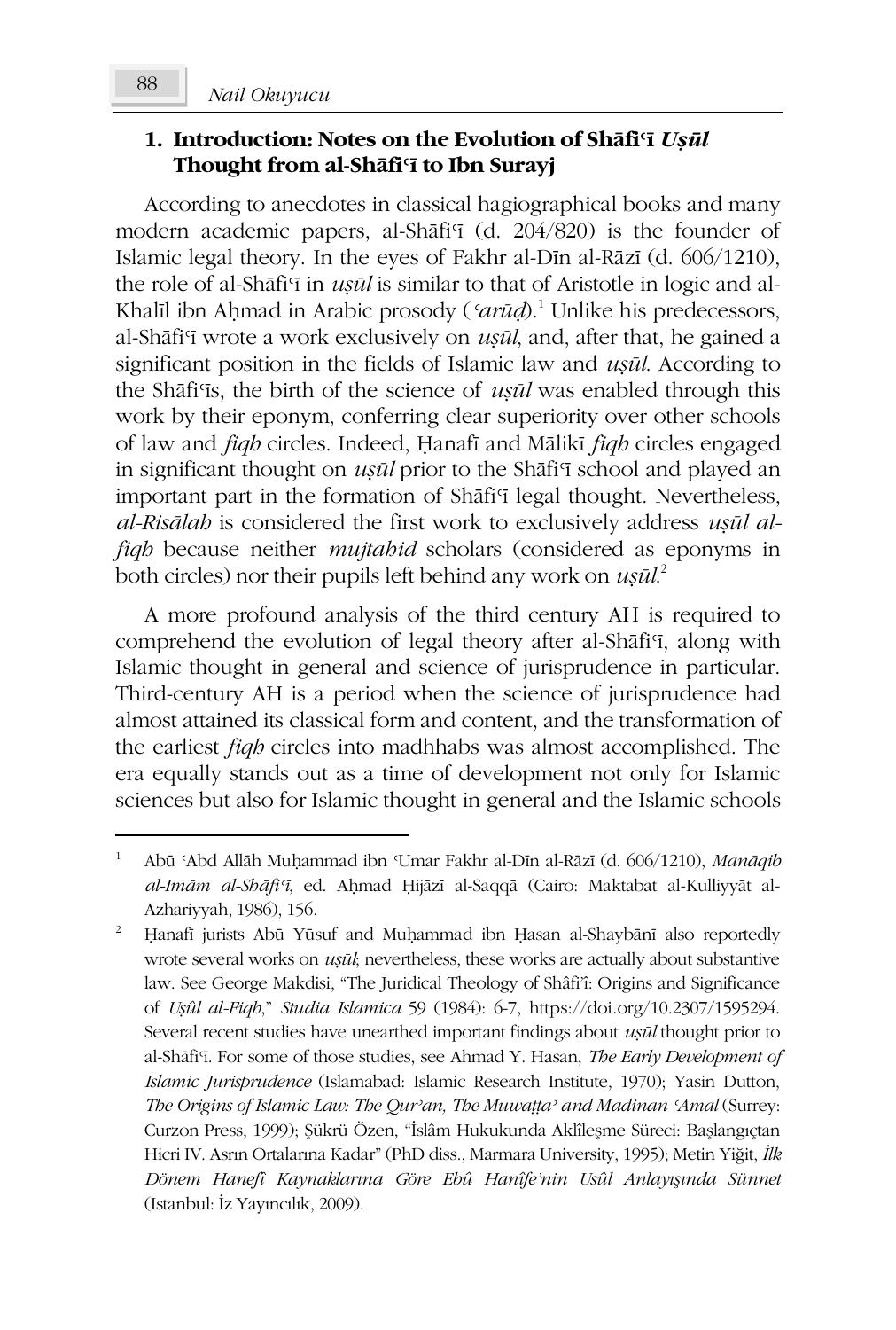that formed this thought in particular. More specifically, regarding usul al-figh, the followers of al-Shafi'i, jurists from other figh circles, and independent *mujtabids* and legal experts widely contributed to the development and enrichment of the discipline via their texts on usul.

Al-Shāfi'i's influence on *ușul al-fiqh* thought and literature is traceable from various lines. First, we can review texts written by his followers, who were known as pupils (ashab). Certain texts by Abū Ya'qūb al-Buwaytī (d. 231/846) and Abū Ibrāhīm al-Muzanī (d. 264/878) are firsthand sources in which the thoughts of al-Shafi'i on usūl are both narrated and improved. In the later chapters of his al-Mukhtaşar, al-Buwayți summarizes and narrates the content of al-Risālah and some other ușūl-related texts by al-Shāfi'i. The chapter titled  $B\bar{a}b^{un}$  fi l-Risālah, which covers approximately 4 folios, summarized al-Risālah in a manner that highlights al-Shāfi'i's prominent views.<sup>3</sup> Next come the chapters called *Sifat naby al-Nabi*, Min ikhtilāf al-hadīth and al-Wad<sup>c</sup> 'alá Mālik, which are not directly associated with the problem of substantive law.<sup>4</sup> Nevertheless, these chapters are also abstracts based on texts by al-Shafi'i on *figh* and the science of hadīth. In the treatise titled Kitāb al-amr wa-l-naby 'alá ma'ná l-Shāfi'ī min mas'āil al-Muzanī, al-Muzanī presents a schematic summary of al-Shafi'i's views on command and prohibition  $(amr$  and  $naby$ <sup>5</sup>. Although al-Muzani's work is apparently grounded on al-Shāfi'i's expressions and opinions, he does not necessarily adhere to his master and attempts to create a more comprehensive classification. Prominent ideas outlined in his classification address the literal meaning, the generality of *nusūs* (Qur'anic verses and hadiths) and the determination of the relations between generality and particularity, which are also intensely treated by al-Shāfi'i. Alongside these works, it should be noted that the views on *usul* quoted from both the first generation of Shafi'i jurists in classical works on usul alfigh and other sources from the Shafi'i school were valuable in

 $3 -$ Abū Ya'qūb Yūsuf ibn Yaḥyá al-Miṣrī al-Buwayṭī, al-Mukhtaṣar (Istanbul: Murat Molla Library, Murad Molla, MS 1189), fols. 169r-173r.

Ibid., fols. 173r-185v.

 $5<sup>7</sup>$ See Kitāb al-amr wa-l-nahy 'alá ma'ná l-Imām al-Shāfi'ī min masā'il al-Muzanī, ed. Robert Brunschvig, "Le livre de l'ordre et de la défense d'al-Muzani," Bulletin d'études orientales 11 (1945): 145-196.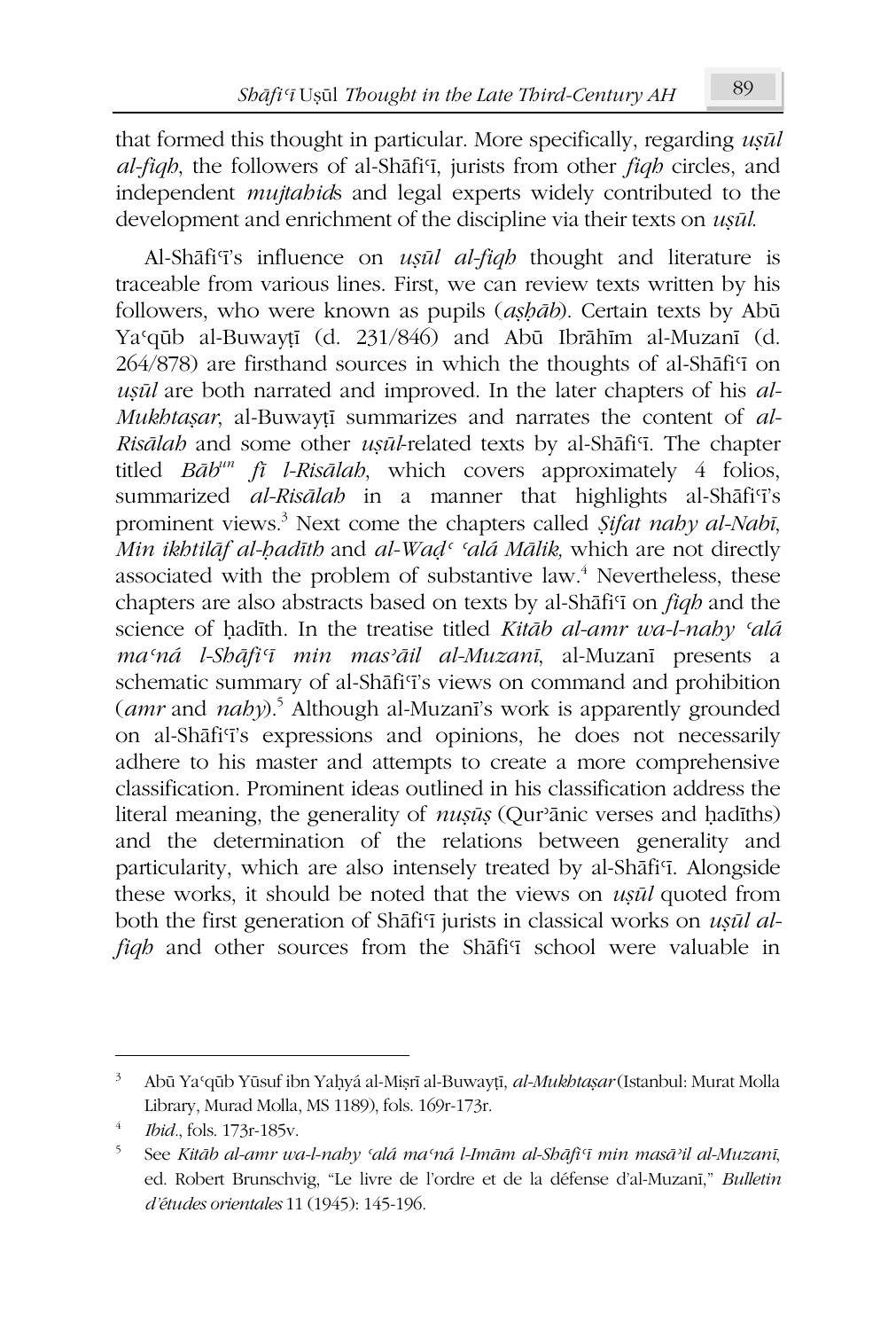developing early Shafi<sup>'</sup> *usul* thought.<sup>6</sup>

The second line that one should observe to unveil Shafis influence on *usūl* includes works by authors who are not actually Shāfi'i jurists, despite their contact with Shafi'i figh circles. These authors include Abū Ja'far al-Țabarī (d. 310/923), Ibn Khuzaymah (d. 311/924) and Muhammad ibn Nasr al-Marwazī (d. 294/906), all of whom were disciples of al-Shāfi'i's pupils in Baghdad and Egypt and who attained the Shafi'i legal acquis. All three have outstanding expertise on hadith and substantially adopt al-Shafi'i's views on usul in al-Risalah, acknowledging his concepts and ideas in their texts. The exegesis Jāmi<sup>c</sup> al-bayān by al-Țabarī, al-Şabīb by Ibn Khuzaymah and al-Sunnab by al-Marwazi are notable books that reveal not only how al-Shāfi'i's views on *usūl* are circulated and perceived but also how he influenced Ahl al-hadīth circles during 3<sup>rd</sup>-century AH.<sup>7</sup>

A third line from which al-Shafi<sup>q</sup>'s impact can be traced includes the texts written by the members of opposing *figh* circles. Al-Shafi'i had severely criticized Hanafi and Mālikī schools, the two dominant figh circles in Muslim lands formed prior to his time. Jurists from both schools drafted texts to respond his criticisms. Some of these texts directly targeted al-Shāfi'i, bearing his name in the title, whereas others can be considered as critical reviews of al-Risālah that addressed relevant criticisms and arguments. In this respect, we mention one name from each school: Kitāb al-radd 'alá Bishr al-Marīsī wa-l-Shāfi'ī *fī l-akbbār* by 'Īsā ibn Abān from Hanafī school<sup>8</sup> and *Kitāb al-radd 'alá* l-Shāfi'ī by Ibn al-Labbād (d. 333/944) from the Mālikī school.<sup>9</sup>

<sup>6</sup> For the role of first-generation jurists in the development of Shafi'i usul thought, see Nail Okuyucu, *Şâfîî Mezhebinin Teşekkül Süreci* (Istanbul: Marmara Üniversitesi İlahiyat Fakültesi Vakfı Yayınları, 2015), 275-310.

For interpretation of Shafi<sup>T</sup> *usul* thought during the second generation of the ShafiT school in the transition period, see Okuyucu, ibid., 348-364.

 $\mathbf{s}$ See Abū Bakr Aḥmad ibn 'Alī al-Jașșāș al-Rāzī (d. 370/981), al-Fușūl fi l-ușūl, ed. 'Ujayl Jāsim al-Nashamī (Kuwait: Wizārat al-Awqāf wa-l-Shu'ūn al-Islāmiyyah, 1985), I, 103; Şükrü Özen, "Îsâ b. Ebân," in Türkiye Diyanet Vakfı İslâm Ansiklopedisi (DİA), XXII, 481. For criticisms by 'Īsā ibn Abān on al-Shāfi'i, see Murteza Bedir, "An Early Response to Shāfi'i: 'Īsā b. Abān on the Prophetic Report (Khabar)," Islamic Law and Society 9, no. 3 (2002): 285-311, https://doi.org/10.1163/156851902320901170

Edited by 'Abd al-Majīd ibn Ḥamdah (Tunis: Dār al-'Arab li-l-Tibā'ah, 1986). For notable evaluations of the treatise, see Sherman A. Jackson, "Setting the Record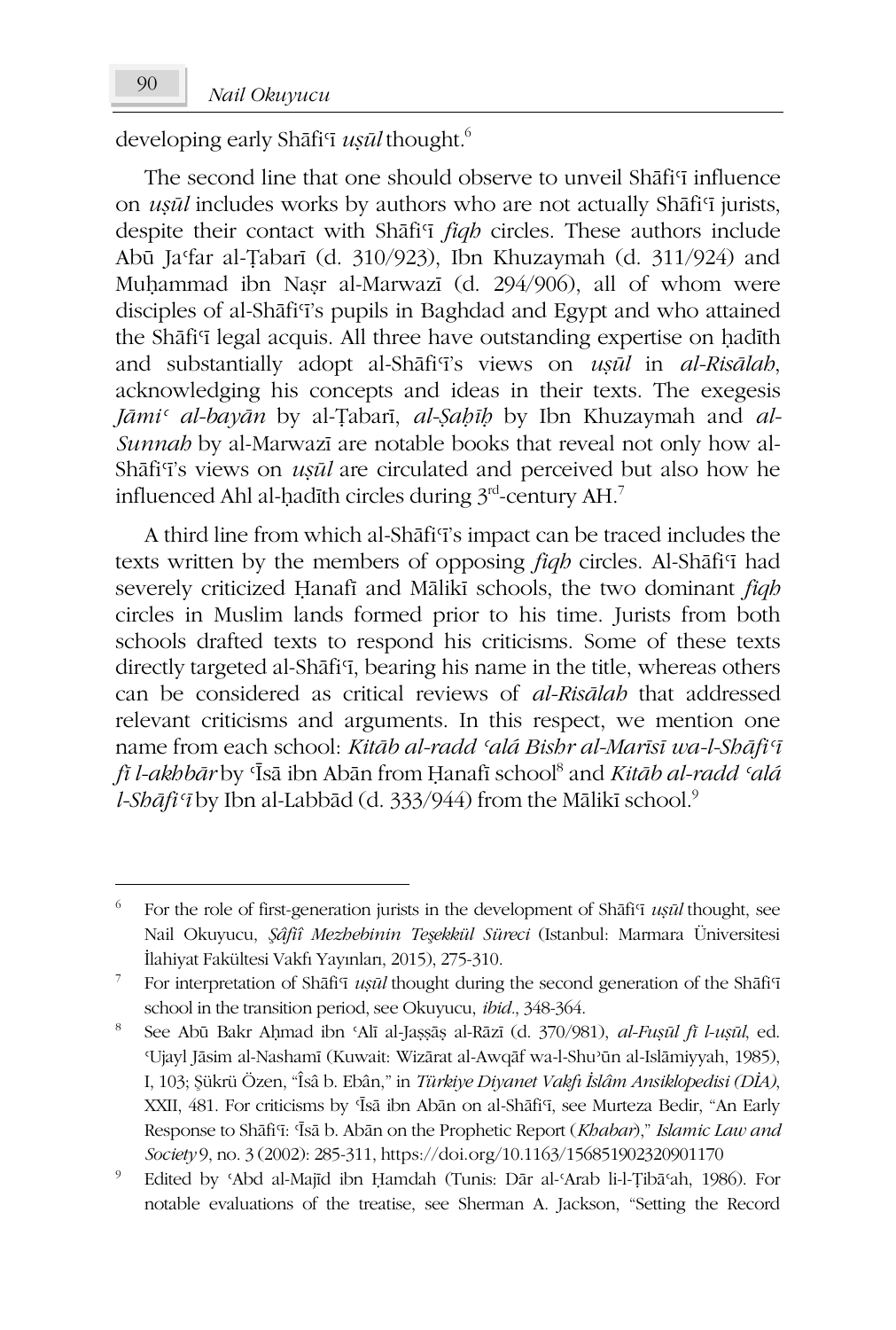All of these texts, which belong to pupils of al-Shafi'i, Ahl al-hadith mujtabids affected by al-Shāfi'i or even opposing groups, clearly demonstrate that the legal theory improved by al-Shafi'i was considered by various circles throughout third-century AH. The text, which will be edited and translated below, includes chapters about usūl al-fiqh from al-Wadā<sup>3</sup>i<sup>c</sup> li-mansūs al-sharā<sup>3</sup>i<sup>c</sup> by Ibn Surayj, the most distinguished figure among third-generation Shāfi'is.<sup>10</sup> Works by Ibn Suravi on substantive law intend to provide the madhhab with a consistent and complete structure; moreover, his efforts concerning uşūl reflect a discipline that had yet to become independent from substantive law, pursuant to dominant characteristics of the late third and early fourth century AH. Like many other contemporaneous works on *usul*, treatises by Ibn Surayi were either a part of his works on substantive law or addressed certain issues related to usul. Indeed, Kitāb al-bayān 'an usūl al-ahkām, al-Tabarī's contemporaneous work, was actually an introduction to *al-Latif*, his own work on

Ibn Surayj was one of the most important figures in the formative period of the Shafi'i school. Throughout the school's first and second generations, the Shafi'i figh circle refrained from forming a conventional madhhab structure; nevertheless, thanks to Ibn Surayj's efforts, the formation process gained acceleration and along with his pupils, he transformed the Shafi'i school into a classical fiqh madhhab. Because al-Shafi'i rejected taqlid and insisted on action through authentic hadith, his pupils and related jurists opted for a more liberal contemplation of jurisprudence. Accordingly, a concept of madhhab centred on the views of a single jurist was not established in the early days. The process of creating such an establishment became even longer as almost extreme adversary views and criticisms by al-Muzanī were accompanied by the reluctance of Ahl al-hadīth circles to gather around the authority of a single jurist. Ibn Surayj subjected the jurisprudential knowledge in this environment to a retrospective assessment and attempted to determine the limits of *ijtibad* and taqlid. Thus, he provided a theoretical framework for affiliation (intisab) with a school in which the views of a given jurist were considered essential and central. Moreover, he wrote hundreds of works on fiqh and trained dozens of students, not only becoming one of the most critical figures in early days of Shafi'i school but also being dubbed as its true founder. For the role of Ibn Surayj in the Shāfi'i school's formative period, see Okuyucu, Şâfiî Mezhebinin Teşekkül Süreci, 407-506; Christopher Melchert, The Formation of Sunni Schools of Law (9th-10th Centuries C.E.) (Leiden: Brill, 1997), 87-115.

Straight: Ibn Labbād's Refutation of al-Shāfi'i," Journal of Islamic Studies 9, no. 2 (2000): 121-146, https://doi.org/10.1093/jis/11.2.121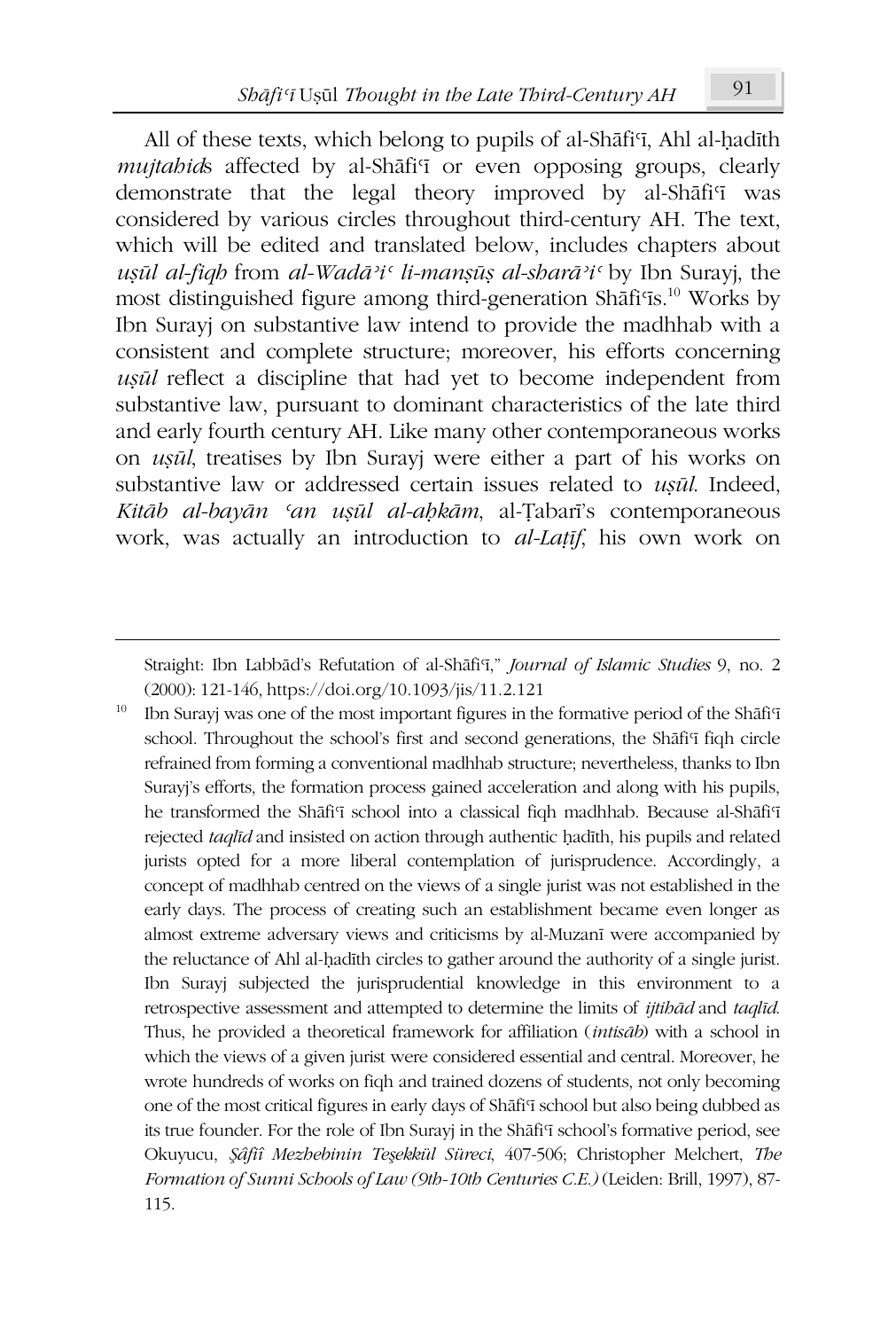Nail Okuvucu

substantive law.<sup>11</sup> The text, the edition and translation of which will be presented below, consists of several titles on *usul* in the later chapters of al-Wadā'i' li-manșūș al-sharā'i', the treatise written by Ibn Surayj on substantive law in light of al-Shāfi'i's views.

### 2. Edition and Translation

### 2.1. Problem of Attribution of the Work to Ibn Surayj

According to classical Shafi'i sources and biographies, although the index of Ibn Surayj's works contains four hundred titles, very few of those titles are given distinct names. It is noted that Ibn Surayj wrote a mukhtasar on substantive law. However, one will not encounter al-Wadā'i' li-mansūs al-sharā'i' as a book title in earlier sources. The name of the book appears for the first time in works by al-Nawawi (d.  $676/1277$ ).<sup>12</sup> Apart from texts on Shafi<sup>q</sup> substantive law, which are grounded on works by al-Nawawi, Ibn Surayi's views on legal theory are often quoted through al-Wadā'i' in al-Bahr al-muhīț by al-Zarkashī (d. 794/1392). A comparison of these citations and al-Wadā'i' reveals that the sections, narrated literally, contain exactly the same expressions, whereas those which are narrated only regarding sense also include similar expressions.<sup>13</sup> As far as we can determine, al-Isnawi (d. 772/1370) was the first biographer to ascribe al-Wadā'i' to

This observation extends to al-Jașșăș and Ibn al-Qașșăr (d. 397/1007). al-Fușūl, the renowned work by al-Jassās, was actually an introduction to Ahkām al-Qur'ān, whereas al-Muqaddimah by Ibn al-Qașșăr was a preface for the khilāf book called Uyūn al-adillah fi mas'āil al-khilāf bayna fuqahā' al-amşār. See Şükrü Özen, "İbnü'l-Kassâr," in Türkiye Diyanet Vakfı İslâm Ansiklopedisi (DİA), XXI, 104. For characteristics of *usūl* works from third-century AH, see Ahmad ibn 'Abd Allāh ibn Muhammad al-Duwayhī, Ilm ușūl al-fiqh min al-tadwīn ilá nihāyat al-qarn al-rābi<sup>c</sup> al-bijrī: Dirāsab tārīkbiyyab istigrā<sup>3</sup>iyyab tablīliyyab (Riyadh: Jāmi'at al-Imām Muhammad ibn Su'ūd al-Islāmiyyah, 2006), I, 519-524.

 $12<sup>12</sup>$ See Abū Zakariyyā Muhyī al-Dīn Yahyá ibn Sharaf ibn Mūrī al-Nawawī, al-Majmū<sup>c</sup> sharb al-Muhadhdhab (Beirut: Dār al-Fikr, n.d.), I, 289; al-Nawawī, Tahdhīb alasmā' wa-l-lughāt, ed. 'Abduh 'Alī Kushk (Damascus: Dār al-Fayḥā' & Dār al-Manhal Nāshirūn, n.d.), III, 439.

<sup>13</sup> See Abū 'Abd Allāh Badr al-Dīn Muhammad ibn Bahadur ibn 'Abd Allāh al-Zarkashī, al-Bahr al-muhīt fī ușūl al-fiqh, ed. 'Abd al-Qādir 'Abd Allāh al-'Ānī, 2<sup>nd</sup> ed. (Kuwait: Wizārat al-Awqāf wa-l-Shu'ūn al-Islāmiyyah, 1992), I, 204; II, 256, 312; IV, 110, 201, 516; V, 23. Also see al-Zarkashī, al-Manthūr fī l-qawā'id, ed. Taysīr Fā'iq Ahmad Mahmūd, 2<sup>nd</sup> ed. (Kuwait: Wizārat al-Awqāf wa-l-Shu'ūn al-Islāmiyyah, 1985), II, 228.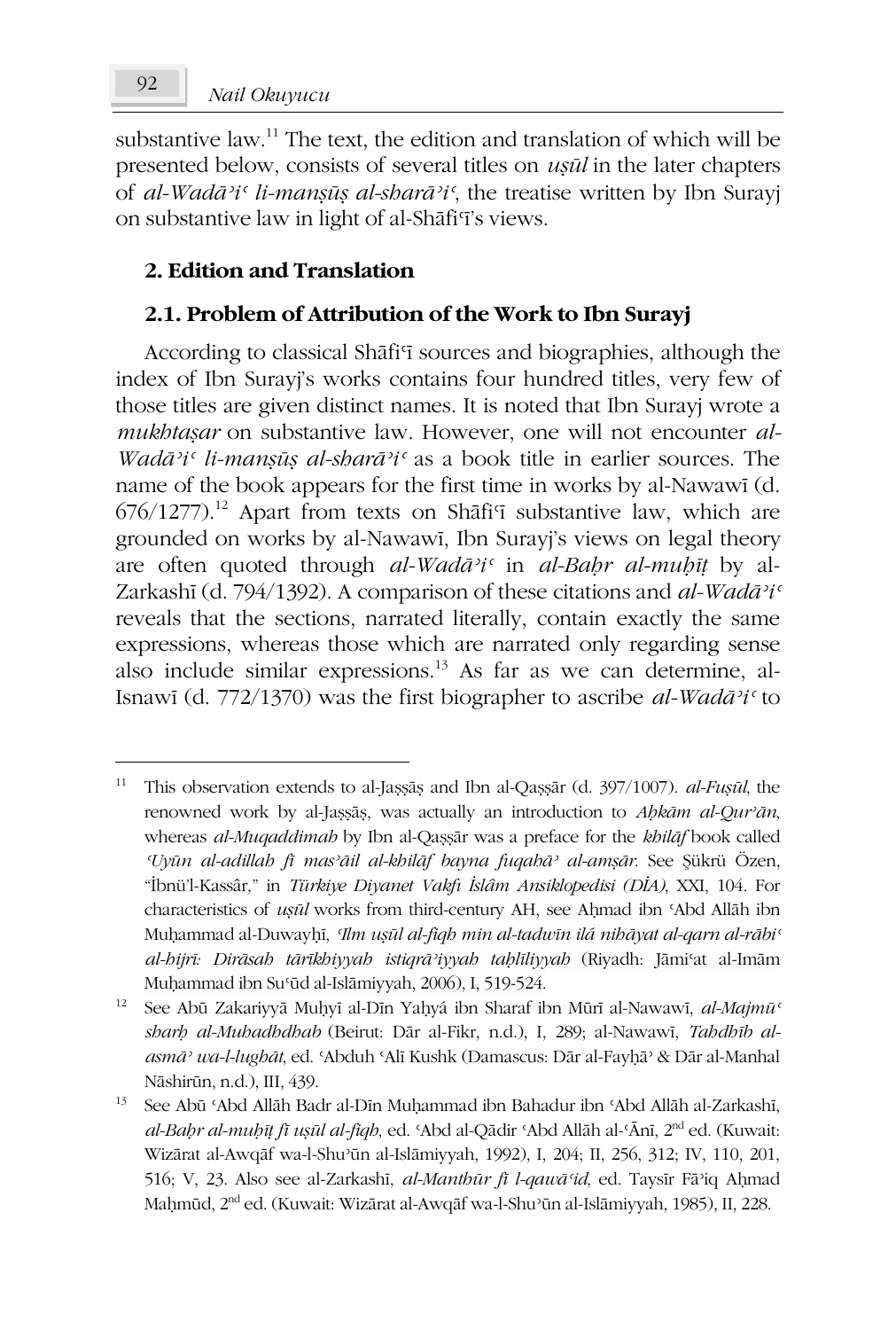Ibn Surayj with this title.<sup>14</sup> Later authors such as Ibn Hidāyat Allāh al-Husaynī (d. 1014/1605),<sup>15</sup> Kātib Chalabī (d. 1067/1657),<sup>16</sup> Riyādīzāda  $(d. 1087).$ <sup>17</sup> and modern bibliographers have attributed the work under the same name to Ibn Surayi.<sup>18</sup>

According to current records, there are two copies of  $al$ -Wadā<sup>3</sup>i'. The complete copy at Süleymaniye Library (Ayasofya, MS 1502) comprises 126 folios and bears a colophon dated to 21 Jumādá l-ākhir 591 (2 June 1195).<sup>19</sup> The copy includes, albeit only occasionally, footnotes and correction records. The other copy, which is at the beginning of corpus no. 250 in the Kattānī section of al-Khizānah al-'Āmmah, Rabat, lacks serious parts and consists of 66 tablets. Despite many deficiencies, the colophon of this copy reads as collated with the original copy; nevertheless, the date of copying is not given.<sup>20</sup> The Süleymaniye manuscript will be denoted by "," and the Rabat manuscript by ". " In our edition, we focused on the Süleymaniye manuscript and demonstrated the differences in the Rabat manuscript in footnotes through reference to the publication by Şāliḥ ibn 'Abd Allāh. While preparing the text for this edition, textual variants between copies were identified; we relied on the preferences of Salih ibn 'Abd Allāh with respect to orthographic differences, but made our own decisions with respect to the paragraphing process.

 $14$ Abū Muhammad Jamāl al-Dīn 'Abd al-Rahīm ibn al-Ḥasan al-Isnawī, Țabaqāt al-Shāfi'iyyah, ed. Kamāl Yūsuf al-Ḥūt (Beirut: Dār al-Kutub al-'Ilmiyyah, 2002), I, 316.

<sup>15</sup> Abū Bakr al-Ḥusaynī Ibn Hidāyat Allāh, *Ţabaqāt al-Shāfi iyyah*, ed. 'Ādil Nuwayhid, 3rd ed. (Beirut: Dār al-Āfāq al-Jadīdah, 1982), 245.

<sup>16</sup> Hājī Khalīfah Mustafá ibn 'Abd Allāh Kātib Chalabī, Kashf al-zunūn 'an asāmī lkutub wa-l-funūn, eds. M. Şerefettin Yaltkaya and Kilisli Rifat Bilge (Ankara: Maârif Vekâleti, 1941), II, 2005.

<sup>17</sup> 'Abd al-Lațif ibn Muhammad Riyādīzāda, Asmā' al-kutub al-mutammim li-Kashf alzunūn, ed. Muhammad Altūnjī (Cairo: Maktabat al-Khānjī, n.d.), 339.

<sup>18</sup> See Bağdatlı İsmail Paşa [Ismā il Pāshā al-Baghdādī], Hadiyyat al-'ārifin asmā' almu'allifin wa-āthār al-musannifin, eds. Kilisli Rifat Bilge, İbnülemin Mahmud Kemal İnal, and Avni Aktuç (Ankara: Milli Eğitim Bakanlığı, 1951), I, 57; 'Umar Riçlā Kaḥḥālah, Mu'jam al-mu'allifīn: Tarājim muṣannifī l-kutub al-'Arabiyyah (Beirut: Maktabat al-Muthanná, n.d.), II, 31; Khayr al-Dīn al-Ziriklī, al-A lām: qāmūs tarājim li-ashhar al-rijāl wa-l-nisā<sup>,</sup> min al-'Arab wa-l-musta'ribīn wa-l-mustashriqīn, 15<sup>th</sup> ed. (Beirut: Dār al-Ilm li-l-Malāyīn, 2002), I, 185.

<sup>19</sup> See al-Wadā'i' li-manșūș al-sharā'i', fol. 126r.

 $20\,$ See Şāliḥ ibn 'Abd Allāh ibn Ibrāhīm al-Dawīsh, introduction to al-Wadā'i' li-manșūș al-sharā'i' by Abū l-'Abbās Aḥmad ibn 'Umar Ibn Surayj, ed. Șāliḥ ibn 'Abd Allāh ibn Ibrāhīm al-Dawīsh (Riyadh: n.p., 1990), I, 70-71.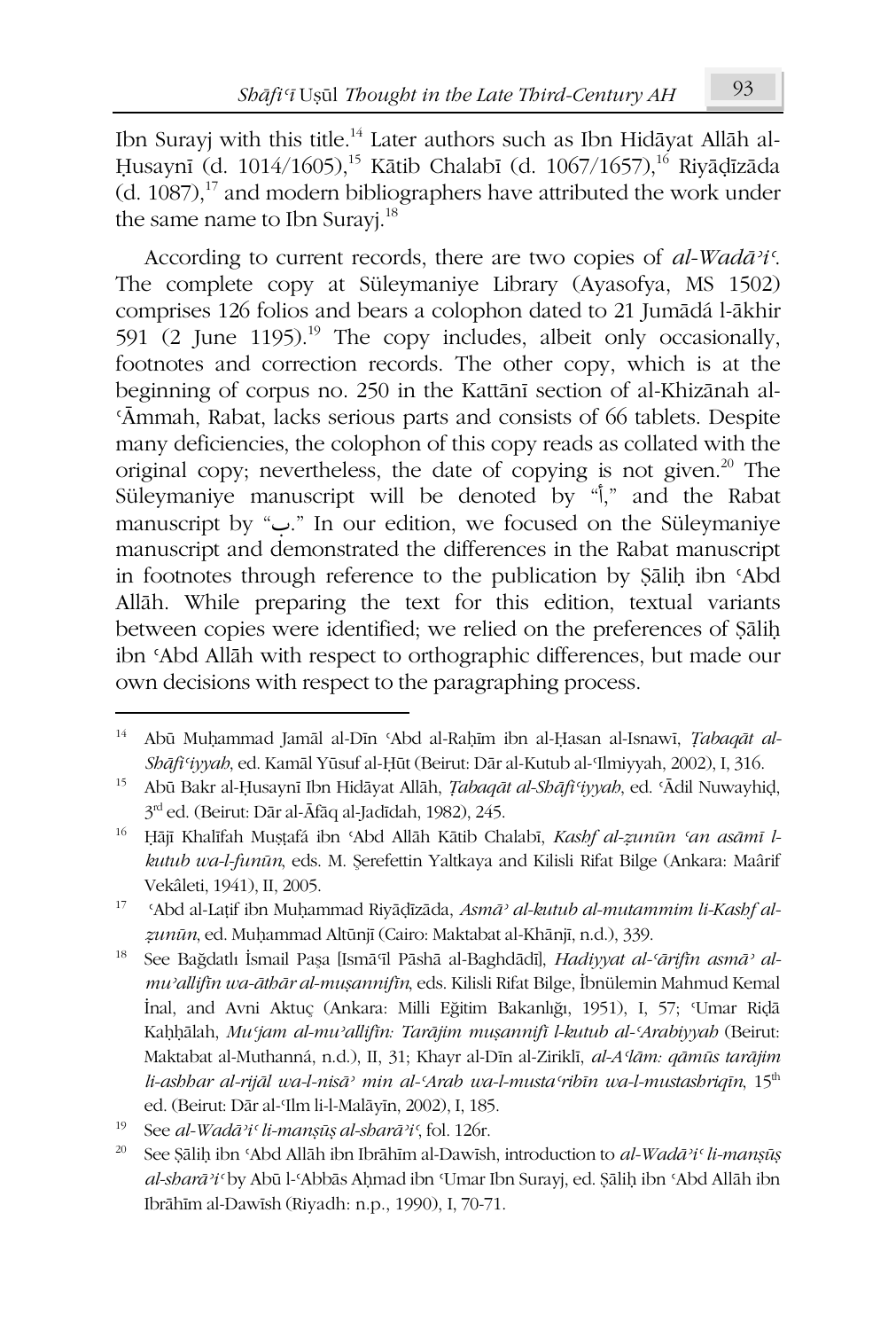#### **2.2. Edition and Translation:**

اijĤداďÐ ijāĭĩĤص اóýĤاďÐ (ب**-126** ħĜóÖ ÙĜرijĤا ĵĤا أ**-124** ħĜóÖ ÙĜرijĤا īĨ% ÓÖب ذóĠ اëùĭĤ

إذا قيل لك النسخ على كم ضرب فقل على ضروب ثلاثة؛ نسخ للحكم وتبقية للخطّ، ونسخ للخطّ وتبقية للحكم، ونسخ للخطّ والحكم جميعاً. والحجة في ذلك ما روي عن عائشة رضي الله عنها أنها قالت: "كنّا نقرأ على <u>:</u> عهد رسول الله صلى الله عليه وسلّم<sup>21</sup> الرضاع عشر رضعات معلومات يُحرِّمن فنسخن بخمسٍ". فهذا ما نسخ حكمه وخطّه. وأما ما نسخ خطّه ِ : وثبت حكمه فالحجة فيه ما روي عن عمر رضي الله عنه أنه قال: "كنّا نقرأ على عهد رسول الله صلى الله عليه وسلّم<sup>22</sup> الشيخ والشيخة إذا زنيا فارجموهما البتة". فهذا ممّا نسخ خطه وثبت حكمه وهو الرجم. وأما ما  $\overline{a}$ َ نسخ حكمه وثبت خطّه فمثل قول الله تعالى "يَاأَيُّهَا الَّذِينَ آمَنُوا اتَّقُوا اللَّهَ حَقَّ َ َ <u>:</u>  $\epsilon$ يا<br>. <u>ب</u> تْقَاتِهِ" (آل عمران، 102) ومثل قوله "إِنَّكُمْ وَمَا تَعْبُدُونَ مِنْ دُونِ اللَّهِ حَصَبُ ِ ۔<br>م ا<br>ا ُ <u>:</u> </sub>: ْ  $\overline{a}$ َ ا<br>ا جَهَنَّمَ أَنْتُمْ لَهَا وَارِدُونَ" (الأنبياء، 98). فهذا ممّا نسخ حكمه وثبت خطُّه. ُ َ  $\epsilon$ ْ <u>ّ</u> َ  $\epsilon$ <u>م</u>  $\overline{a}$ ولا ينسخ القرآن بالسنَّة لأن القرآن لا ينسخ إلا بقرآن. والحجة ما قال الله

تعالى "مَا نَنْسَخْ مِنْ آيَةٍ أَوْ نُنْسِهَا نَأْتِ بِخَيْرٍ مِنْهَا أَوْ مِثْلِهَا" (البقرة، 106). €<br></sub> ِ **ٔ €** ֝֝֟<u>֝</u> .<br>ا **€ :** .<br>ا ا<br>ا ب<br>: .<br>-ٔ ب .<br>ا  $\overline{a}$ فالخير هو الصلاح لنا أو المنفعة لأن القرآن لا يفضّل بعضه على بعض.

<u>.</u>

- <sup>21</sup> "وسلّم" زائد في التحقيق.
- <sup>22</sup> "وسلّم" زائد في التحقيق.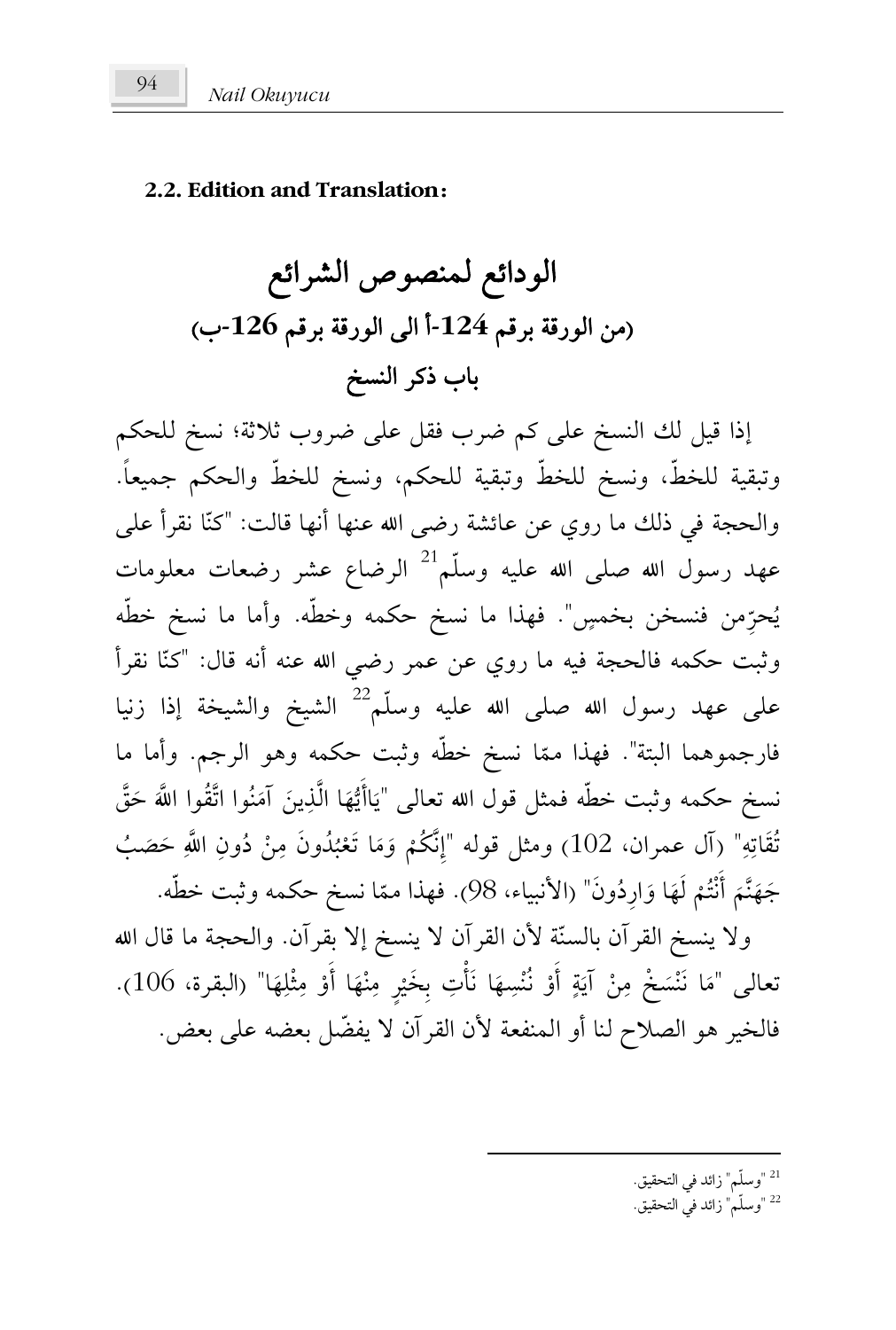## باب ذکر السنن

إذا قيل لك السنن على كم ضرب فقل على ضروب ثلاثة: فمنها ما يؤخذ من الأمر؛ والأمر أمران: أمر فرض وأمر ندب فالأوامر إذا وردت فهي على الإيجاب حتى تقوم دلالة الندب. وضرب ثانٍ وهو ما أخذ عن الفعل. والأفعال على ضربين: فعل عام وفعل خاص. فأفعاله عليه السلام على العموم حتى تقوم دلالة الخصوص وعمومها داخل في ضربي الأمر من الفرض والندب. والضرب الثالث ما أخذ عن العمل بحضرته عليه السلام فلم يوجد منه نهي عنه وهذا فضرب واحد وهو على الندب دون الفرض. فهذه طرق السنن.

والسنن ففيها مُجْمَل ومفسَّر والمذهب في ذلك القضاء بمفسرها على ƪ **´** ا<br>ا مجملها. وفيها ناسخ ومنسوخ فيحكم ناسخها على منسوخها. وفيها مقُدَّم ومؤَخَّر فيستعمل حكم ذلك على ما يوجبه فيها. وفيها خاصٌّ وعامٌّ والعموم م **م** أولى بنا من الخصوص حتى تقوم الدلالة على الخصوص فيما مخرجه مخرج<sup>23</sup> العموم وكذلك إذا كانت خاصّة فهى على خصوصها حتى تقوم **م** دلالة العموم.

#### باب ذکر أَخْبَار الْأَحَاد َ َ

إذا قيل لك ما الأصل في قبول خبر الواحد فقل كتاب الله وسنة نبيّه وما ∶ٌ اتفقت عليه الأمة. فالحجة من الكتاب ما قاله تعالى: "يَا ايُّهَا الذينَ امَنُوا اِنْ  $\overline{\mathcal{L}}$  $\ddot{\phantom{0}}$ ا <u>:</u> **€** يا<br>: یا<br>۔ جَاءَكُمْ فَاسِقٌّ بِنَبَأٍ فَتَبَيَّنُوا اَنْ تُصيبُوا قَوْماً بِجَهَالَةٍ" الآية (الحجرات، 6). فأمر **€** ؘ<br>; **ٔ :** ƪ **∶** <u>:</u> أ ֖֪֪֪֚֚֚֚֚֝֝֝֝֝֝֝֝֝֝֟֝֝֝<del>֟</del> <u>:</u> <u>َ</u> ْ َ <u>م</u> الله تعالى بالتوقُّف عند خبر الفاسق وفي ذلك دلالة على قبول خبر العدل وترك التوقّف عند خبره. وقال تعالى: "وَيَقُولُونَ هُوَ اذْنَ قُلْ اذْنَ خَيْرٍ لْكُمْ" **ٔ** ֦֧֟֟֟֟֟֟֟֟֟֜֝֟֜<sup>֟</sup> ا َ ۵<br>ا .<br>. َ (التوبة، 61)، وفي هذا دلالة أنّه كان عليه السلام يسمع من كل قائل واحدا

<u>.</u>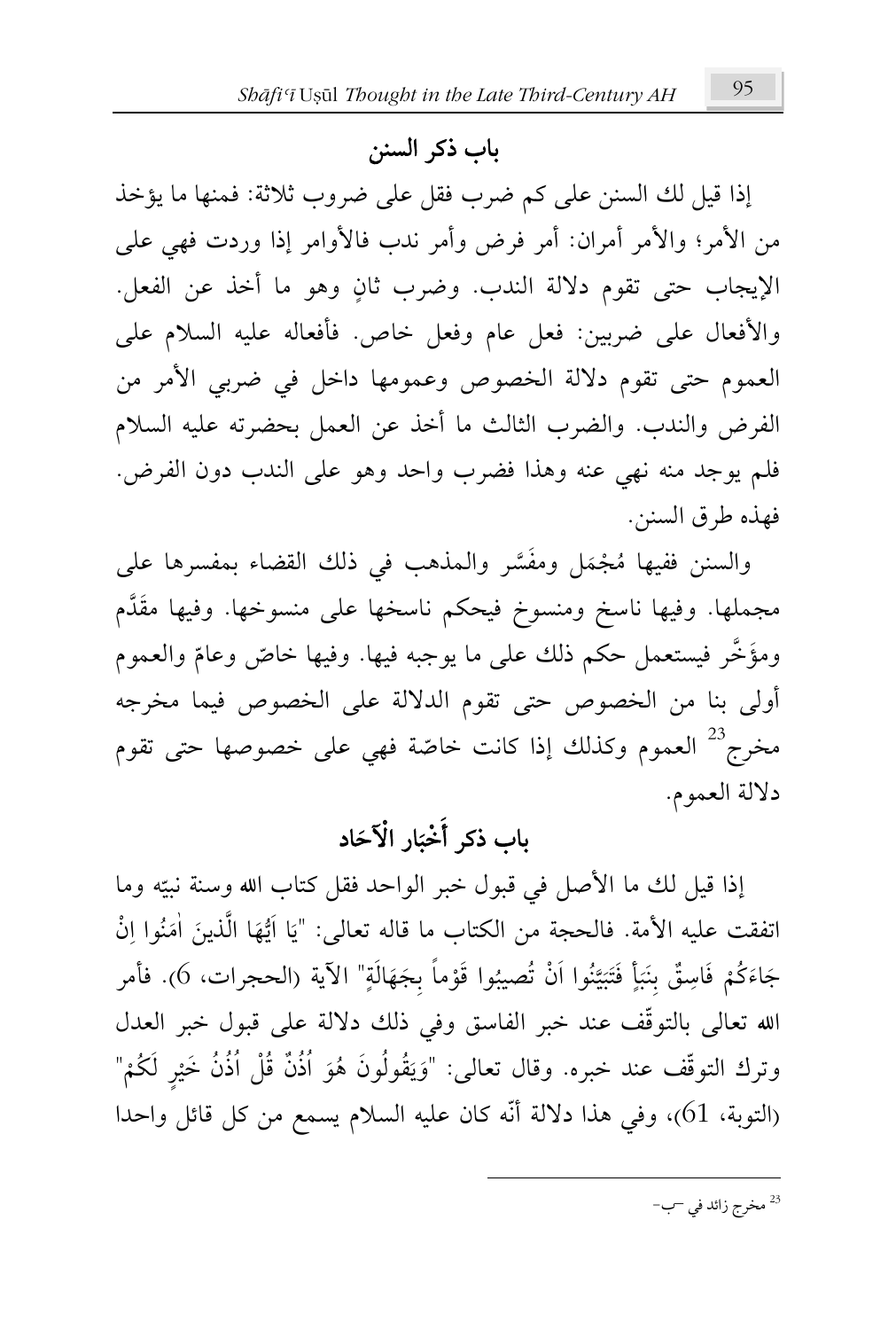كان أو إثنين. وفيما روي عنه عليه السلام من قبول خبر الأعرابي على رؤية الهلال في أول الشهر دلالة على ما وجب بالآية وفي توجيهه لمعاذ وعلى وابن مسعود رضوان الله عليهم إلى اليمن دلالة على إثبات خبر الواحد. وما اتفقت عليه الأمة من الخبر إذا ورد فلم يوجد له معارض أنه مقبول فثبت بإجماعهم إثبات خبر الواحد.

# باب ذكر كيفية الإجماع

إذا قيل لك ما الأصل في وجوب حكم الإجماع فقل كتاب الله وسنة نبيّه. **Expert** َ فالحجة من كتاب الله قوله تعالى: "وَكَذَلِكَ جَعَلْنَاكُمْ امَّةً وَسَطًا لِتَكُونُوا شُهَدَاءَ  $\overline{a}$ €<br>∶ ِ ٔ م َ  $^{\prime}$ ا ا<br>ا <u>:</u> َ .<br>. ِ َ عَلَى النَّاسِ" (البقرة، 143) فالوسط العدل والشهادة هي القول بالحق ألا تراه .<br>. َ تعالى يقول: "وَيَكُونُ الرَّسُول عَلَيْكُمْ شَهِيدًا" (البقرة، 143) أي ناطقا بالحقّ. :<br>: َ ْ ֦֧֟<u>֝</u> َ ٔ<br>ا ƪ والحجة من السنة ما روي عنه عليه السلام أنّه قال: "لا تجتمع أمتى على ضلالة" وما قاله عليه السلم: "فما رآه المسلمون حسنا فهو عند الله حسن وما رأوه قبيحا فهو عند الله قبيح". فأثبت الله الحجة بما هذه صفته. فقد علم بهذا النص أنّ الممراد به الخواص من الناس لا العوام وهم أهل العلم والقائلون بالحق. فحقيقة الإجماع هو القول بالحق فإذا حصل القول بالحق من واحد فهو إجماع، وإن حصل من إثنين أو ثلاثة فهو إجماع، وما حصل من ثلاثة إلى جملة لا تحصى فهو إجماع. فالحجة على أنّ الواحد إجماع ما اتفق عليه الناس في أبي بكر الصديق رضي الله عنه لمّا منعت بنو حنيفة الزكاة فكانت **A** مطالبة أبي بكر رضى الله عنه لها بالزكاة حقًّا عند الكل وما انفرد بمطالبتها غيره وكلهم مجمعون على أنّ مطالبته حق. فإذا ثبت أنّ واحدا إجماع كان الإثنان فصاعدا بمعناه.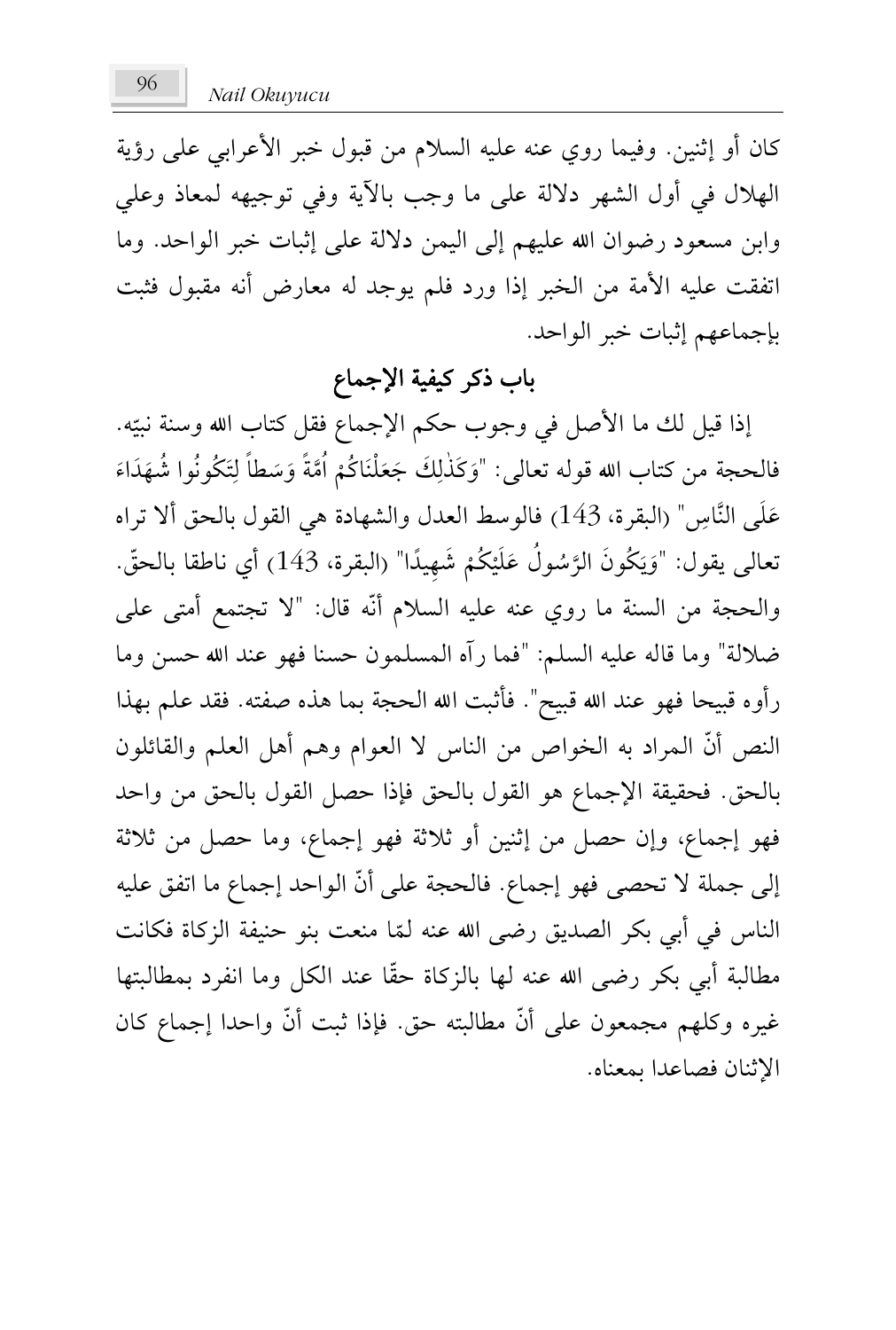### باب ذكر إثبات القياس

إذا قيل لك ما الأصل في إثبات القياس فقل كتاب الله وسنة نبيه. فالحجة من الكتاب قوله تعالى: "وَلَوْ رَدُّوهُ إِلَى الرَّسُولِ وَإِلَى أُولِي الْأَمْرِ مِنْهُمْ لَعَلِمَهُ الَّذِينَ يَسْتَنْبِطُونَهُ مِنْهُمْ" (النساء، 83). فالقياس استنباط بحمل فرع على أصل لاشتباهٍ بينهما في الأصل. وقوله عزّ وجلّ "اِنَّ اللهَ لَا يَسْتَحْى اَنْ يَضْرِبَ مَثَلاً مَا بَعُوضَةً فَمَا فَوْقَهَا فَاَمَّا الَّذينَ اٰمَنُوا فَيَعْلَمُونَ آنَّهُ الْحَقُّ مِنْ رَبِّهِمْ" (البقرة، .<br>26). فثبت حكم القياس لأن القياس هو تمثيل الشيء بالشيئ وتشبيه الشيء بالشيء. فإذا جاز ذلك من فعل من لا تخفي عليه خافية ليريكم وجه ما تعلمون<sup>24</sup> فهو ممن لا يخلو من النقص والجهالة أجوز. وما قاله تعالى: "مِنْ أَوْسَطِ مَا تُطْعِمُونَ اَهْلِيكُمْ اَوْ كِسْوَتُهُمْ" (المائدة، 89) وهذا لا سبيل الى معرفة الحكم فيه الا من وجه التحري والاحتياط وهذا لا يمكن فعله إلا بتقدير العقول. وما قاله تعالى: "فَجَزَاءٌ مِثْلُ مَا قَتَلَ مِنَ النَّعَم" (المائدة، 95) فالمثل هو القياس لأنه حمل الشبئ على نظيره لاشتراك بينهما.

والحجة من السنة ما روي عن النبي صلى الله عليه وسلَّم<sup>25</sup> أنه قال للخثعمية "أرأيتِ لو كان على أبيك دين ما كنت فاعلة، قالت كنت أقضيه، فقال لها النبي صلى الله عليه وسلّم<sup>26</sup> فدين الله أحقّ أن يقضى". فقد ثبت القياس بالكتاب والسنة.

فكل حادثة أو نازلة فهي مذكورة في الأصل بالمعنى والفرق بينها وبين أصلها أنّ الأصل مذكور بالاسم والمعنى والفرع مذكور بالمعنى.<sup>27</sup> فإذا تفرقُّ الأصل بالمعنى والفرع بالاسم فقد أمر الله تعالى عند ذلك برد الفروع

- <sup>24</sup> في −أ− تعملون والصحيح ما أثبتناه. <sup>25</sup> "وسلّم" زائد في التحقيق.
	- <sup>26</sup> "وسلّم" زائد في التحقيق.
- <sup>27</sup> في —آٰ– و —بّ– "بالاسم" ولكن الصحيح ما أثبتناه باعتبار المعنى.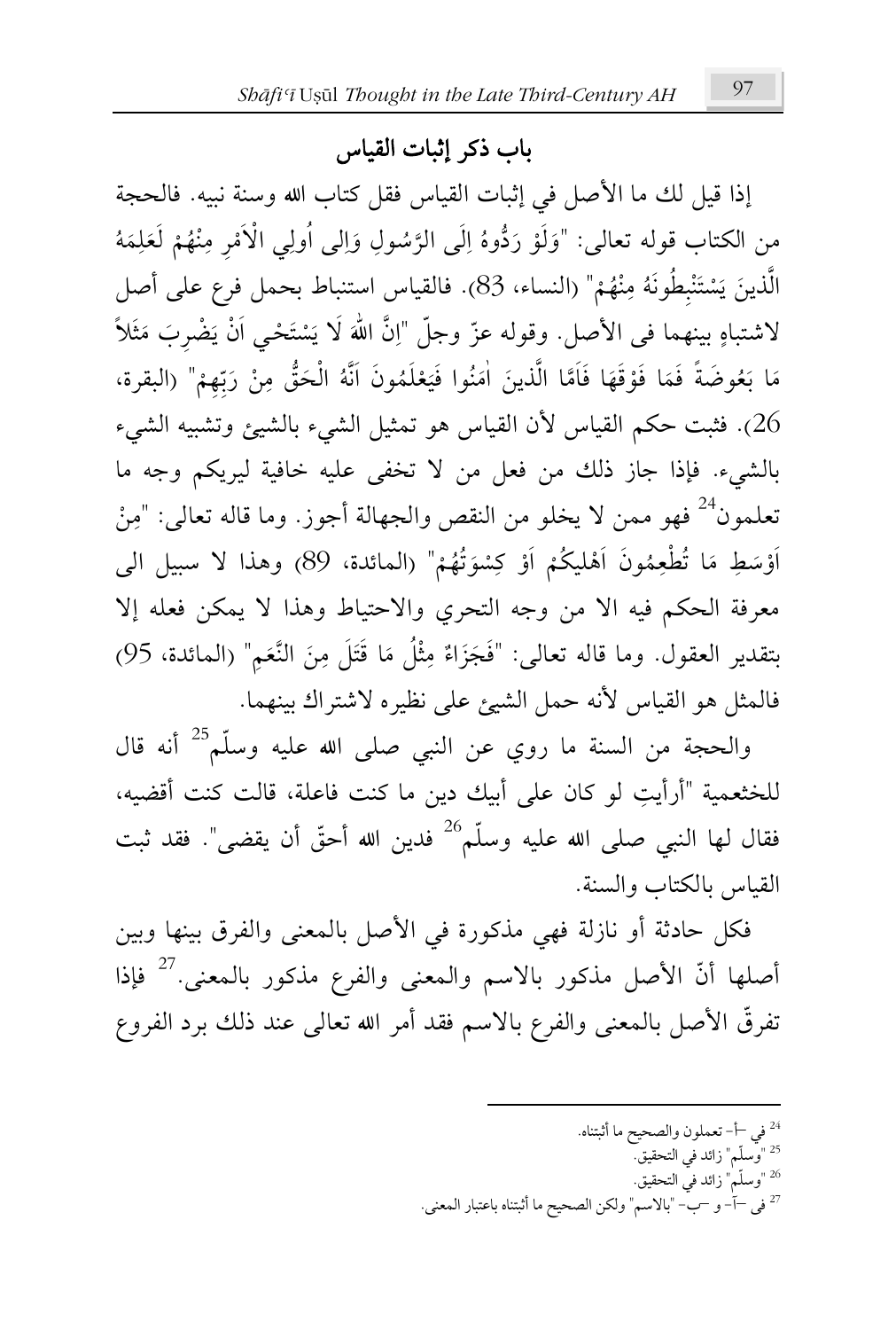Nail Okuvucu

الى الأصول ألا تراه تعالى يقول: "فَإِنْ تَنَازَعْتُمْ في شَيْءٍ فَرُدُّوهُ إِلَى اللهِ وَالرَّسُولِ" الآية (النساء، 59). والمنازع فيه الحادثة والمردود اليه الأمر من الله عزّ وجلّ في كتابه وسنة نبيه صلى الله عليه وسلّم.<sup>28</sup>

# باب طلب العلم

إذا قيل لك ما الأصل في طلب العلم تقول كتاب الله وسنة نبيه صلى الله عليه وسلّم<sup>29</sup> وما اتفقت عليه الأمة. فالحجة من الكتاب قوله تعالى: " فَلَوْلًا نَفَرَ مِنْ كُلِّ فِرْقَةٍ مِنْهُمْ طَائِفَةٌ لِيَتَفَقَّهُوا فِي الدّينِ " الآية (التوبة، 122). فأفادنا بذلك حكم طلب العلم. وما قاله عليه السلام "اطلبوا العلم ولو بالصين فإنَّ طلب العلم فريضة على كلِّ مسلم". وقد أجمعت الأمة على أنَّ علم ما لا يسع جهله فرض على الإنسان أن يعلمه فإذا علمه كان طلب<sup>30</sup> ما سوى ذلك فضلا لا فرضا. فعلى كلِّ من علم أنَّ الله قد فرض عليه فرائض وتواعده على تركها أن يعلمها و يعلّمها وأن يسارع الى موافقة الله تعالى فيها رغبة في ثوابه وخوفًا من عقابه وطلبًا لمرضاته. والله نسأل التوفيق بمنَّه وهو حسبنا ونعم الو کيل.

تمّ الكتاب بعون الله وهو *الودائع لمنصوص الشرائع*، ووافق الفراغ من نقله يوم الجمعة الحادي والعشرين من جمادى الأخر سنة إحدى وتسعين و خمسمائة.

وحسبنا الله ونعم الوكيل

<sup>28</sup>"صلى الله عليه وسلّم" زائد في التحقيق. <sup>29</sup>"صلى الله عليه وسلّم" زائد في التحقيق. <sup>30</sup>"طلب" زائد في <sup>س</sup>ب−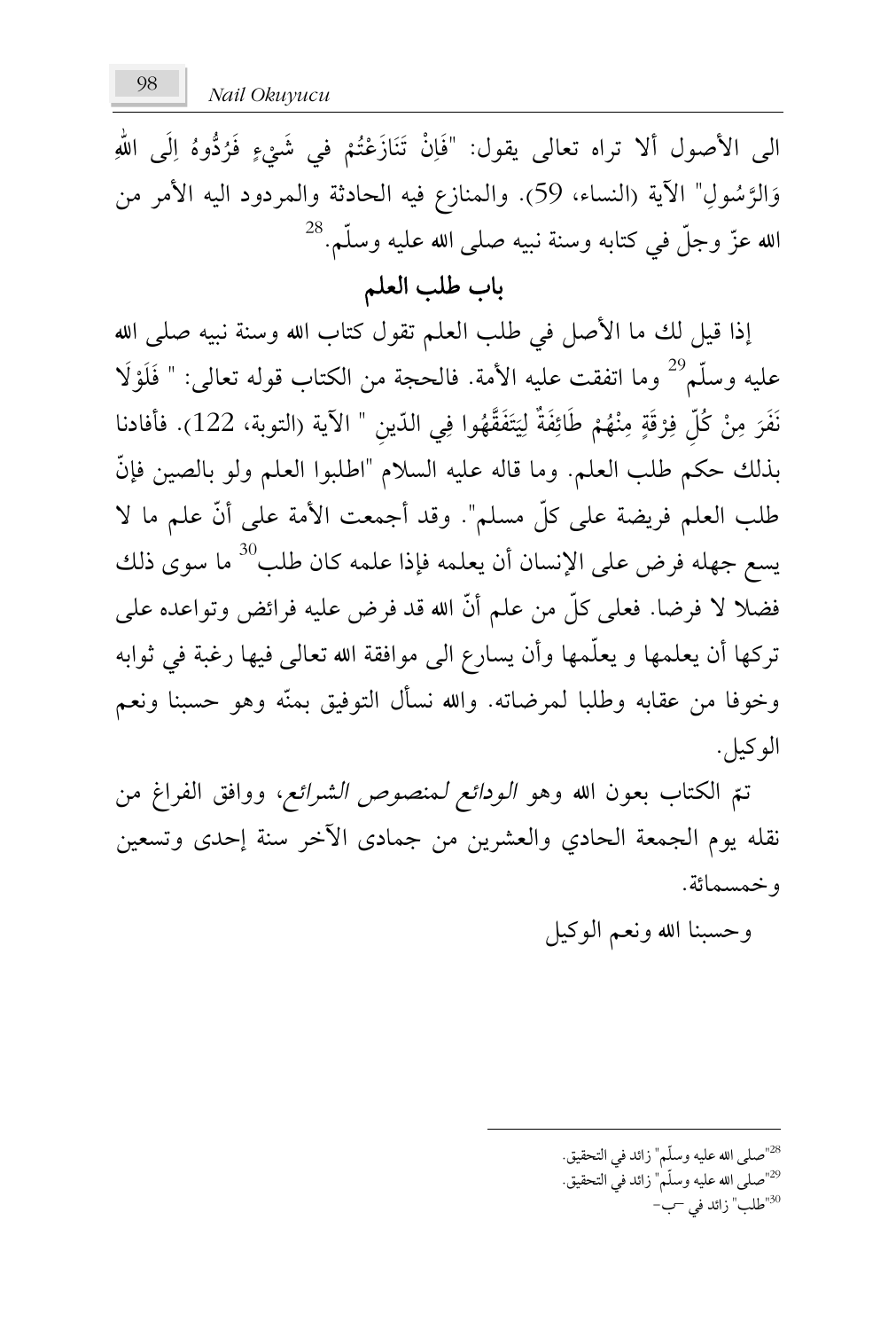# Al-Wadā'i' li-mansūs al-sharā'i' (fols. 124v-126r)

### Abrogation

If you are asked "How many types of abrogation are there?," the answer is as follows: There are three types of abrogation: (a) abrogation of ruling while preserving the wording; (b) abrogation of wording while preserving the ruling; and (c) abrogation of both wording and ruling. Evidence for the preceeding is the following saying by 'Ā'ishah (R.A.): "In the time of Rașul Allāh (pbuh), we used to recite [a verse], namely, 'Ten definite breastfeedings lead to a ruling of harām.' Later on, ten definite breastfeedings were abrogated and replaced with five definite breastfeedings." This is [a verse] in which both ruling and wording are abrogated. An example of a verse with abrogated wording and preserved ruling is the following saying narrated from 'Umar (RA): "In the days of Raşūl Allāh (SAW), we read the verse 'in the case of fornication between a married man and a married woman, stone (rajm) both'." For this [verse], the wording is abrogated. Nevertheless, the ruling, which means stoning penalty, remains the same. An example of a verse in which the ruling is abrogated, and the wording is preserved can be found in the following words by Allah: "O you who have believed! Fear Allah as He should be feared." (Q 3:102) and "Indeed, you and what you worship other than Allah are the firewood of Hell. You will be coming to it."  $(Q 21:98)$ . These verses are abrogated regarding the ruling, but remain intact regarding the wording.

The Qur'an cannot be abrogated through Sunnah because the Qur'an can only be abrogated through itself. Evidence for this is found in the following phrase by Allah: "We do not abrogate a verse or cause it to be forgotten except that We bring forth one better than it or similar to it."  $(Q 2:106)$ . The better example is one that includes well-being or interest for us. Otherwise, no part of the Qur'an can be considered superior to the other.

### **Sunnahs**

If you are asked "How many types of Sunnah are there?," answer as follows: There are three types of Sunnah. The first type consists of those obtained via commands. Commands are divided in two, indicating either obligation or recommendation. In case there is no evidence on recommending nature of commands, they express sense binding  $(ijāb)$ . The second type consists of those obtained via acts.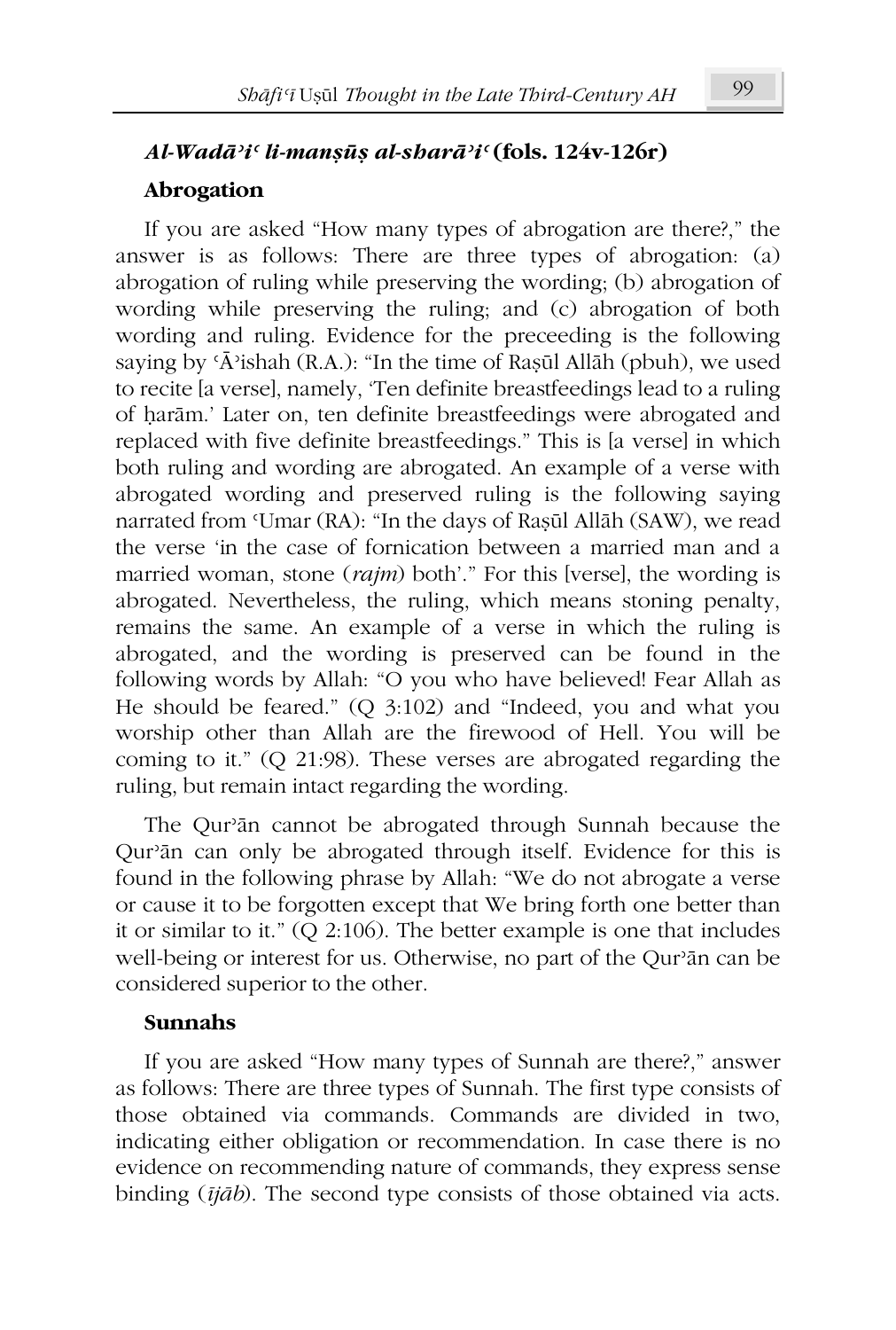Actions are divided in two, namely, general ('āmm) and particular (khāss). Prophetic actions are general unless there is evidence of particularity. The generality of actions applies for both obligatory and recommending types of order. The third type consists of those obtained via acts committed in the presence of the Prophet (pbuh) and that are not prohibited by him. Such Sunnah has a single piece of evidence and expresses recommendation, not an obligation. These are the ways in which Sunnahs are obtained.

Some Sunnahs are ambiguous (mujmal), whereas others are elaborated (*mufassar*). Our view of this issue is that the elaborated is superior to the ambiguous. Among Sunnahs, some are abrogating (nāsikb), whereas others are abrogated (mansūkb). Those abrogating are superior to the abrogated. Among Sunnahs, some are antecedent, whereas others are subsequent. Actions are committed as necessary within their context. Among sunnahs, some are particular, whereas others are general. For us, the general are superior to the particular. Nevertheless, in the case of any evidence of particularity [of a present Sunnah] about a general issue, the ruling obeys this fact. Likewise, in the case of any evidence on the generality of a particular Sunnah, the ruling respects this fact.

### Single-Transmitter Report (Khabar al-wāḥid)

If you are asked about the "basis for the acceptance of a singletransmitter report," answer as follows: The Book of Allah, Sunnah of His Prophet, and the view on which the community agrees. Evidence from the Book is found in the following verse: "O you who have believed! If there comes you to you a grave sinner one with information, investigate, lest you harm a people out of ignorance" (Q 49:6). Allah orders investigation in the face of information by the grave sinner (fāsiq). Thus, the verse comprises evidence of acceptance of report through the fair one and not an investigation of his report. Moreover, Allah indicates, "And among them are those who abuse the Prophet and say, 'He is an ear.' Say, 'It is an ear of goodness for you ..."  $(Q\ 9.61)$ . Thus, the verse reveals that the Prophet lent an ear to anyone saying something regardless of whether there are one or two such persons. With respect to the evidence of Sunnah, the tradition that indicates that the Prophet accepted a report by Bedouin about how the latter saw a crescent at the beginning of Ramadan also includes evidence for the issue necessary pursuant to verse. The Prophet's sending of Mu'ādh, 'Alī,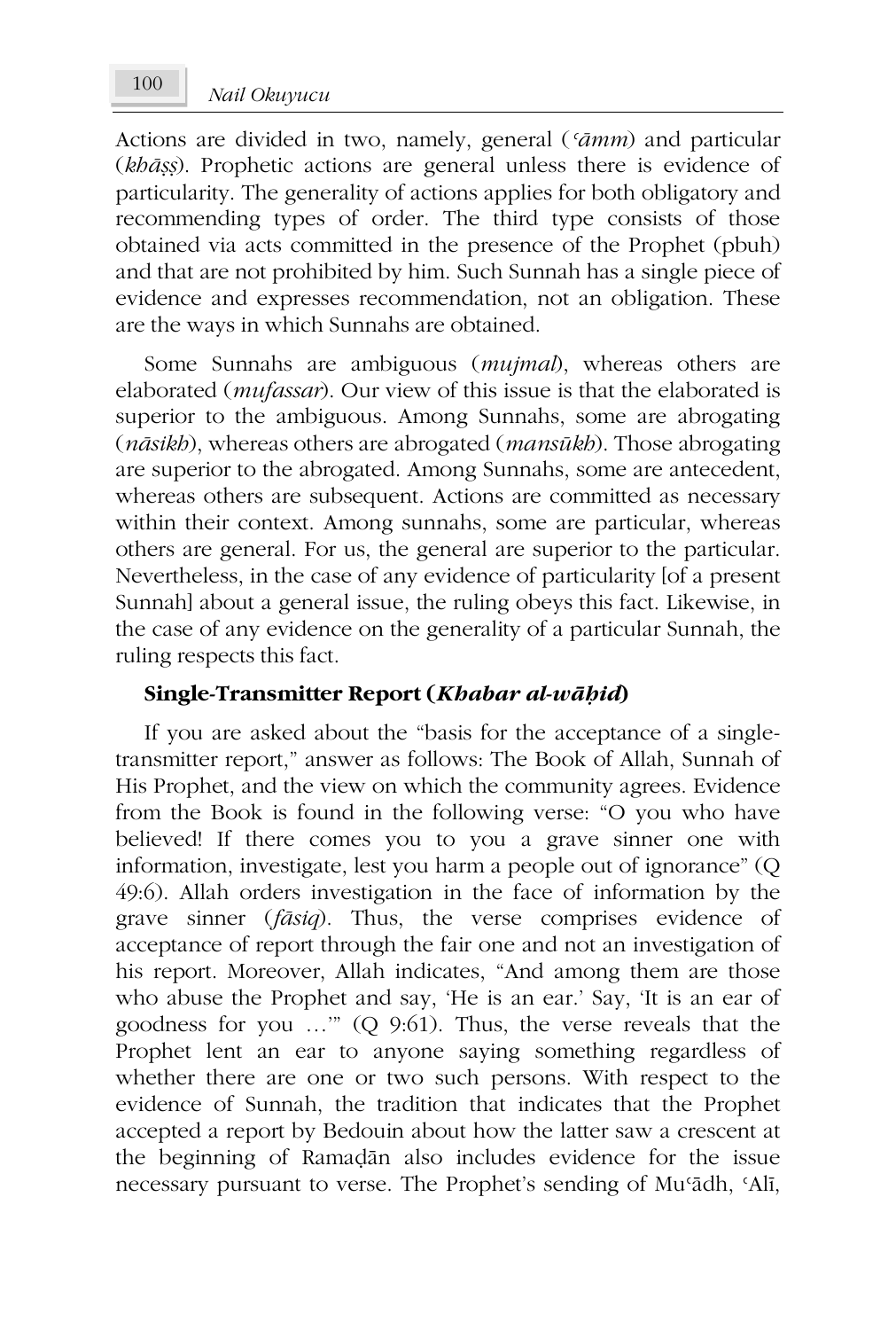and Ibn Mas'ūd to Yemen also bears evidence to prove the authoritativeness of a single-transmitter report. The community has a consensus on the following: Once a report is narrated, it is accepted unless there is any other contradicting report. Thus. the authoritativeness of single-transmitter report is proved through consensus.

### **The State of Consensus**

If you are asked about "the ground for the obligatory nature of consensus ruling," answer as follows: The Book of Allah and Sunnah of His Prophet. Evidence from the Book of Allah is the following: "And thus we have made you a just community that you will be witnesses over the people"  $(Q \ 2:143)$ . Just means fair, whereas witnessing means telling the truth. Accordingly, Allah adds, "that ... the Messenger will be a witness over you." The witnessing of the Messenger means his telling the truth. Evidence through Sunnah is the following hadiths narrated from the Prophet: "My community does not agree on perversion. Whatever is beautiful in the eyes of Muslims is beautiful in the presence of Allah, whatever is ugly in their eyes is ugly in His presence as well." Allah notes things that bear this attribute as authoritative. Thanks to these reports, it is known that the expression "Muslims" signifies khawāṣṣ and not 'awāmm. Khawāṣṣ means people who are well-informed and tell the truth. The basis of consensus is also to tell the truth. Consensus occurs when the truth is told, whether by one or either two or three persons. Whatever comes from a group of three to a countless number of people is also considered consensus. Example for consensus through a single person can be the incident in which people agreed on a deed by Abū Bakr. Once Hanafis did not want to give obligatory alms (zakāb), Abū Bakr said it was necessary to collect them, and his opinion was approved by all, even though nobody else expressed such a view. Everybody agreed that Abū Bakr's argument for the necessity of collecting obligatory alms was right. Thus, as is shown for a single person, consensus can occur through two or more persons.

### **Evidence of the Authoritativeness of Analogy**

If you are asked about "the basis for the evidence [of authoritativeness] of analogy," answer as follows: The Book of Allah and Sunnah of His Prophet. The following verse is the proof from the Qur'an: "But if they had referred it back to the Messenger or to those of authority among them, then the ones who can draw correct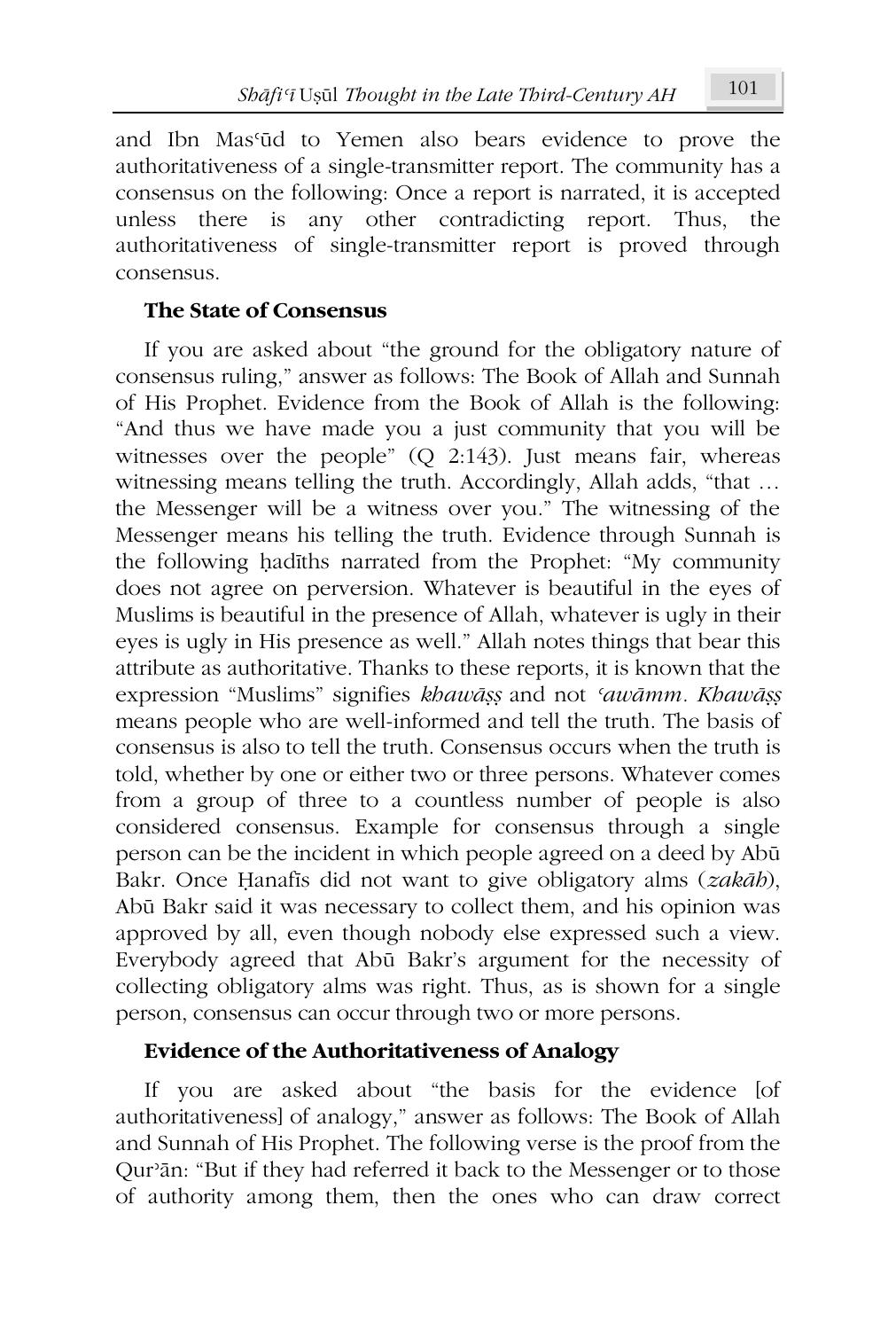conclusions from it would have known about it" (Q 4:83). The analogy is an *istinbat* (unveiling of a meaning through *itibad*) that is drawn by ascribing the new problem  $(far^3)$  to the precedent  $(ash)$ pursuant to the similarity between them regarding precedence. Another example from Allah's (the Mighty and Sublime) verses is given below: "Indeed, Allah is not timid to present an example – that of a mosquito or what is smaller than it, and those who have believed know that it is the truth from their Lord." (Q 2:26). Thus, analogy is conclusively ruled as a legitimate method. Indeed, the analogy is the representation of one thing with another and to resemble one thing to another. If it is permissible that One, to whom nothing is secret, can make an analogy to unveil to you the source of your knowledge, this is easily permissible for those who are not devoid from deficiency and ignorance. The ruling in verse "... average of that which you feed your own families or clothing them..." (Q 5:89) can be attained in no way other than search (taharri) and discretion (ihtiyat). This, in turn, is only possible through an appreciation of reasons. The "equivalent" (*mithl*) in "... the penalty is an equivalent from sacrificial animals to what he killed"  $(Q\ 5.95)$  is also an analogy because the analogy is the ascription of one thing to another because of common characteristics between them.

One example from Sunnah is the narrated conversation between Muhammad (pbuh) and a woman from Khath'am tribe. The Prophet asks the woman, "What do you say  $(a-ra^{\prime}ayti)$ ; if your father had a debt, wouldn't you pay it?" "I would pay it," responds the woman; then, the Prophet says, "Then, what is of top priority is to pay your debt to Allah." Thus, the authoritativeness of analogy is approved through the Our'ān and Sunnah.

Each incident (bādithab) or new experience (nāzilab) is expressed in the sense of precedence. The difference between them and the precedent is that whereas the precedent is expressed both nominally and semantically, the new one is only uttered in a sense. When the precedent differentiates regarding sense and the new differentiates regarding name, Allah orders the new to be sent back to the precedent. Accordingly, He (may His glory be glorified) speaks as follows: "And if you disagree over anything, refer it to Allah and the Messenger."  $(Q 4.59)$ . Incident is the object of disagreement, whereas the order in Book of Allah or Sunnah of the Prophet is the point of reference.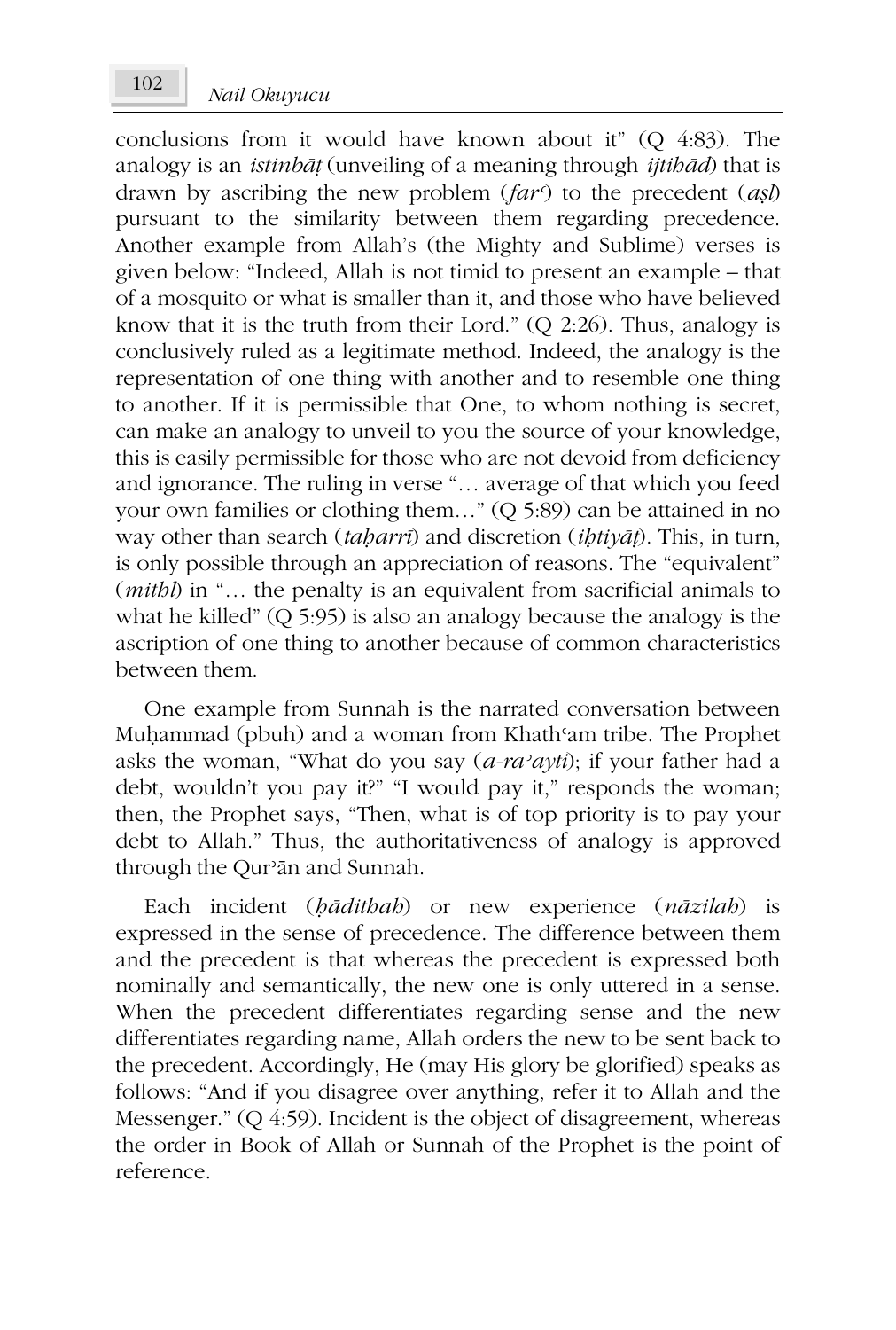### **Demand for Knowledge**

If you are asked about "the basis of demand for knowledge," answer as follows: The Book of Allah, Sunnah of His Prophet and the consensus of the community. An example from the Qur'an is provided in the following verse: "For there should separate from every division (*firgab*) of them a group remaining to obtain understanding (tafaqqub) in the religion."  $(Q\ 9:122)$ . The verse provides a ruling on the demand for knowledge. The hadith, "Seek knowledge even unto China. Indeed, the demand for knowledge is an obligation (faridab) for all Muslims." can serve as evidence through Sunnah. The community agrees that it is obligatory for a man to learn things for which ignorance will be wrong. Once the necessary knowledge is obtained, the rest will be no more obligation but virtue (fadl). Anyone who is aware that Allah has laid certain obligations upon human being and that He threatens in the case that such obligation is abandoned should learn and teach them. And he/she should expect their reward and fear the punishment and should act as soon as possible to according to this order by asking His assent.

We beg Allah for the ability to achieve. Sufficient for us is Allah, and He is the best Disposer of affairs.

Thus, the book, called al-Wadā'i' li-mansūs al-sharā'i', has been completed.

Its narration (copying) is dated to Friday, 21 Jumādá l-ākhir 591 [2] June 1195]. Sufficient for us is Allah, and He is the best Disposer of affairs.

### 3. An Analysis of the Views and Approach of Ibn Surayj

Some of Ibn Surayi's four hundred works are reportedly about legal theory; nevertheless, it is unknown whether he wrote a text on  $u$ sūl in the classical sense.<sup>31</sup> Some of Ibn Surayj's writings about legal

 $31$ Among the works of Ibn Surayj, which are definitely named, the following address uşūl al-fiqh: Risālat al-bayān 'an uşūl al-abkām, Ithbāt al-qiyās, al-Radd 'alá Dāwūd fi inkārib l-qiyās, al-Radd 'alá Ibn Dāwūd fi l-qiyās. The first one is a 15page treatise, written upon a letter from jurists living around Tashkent to summarize the approaches of al-Shāfi'i, al-Mālik, Sufyān al-Thawrī, Abū Ḥanīfah, his pupils and Dāwūd ibn 'Alī on legal theory. See Tāj al-Dīn 'Abd al-Wahhāb ibn Taqī al-Dīn al-Subkī, *Tabaqāt al-Shāfi'iyyah al-kubrá*, ed. Mahmūd al-Țanāhī and 'Abd al-Fattāh al-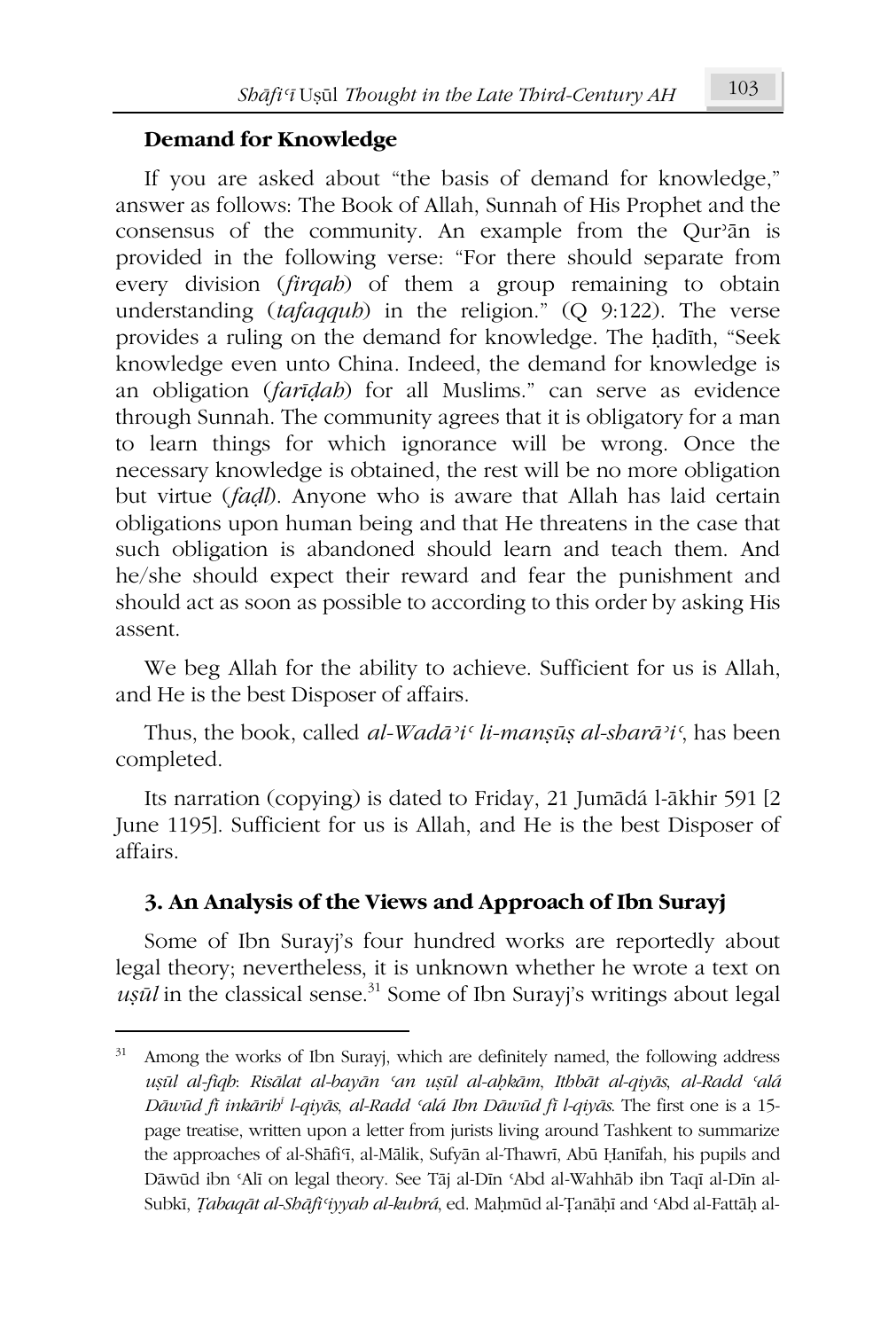Nail Okuvucu

theory intend to prove the authoritativeness of analogy, a controversial topic at the time. Ibn Surayi was engaged in a tough struggle against the Zāhirī school, which refused analogy; accordingly, he wrote refutations of almost all of the Zahiris with whom he lived in Baghdad during his lifetime.<sup>32</sup> Apparently, most of Ibn Surayi's writings focus on analogy. Nevertheless, as is shown in the preceeding chapter along with the views attributed to him in works on legal theory, he addressed almost all of the fields related to the essential problems of *usūl*.

Problems, as treated by Ibn Surayj, do matter in terms of the development of a source mentality in the Shafi'i figh circle. Indeed, titles in chapters that Ibn Surayj collected at the end of al-Wadā'i' address the Our'ān, Sunnah, consensus, and analogy, the four sources of Islamic law (al-adillab al-arba'ab). Ibn Surayj does not allocate a separate title for the Qur'an. Instead, he treats the problem of abrogation, which he deems one of the most important issues about this source. This first chapter, titled Bab dhikr al-naskh, classifies abrogation primarily in terms of the manner of occurrence, before touching upon the relation of abrogation between the Qur'an and Sunnah. The triple division by Ibn Surayj  $-$  i.e., abrogation of ruling while preserving the wording, abrogation of wording while preserving the ruling, and collective abrogation of wording and ruling - cannot be observed in the texts by al-Shafi'i or his pupils. The classification, which is a contribution to Shafi<sup>q</sup> legal theory by Ibn Surayi, would be improved later by Abū Ishāq al-Marwazī (d. 340/951), who divides abrogation into six categories in terms of manner of occurrence.<sup>33</sup>

104

Hulw, 2<sup>nd</sup> ed. (Cairo: Hajr li-l-Tibā'ah wa-l-Nashr, 1993), III, 456-457. al-I'dhār wa-l*indbār*, mentioned among al-Zarkashī's references, also seems to be about *usūl* (al-Bahr al-muhīt, I, 7). Most likely, refutations by Ibn Surayj against Muhammad ibn Hasan al-Shaybānī, 'Īsā ibn Abān, and al-Qāsānī were also about usūl. For the list of works, see Okuyucu, *Şâfiî Mezhebinin Teşekkül Süreci*, 412-414.

 $32 -$ The texts, committed to paper during discussions about the authoritativeness of analogy between Ibn Surayj and al-Qāsānī are considered to reach one thousand pages. See al-Jașșāș, al-Fușūl fi l-ușūl, IV, 32.

<sup>33</sup> Abū Ishāq al-Marwazī's classification is as follows: (1) abrogation where the ruling of the abrogated is abolished and its wording  $(rasm)$  remains intact; (2) abrogation where the ruling and wording of the abrogated are abolished and the ruling and wording of the abrogative remain unchanged; (3) abrogation where the ruling of the abrogated is abolished, whereas the wording of the abrogative is abolished and its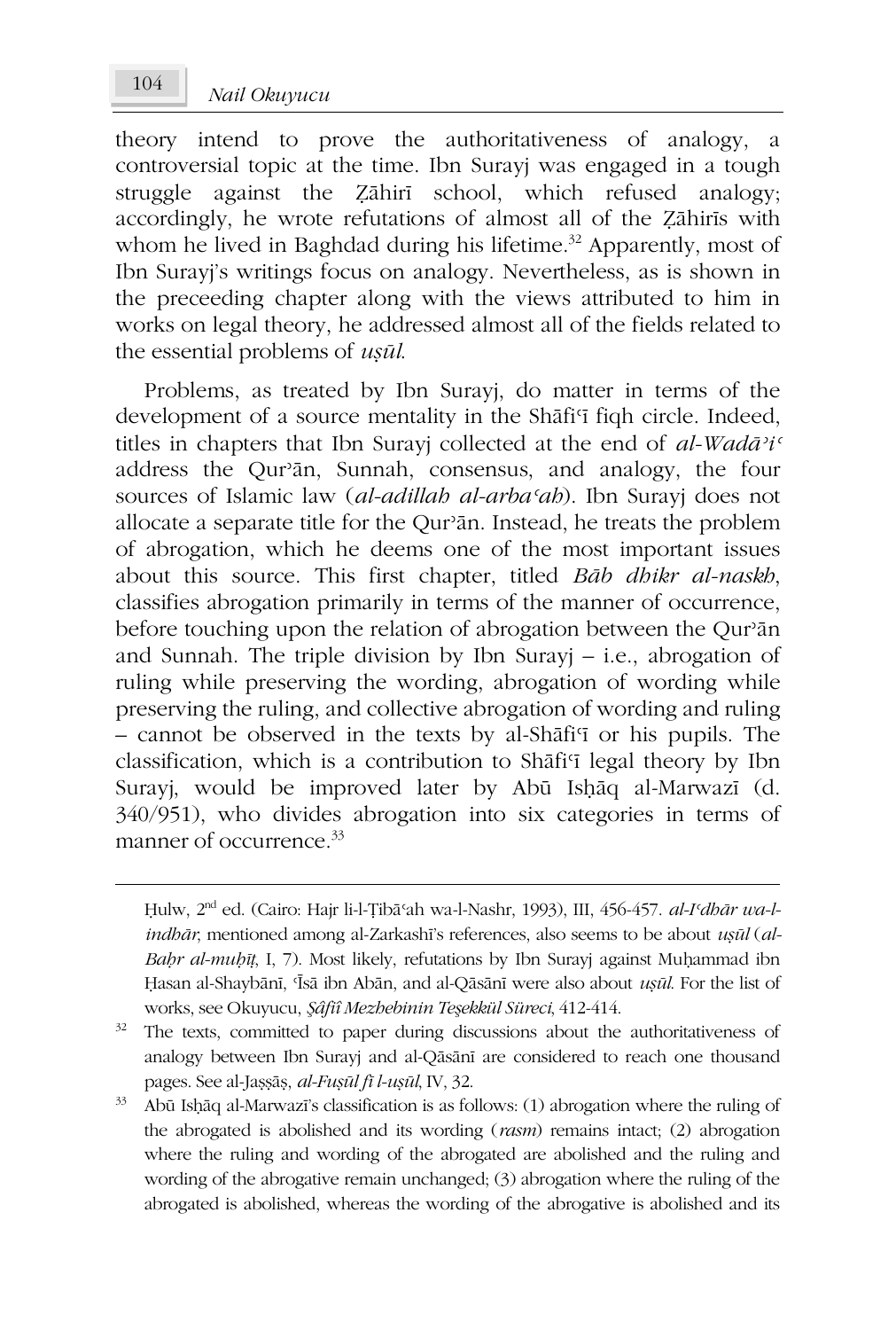Ibn Surayi's views on the relation of abrogation between the Qur'an and Sunnah possess historical significance because they differ slightly from al-Shafi'i's approach and pave the way for an adversarial approach that would spread in the course of time and would be accepted (to some extent) among the school. One of the most important elements in al-Shāfi<sup> $\tau$ </sup>'s legislative statement ( $bay\bar{a}n$ ) theory and abrogation approach is that the Qur'an and Sunnah do not abrogate one another. According to al-Shafi'i, verses and hadiths constitute two separate sets in terms of abrogation; therefore, Sunnah cannot abrogate the Our'ān and vice versa.<sup>34</sup> In the chapter about abrogation in  $al$ -Wadā<sup>3</sup>i', Ibn Surayj treats the problem with regard to the abrogation of the Qur'an via Sunnah; moreover, in the chapter about Sunnah, he touches upon both abrogating and abrogated Sunnahs. Apparently, Ibn Surayj seems to maintain al-Shāfi'i's opinion. Nevertheless, quotations from him in works on legal theory reveal certain significant differentiations in his approach. Almost all sources agree that Ibn Surayi was the first Shafi'i mujtabid to propose a different approach compared to the eponym of the Shafi'i school in terms of the abrogation problem.<sup>35</sup> For Ibn Surayi, the Qur'an may abrogate Sunnah, even though this never actually happened; his justification is that the Qur'an is stronger than Sunnah.<sup>36</sup> However,

- $34<sup>°</sup>$ Abū 'Abd Allāh Muhammad ibn Idrīs al-Muttalibī al-Qurashī al-Shāfi'ī, al-Risālah, ed. Aḥmad Shākir (Egypt: Maktabat al-Ḥalabī, 1940), 106-117.
- 35 According to Muhammad ibn Nasr al-Marwazi, the pupils of al-Shafi'i followed their eponym with regard to relation of abrogation between Qur'an and Sunnah. See al-Sunnab, ed. Abū Usāmah Salīm ibn 'Īd al-Hilālī (Kuwait: Gharās li-l-Nashr, 2005), 442, 576.
- 36 Abū l-Ḥasan 'Alī ibn Muḥammad al-Māwardī, al-Ḥāwī l-kabīr fī fiqh madhhab al-Imām al-Shāfi'ī, eds. 'Alī Muḥammad Mu'awwad and 'Ādil Aḥmad 'Abd al-Mawjūd (Beirut: Dār al-Kutub al-Ilmiyyah, 1994), XIII, 189; XIV, 359; al-Zarkashī, al-Bahr almuhīț, IV, 118.

ruling remains unchanged; (4) abrogation where the ruling and wording of the abrogated are abolished, whereas the wording of the abrogative is abolished but its ruling remains unchanged; (5) abrogation without either wording or ruling, also with an unknown abrogative; and (6) abrogation that was primarily abrogative and then abrogated, but where there is no mușuș recited between two rulings. This classification is repeated by al-Māwardī and Ibn al-Sam'ānī; according to the latter, last two types were the results of extreme constraint. Abū Ishāq al-Marwazī mentions another kind of abrogation, which is forgotten without being abolished by a known abrogative and is deprived of both wording and ruling in this respect. See al-Zarkashi, al-Bahr al-muhīt, IV, 103-107.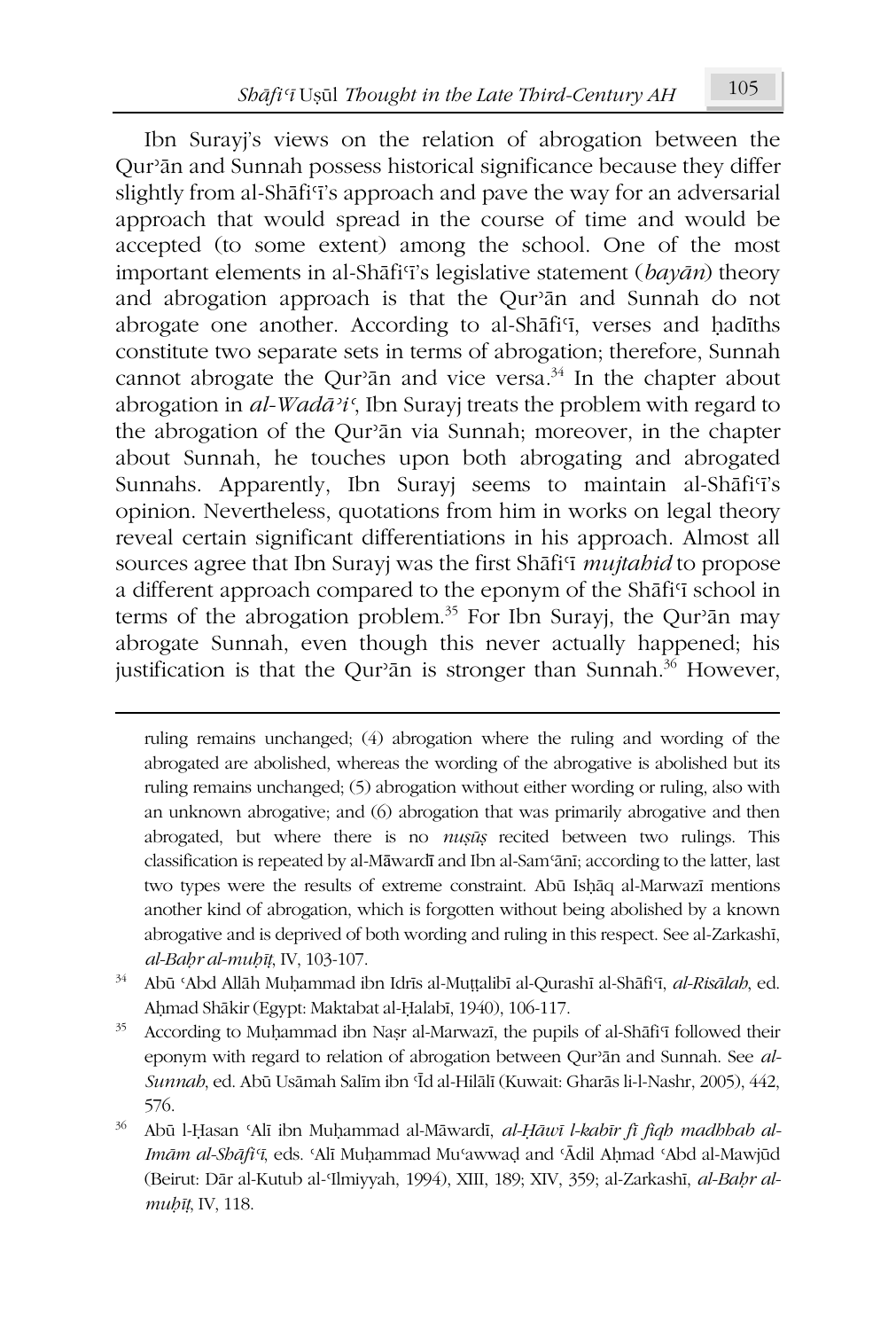Ibn Surayi has a similar point of view regarding the abrogation of the Qur'an by Sunnah, saying that although multiple successive (*mutawātir*) Sunnah may abrogate the Qur'ān, such abrogation has never occurred. For him, it is not reason but the actual situation that renders abrogation of the Qur'an by Sunnah unacceptable.<sup>37</sup>

Consequently, Ibn Surayi maintains al-Shafiff's fundamental argument that the Qur'an and Sunnah can be abrogative or abrogated only within themselves; however, he explains this fact through the actual situation, paving the way for new interpretations within the madhhab. After Ibn Surayi, Shafi'i scholars of usul, who deny abrogation of the Qur'an via Sunnah, began to discuss whether it is reason or revelation (share) that prevents this from occurring. Grounding on actual state. Ibn Surayi argues that revelation is the preventive element, and he gains the support of many Shāfi'i jurists, Abū Ishāq al-Marwazī above all. However, some Shāfi'ī scholars such as Abū Ishāq al-Isfarā'inī (d. 418/1027) and 'Abd al-Qāhir al-Baghdādī (d. 429/1037) consider this impossible in terms of reason.<sup>38</sup> Abū Bakr al-Sayrafī (d. 330/941), another pupil of Ibn Surayj and commentator of *al-Risālab*, indicates that al-Shāfi<sup>c</sup>i objects to the abrogation of Qur'ān via Sunnah grounding on present evidence and that he does not consider impossible the abolition of a ruling, determined by the Qur'an, through Sunnah. Therefore, al-Şayrafi attributes the view that the preventive element is shar<sup>c</sup> to the eponym.<sup>39</sup> The problem of abrogation of the Qur'an via Sunnah

<sup>37</sup> Al-Māwardī, al-Ḥāwī l-kabīr, XVI, 78-79, 104. According to al-Zarkashī, this view, ascribed to Ibn Surayj, is inaccurate and the latter agrees with al-Shafi'i about the impossibility of abrogation of Qur'ān via Sunnah. See al-Zarkashī, al-Bahr al-muhīț, V, 266-267. For relevant opinions attributed to Ibn Surayj, see Abū Ishāq Ibrāhīm ibn 'Alī al-Shīrāzī, al-Tabsirah fī usūl al-figh, ed. Muhammad Hasan Haytū (Damascus: Dār al-Fikr, 1403), 264; Abū l-Masālī Rukn al-Dīn sAbd al-Malik ibn sAbd Allāh al-Juwaynī, al-Talkhīs fi usūl al-fiqh, ed. 'Abd Allāh Jawlam al-Nibālī and Shubayr Ahmad al-'Umarī (Beirut: Dār al-Bashā'ir al-Islāmiyyah, 1996), II, 514-515.

<sup>38</sup> Defenders of reasonable impossibility include al-Muhāsibī, 'Abd Allāh ibn Sa'd, al-Qalānisī, the Zāhirīs and, according to a report, Ahmad ibn Hanbal. Conversely, Abū Ishāq al-Shīrāzī defends impossibility in terms of revelation. See al-Zarkashī, al-Bahr al-mubīț, IV, 111; al-Shīrāzī, Sharb al-Luma', ed. 'Abd al-Majīd Turkī (Beirut: Dār al-Gharb al-Islāmī, 1988), I, 501.

 $39\,$ Asserting that abrogation of Qur'an via Sunnah is out of question, al-Şayrafi claims that no opposite example can be found. For him, when saying "abrogation of Qur'an via Sunnah is impermissible ( $l\bar{a}$  yajūz<sup>u</sup>)," al-Shāfi<sup>q</sup> uses the term in the same meaning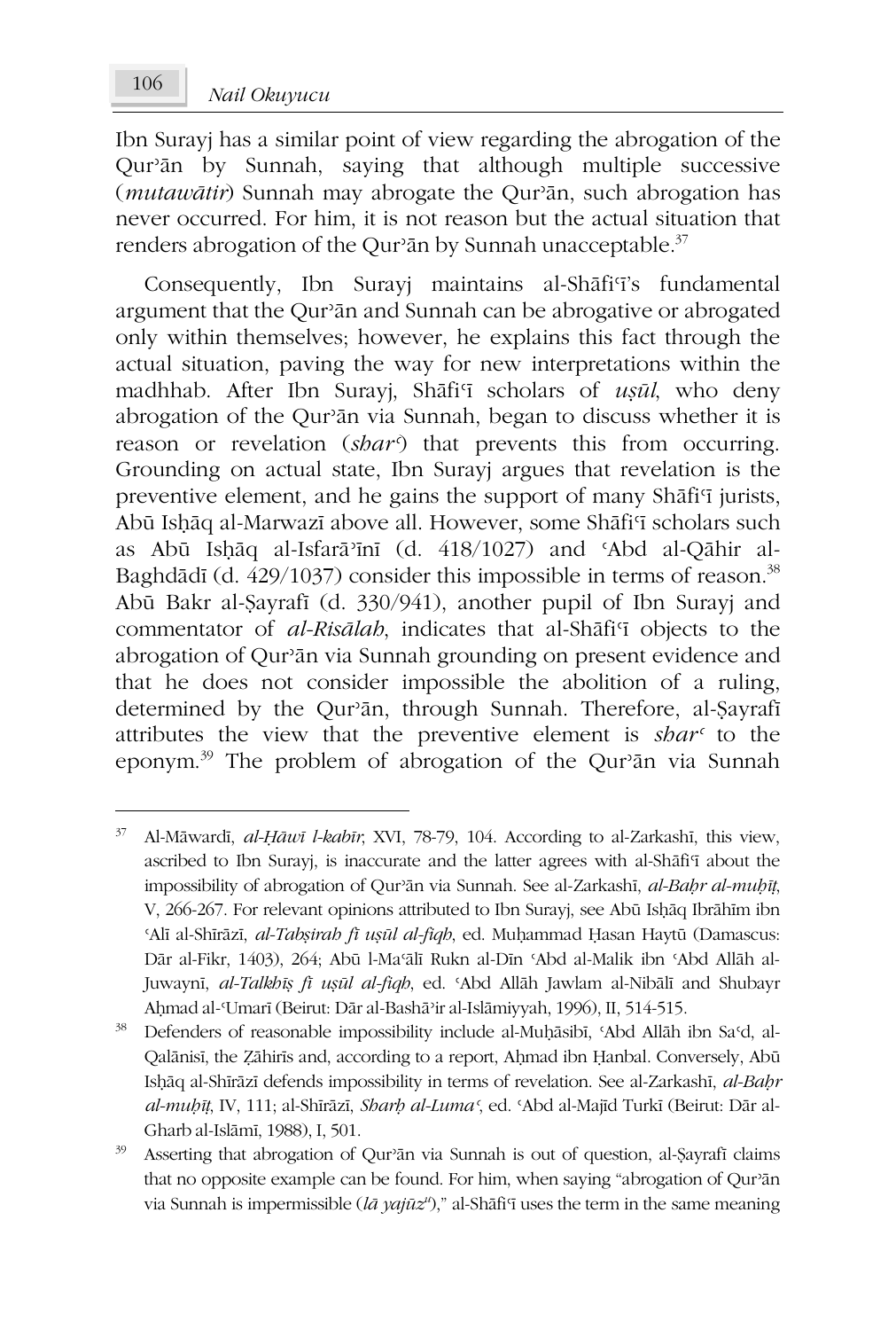remained controversial among Shafi'i scholars of usul and in the course of time, some accepted abrogation through Sunnah. For example, Ibn Fūrak (d. 406/1015) states both that most Shāfi'is accept abrogation of Qur'an via multiple successive (mutawatir) Sunnah and that al-Ash<sup>c</sup>arī defends this view.<sup>40</sup>

Despite his explicit expressions in al-Risālah, Shāfi'i scholars began to discuss abrogation of Sunnah via the Qur'ān, and two opinions were ascribed to al-Shafi'i in this respect. According to Abū Ishāq al-Marwazī, although al-Shāfi'ī explicitly states that he does not accept such abrogation, a second view is attributed to him later, in the wake of the interpretation of some of his expressions. In the course of time, this interpretation transforms into a report, and two different opinions are ascribed to al-Shafi'i about the matter.<sup>41</sup> Shafi'i scholars of kalām confirm that their eponym accepted this type of abrogation. Abū Ishāq al-Marwazī apparently defends this argument, whereas al-Sayrafi claims that al-Shāfi'i's opinion was definitely in the same direction. Each of these arguments is adopted by many Shafi'i scholars of *usul*, and the issue of which party constitutes the majority is controversial.<sup>42</sup> Al-Māwardī notes that Ibn Surayj, who did not touch upon this problem in  $al$ -Wadā<sup>3</sup>i', seems to dissent from al-

as in "It is impermissible to marry with close relative (mahram)." As for abrogation of rulings about will, one of the most debated issues in this respect, al-Şayrafi asserts that Qur'ān is abrogative, whereas Sunnah merely indicates the new ruling. Nevertheless, al-Zarkashī indicates that al-Shāfi'i did not say such a thing and this interpretation, which highlights impossibility in terms of revelation, cannot be attributed to the eponym. See al-Zarkashī, al-Bahr al-muhīț, IV, 114-115.

<sup>40</sup> Al-Zarkashī, al-Bahr al-muḥīt, IV, 109; Abū Bakr Muḥammad ibn Ḥasan Ibn Fūrak al-Anşārī, Mujarrad maqālāt al-Shaykh Abī l-Hasan al-Ash'arī, ed. Daniel Gimaret (Beirut: Dār al-Mashriq, 1987), 199-201. According to al-Zarkashī, the Ash'arīs, Mu'tazilah and other kalām scholars adopt the same view. In addition, citing al-Dabūsī and al-Bājī, he notes that Ḥanafī and Mālikī jurists, respectively, are generally of the same opinion. See *ibid*, IV, 110. Al-Āmidī also ascribes this view to Ibn Surayj. See Abū l-Ḥasan Sayf al-Dīn 'Alī ibn Muḥammad al-Āmidī, al-Ihkām fī uṣūl al-aḥkām, ed. Sayyid al-Jumaylī (Beirut: Dār al-Kitāb al-'Arabī, 1984), III, 165.

 $41$ Al-Zarkashī, al-Bahr al-muhīt, IV, 118. According to al-Zarkashī, the interpretation, which leads to the second approach, is inaccurate and no such meaning can be derived from statements by al-Shāfi'i. See ibid, IV, 120.

 $42$ See al-Zarkashī, al-Bahr al-muḥīţ, IV, 118. Ibn Barhān attributes the view of the possibility of such abrogation, adopted by ușūl scholars like Qādī Abū l-Țayyib and al-Juwaynī, to the majority, whereas al-Rāfi<sup>q</sup> claims that majority of Shāfi<sup>q</sup>s adopt the opposite view. See ibid.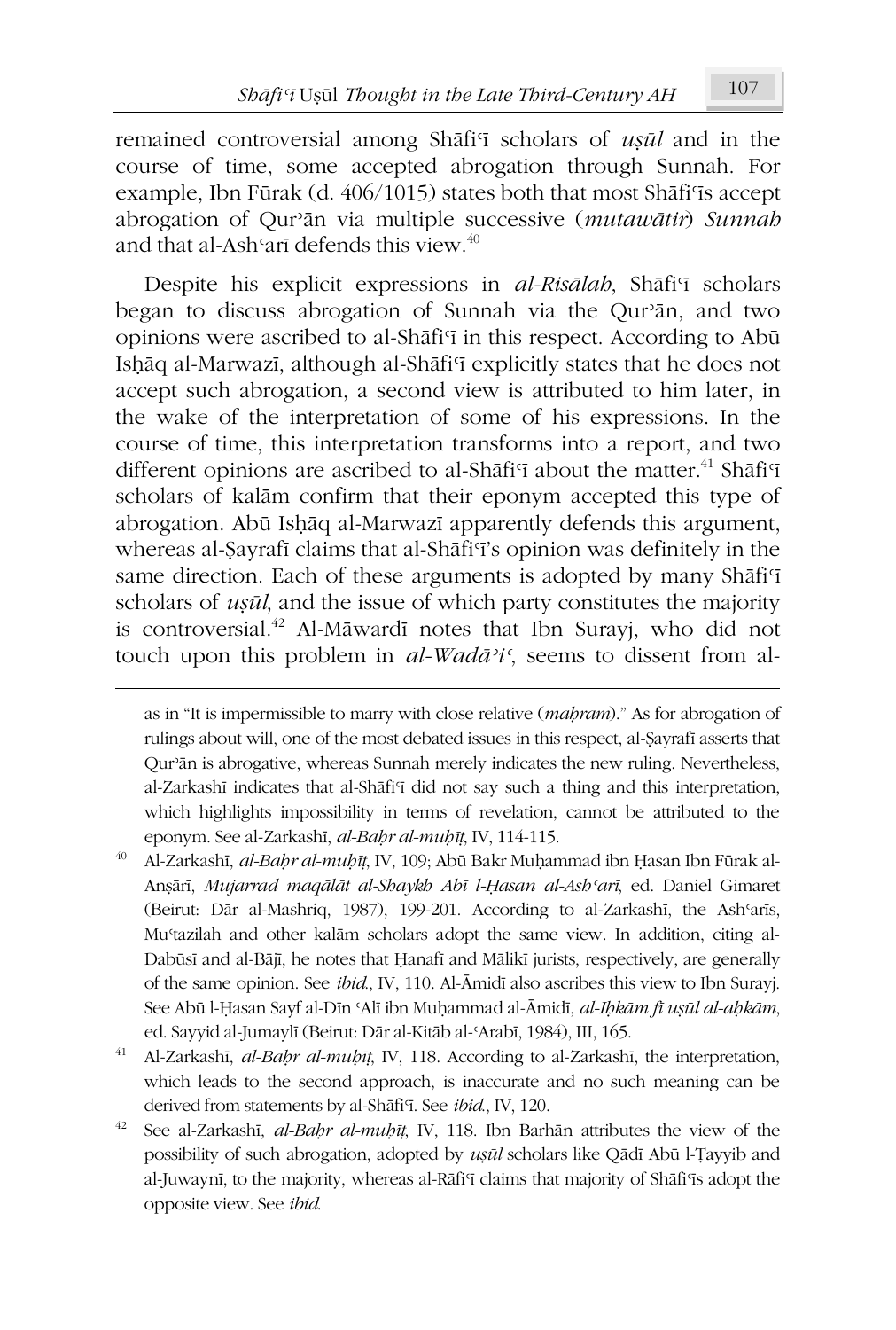Shāfi'i and accepts the abrogation of Sunnah via the Qur'an. His justification is once again the Qur'an's superiority to Sunnah.<sup>43</sup> With regard to this problem, pupils of Ibn Surayi have attempted to propose an interpretation that will not lead to a contradiction between the legislative statement  $(ba\gamma\bar{a}n)$  theory of al-Shati's and his abrogation approach, adding that Ibn Surayj also concurs with al-Shāfi'i in this regard.<sup>44</sup> According to Ibn Surayi, the term "better" in the verse about abrogation  $(O 2:106)$  signifies "better" with regard to deeds of objects; his explanation is important because it touches upon a much-debated issue in discussions of the abrogation problem between the Qur'ān and Sunnah in the ensuing literature.

The problem of abrogation via analogy  $(qiy\bar{a}s)$  is another point for which Ibn Suravi comes to the forefront.  $Al-Wad\bar{a}$ <sup>2</sup>i<sup>c</sup> includes no explicit opinion of Ibn Surayj about the question; nevertheless, two views are ascribed to him.<sup>45</sup> Al-Anmāțī, his tutor, reflected on the authoritativeness of analogy when it was a serious topic of debate, arguing that Qur'anic verses and hadiths (nusus) can be particularized and abrogated using a clear analogy (al-qiyās al-jalī). The approach of al-Anmāṭī and  $-$  if he agreed  $-$  Ibn Surayj can be considered as a step toward expanding the scope of analogy, which is among the most important sources of *ijtibad* and jurisprudence.<sup>46</sup> According to al-Anmāṭī, the Qur'ān can be abrogated by analogy originating from the Qur'an, and Sunnah can be abrogated via analogy originating from Sunnah. Essentially, his approach is

<sup>&</sup>lt;sup>43</sup> Therefore, Qur'an is superior to Sunnah and cannot be abrogated by it; nevertheless, the opposite is possible. See al-Māwardī, al-Ḥāwī l-kabīr, XIII, 189.

<sup>44</sup> See al- Zarkashī, al-Baḥr al-muḥīṭ, IV, 121-123.

 $45 -$ See al-Zarkashī, ibid., IV, 131-132.

<sup>46</sup> Ibn Surayj considers abrogation as a kind of legislative statement  $(bay\bar{a}n)$  just like particularization; therefore, if particularization through clear analogy  $(al-qiy\bar{a}s$  al-jali) is permissible, then abrogation should be, too. This approach, also stated by al-Sarakhsī, arises from the fact that abrogation of a Qur'ān ruling via an analogy derived from Qur'ān is indeed considered as abrogation of Qur'ān, whereas abrogation of a Sunnah ruling via an analogy derived from Sunnah is indeed considered as abrogation of Sunnah. Al-Sarakhsī indicates that such an argument is invalid because of the consensus among Companions. See Shams al-a'immah Abū Bakr Muḥammad ibn Ahmad ibn Abī Sahl al-Sarakhsī, Uşūl al-Sarakhsī (Beirut: Dār al-Ma'rifah, n.d.), II, 66. Al-Anmāṭī's relevant views are given in Shāfi'ī sources on uṣūl, whereas Ibn Surayj's opinions are only treated in Hanafi usul works; consequently, there are doubts about its ascription to Ibn Surayj.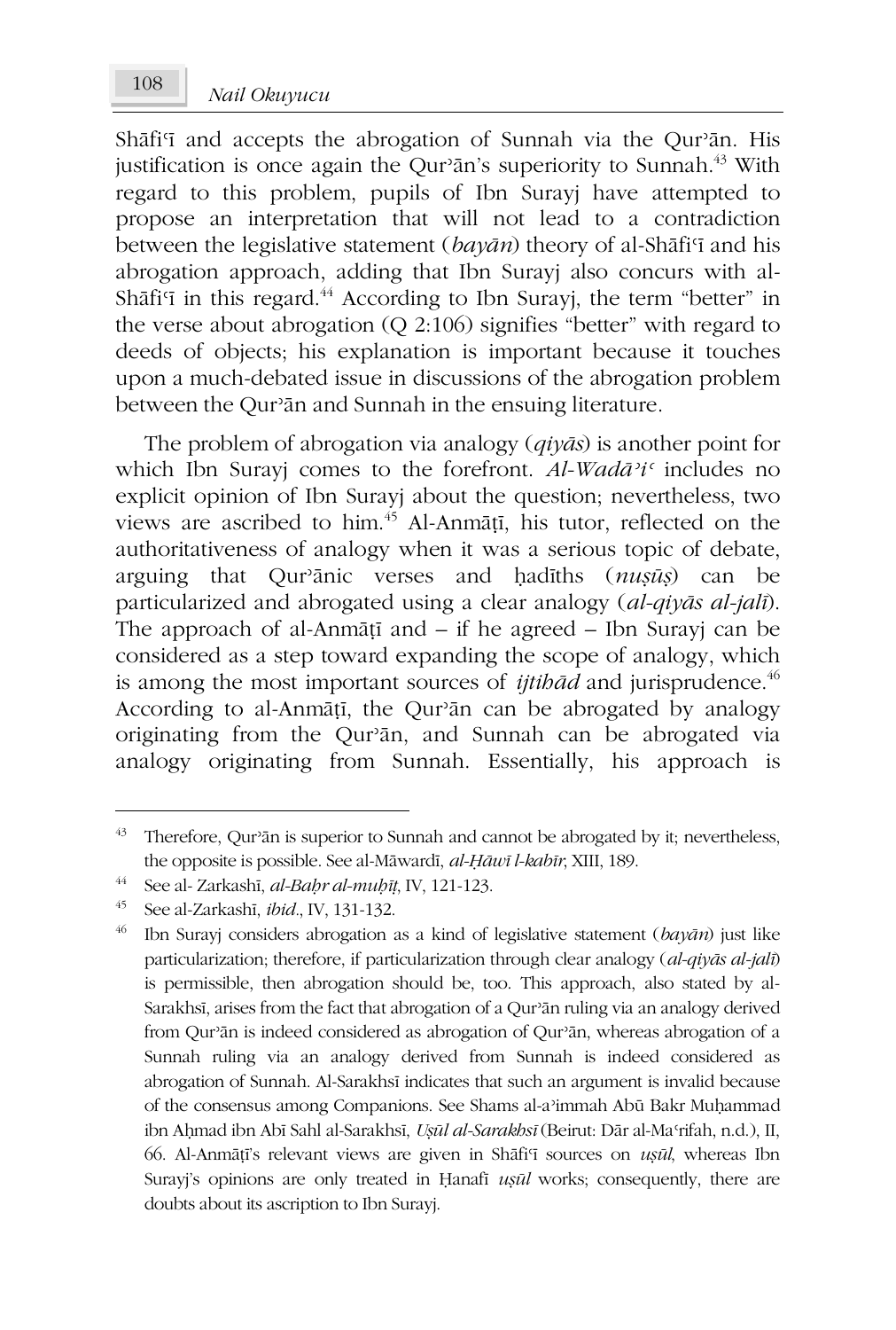consistent with the thought of al-Shafi'i, who considers the Our'an and Sunnah as separate sets in terms of abrogation.<sup>47</sup> This approach by al-Anmātī and Ibn Surayi provided an analogy with abrogative capacity. However, it was not adopted by Shāfi'i jurists: even Ibn Surayj's pupils, including al-Şayrafi and Abū Ishāq al-Marwazī, objected to the idea.<sup>48</sup>

Ibn Surayj includes two titles about Sunnah in al-Wadā'i'; in the first chapter, he classifies Sunnah pursuant to various aspects; in the second, he justifies the authoritativeness of single-transmitter report. In the chapter titled Bab dhikr al-sunan, Sunnah is classified according to the following aspects: (a) methods of its acquisition; (b) explicitness-implicitness; (c) abrogative-abrogated; (d) presentationretardation; and (e) particularity-generality.

Ibn Surayj divides Sunnah into three methods of acquisition:

1. Acquired through commands ( $m\bar{a}$  yu'khadh<sup>"</sup> 'an al-amr)

There are two types of commands:

- a. Obligatory commands
- b. Recommended commands

2. Acquired through actions ( $m\bar{a}$  ukhidha 'an al-fi'l)

There are two types of action:

- a. General action
- b. Particular action

3. Acquired through acts committed in the presence of the Prophet and not prohibited by him (mā ukbidha 'an al-'amal)

In the wake of classification, the expression "Here are the ways to acquire prophetic traditions (fa-badbibi turuq al-sunan)" indicates that the distinction is founded on how rulings based on Sunnah are obtained

The ensuing literature classified Sunnah of the Prophet for several reasons; during classification, traditions are subject to a triple division

<sup>47</sup> Al-Bājī indicates that according to al-Anmāṭī, clear analogy is identical to mafbūm alkhitāb, therefore, it is not an analogy in a real sense and should be evaluated within the scope of *mantūq*. See Abū l-Walīd Sulaymān ibn Khalaf ibn Sa'd al-Tujībī al-Bājī, Ibkām al-fușūl fi abkām al-ușūl, ed. 'Abd al-Majīd Turkī (Beirut: Dār al-Gharb al-Islāmī, 1986), I, 435; al-Zarkashī, al-Bahr al-muhīț, IV, 132-133.

Al-Zarkashī, al-Bahr al-muhīț, IV, 131-132.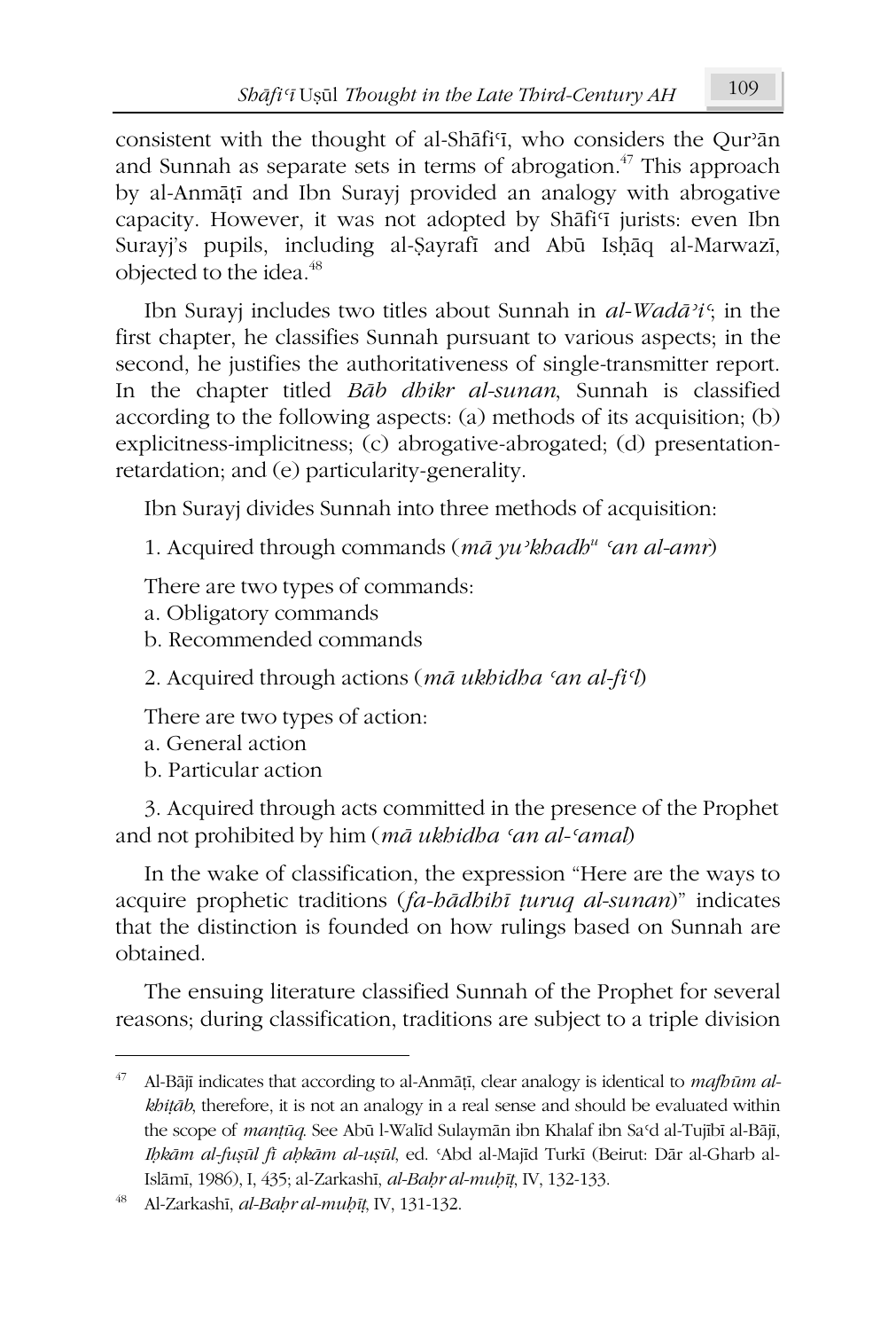such as verbal, actual, and tacit approval.<sup>49</sup> Earlier hadīth literature employs expressions to correspond to the preceeding distinction for traditions; nevertheless, the earliest works on hadith methodology do not comprise a clear distinction. Indeed, the distinction was developed later by legal theory scholars and penetrated into hadith methodology through discipline.<sup>50</sup> Authors of the first still-extant works on legal theory have made various classifications including more categories instead of a standard triple division.<sup>51</sup> Classification by Ibn Surayj is very important because it corresponds to the distinction among verbal, actual, and tacit approval. Consequently, command (amr) signifies the imperative expressions of legislative nature by the Prophet. Ibn Surayi also treats which class serves as a source of types of rulings. Albeit in a single phrase, he touches upon problems about evidence that will eventually become an essential matter of debate in works of legal theory. The rulings, which is derived from commands (namely, verbal statements by the Prophet), are principally obligatory  $(wuji\bar{u}b)$ . Hadiths signify obligation unless there is a presumption for the recommendation. Hadiths, which indicate obligation or recommendation, are principally general. Hadiths involve generality unless there is any presumption of particularity.

At this point, we can note a notable differentiation between Ibn Surayj and al-Shāfi'i in treating the problem. In al-Risālah, al-Shāfi'i treats the matter based only on prohibition (naby), without explicit mention of the indication of command. Conversely, Ibn Surayi treats the issue based on command and does not touch upon prohibition. According to al-Shafi'i, prohibition indicates being forbidden unless there is a contrary presumption; he does not mention an indication of command, and his attitude has paved the way for an intra-school

<sup>49</sup> Triple division is presented in a standardized manner in later sources; nevertheless, categories such as  $im\bar{a}$ , isbārab and kitābab are also added in usūl sources.

<sup>50</sup> Halit Özkan, "Takrîrî Sünnet ve Sahîh-i Buhârî'deki Takrîrler" (master's thesis, Marmara University, 2000), 12-13.

<sup>51</sup> Al-Jașșāș divides expressions emerging from Muḥammad (pbuh) in categories such as qawl, kitābah, fi !, dalālah and tanbīh, ishārah, and iqrār. See al-Fușūl fī l-ușūl, II, 32-37. Classification by al-Bāqillānī is as follows: Qur'ān, Sunnah, actions, and approvals of Muhammad that replace his sayings, consensus, and rulings derived from manțūq of Qur'an and Sunnah via ijtibād. See Abū Bakr Muhammad ibn al-Tayyib ibn Muhammad al-Başrī al-Bāqillānī, al-Taqrīb wa-l-irshād (al-șaghīr), ed. 'Abd al-Hamīd ibn 'Alī Abū Zunayd (Beirut: Mu'assasat al-Risālah, 1993), III, 377.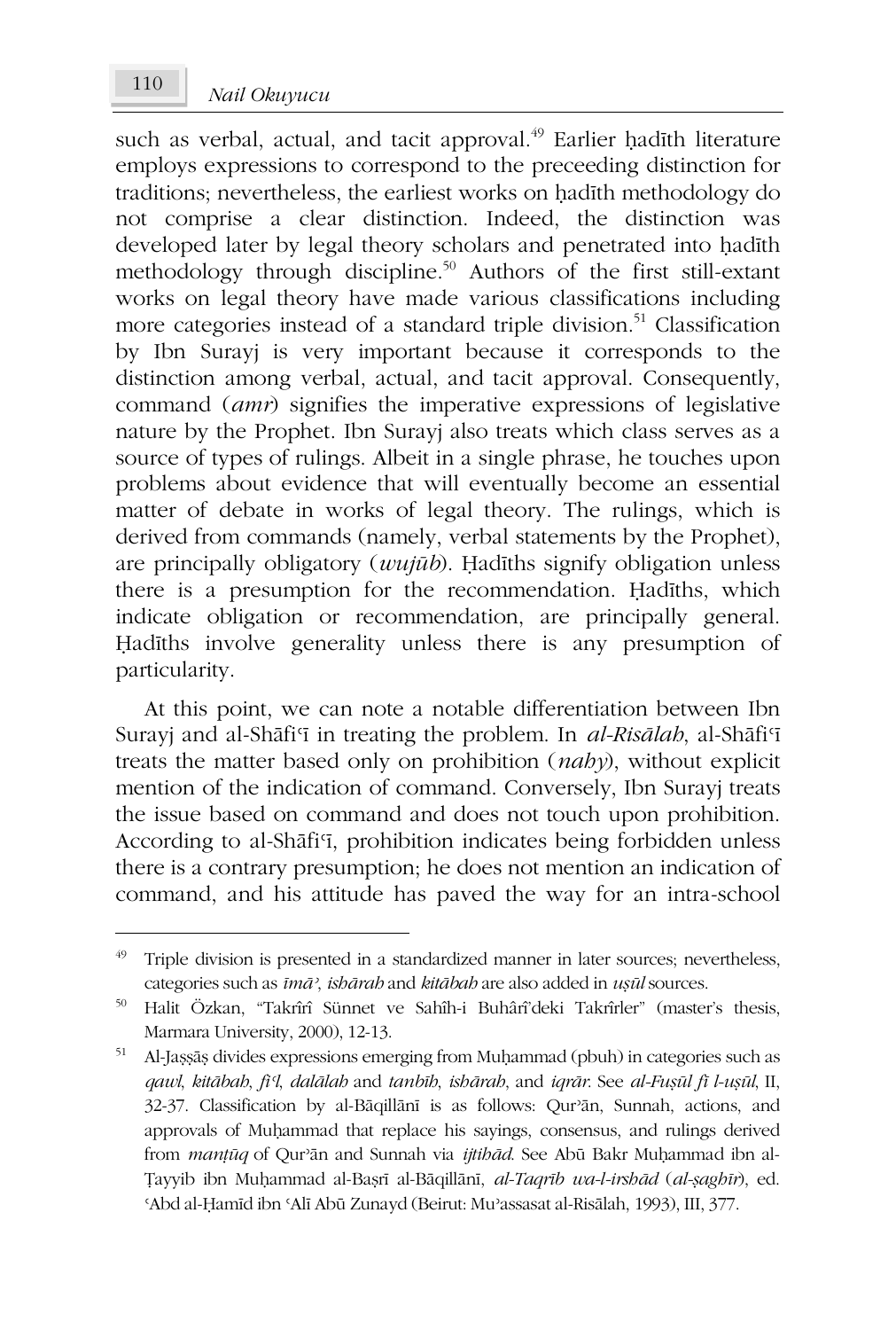debate on his opinion about the problem. For some, al-Shafi'i's expressions on prohibition are also valid for commands; therefore, al-Shafi<sup>q</sup> thinks that command indicates obligation unless there is an opposite presumption. Some others, however, ascribe two opinions to al-Shafi'i in this respect. According to the first point of view, command has a common indication between recommendation (*nadb*), permissibility (*ibābab*) and obligation (*wujūb*), whereas the second approach claims it only indicates obligation. Al-Zarkashī finds the evidence for the second argument more reliable; nevertheless, he indicates that the first idea, which is derived from zābir al-madbbab of al-Shāfi'i, is superior. Although al-Zarkashī considers the first view superior, notable Shafi<sup>c</sup>i jurists of an earlier period have adopted the second approach. Apart from Ibn Suravi, Abū Sa'īd al-Istakhrī (d. 328/939) and Abū 'Alī Husayn ibn Şālih ibn Khayrān (d. 320/932) agree with the latter.<sup>52</sup> Ibn Surayi, who treats the problem on the basis of an indication of command, remarks that command is obligatory without touching upon any relevant debate.<sup>53</sup>

Another problem that is often addressed in discussions about the indication of command and is related to obligation is whether there is a modality (sighah) peculiar to command. Despite al-Ash'arī and Ash'arī theologians who claim there is no particular mode of command, the public majority discusses the presence of a particular mode  $(if<sup>c</sup>al - li<sub>l</sub>·val<sup>c</sup>al)$ . The discussion arises from the distinction between inner speech and outer speech (al-kalām al-nafsī and alkalām al-lafzī); accordingly, the Ash'arīs, who consider kalām as

See al-Zarkashī, al-Bahr al-muhīț, II, 365. Moreover, views about nadb and tawaqquf (abstaining) are attributed to al-Shafi'i. Al-Baqillani concludes that al-Shafi'i is for tawaqquf, nevertheless, he is accused of injustice by al-Juwaynī. For the debate, see al-Bāgillānī, al-Tagrīb wa-l-irshād, II, 46-48; al-Juwaynī, al-Talkhīs fī usūl al-figh, I, 264.

<sup>53</sup> Certain Hanafi usul sources attribute the view of tawagquf in this regard to Ibn Surayj; nevertheless, this attribution seems inaccurate. See Ușul al-Sarakhsi, I, 15; Șadr alshari'ah 'Ubayd Allāh ibn Mas'ūd ibn Mahmūd al-Bukhārī al-Maḥbūbī, al-Tawdīb, ed. Zakariyyā Umayrāt (Beirut: Dār al-Kutub al-Ilmiyyah, 1996), I, 287. According to al-Taftāzānī, what Ibn Surayj means with tawaqquf is defining of which sense is intended among imperative modes that have multiple meanings, not the meaning for which this mode is imposed. For him, this mode is imposed so as to be common in terms of wording between obligation, recommendation, permissibility and threat. See Sa'd al-Dīn Mas'ūd ibn 'Umar al-Harawī al-Taftāzānī, al-Talwīb 'alá l-Tawdīb (Cairot: Maktabat Şabīh, n.d.), I, 293.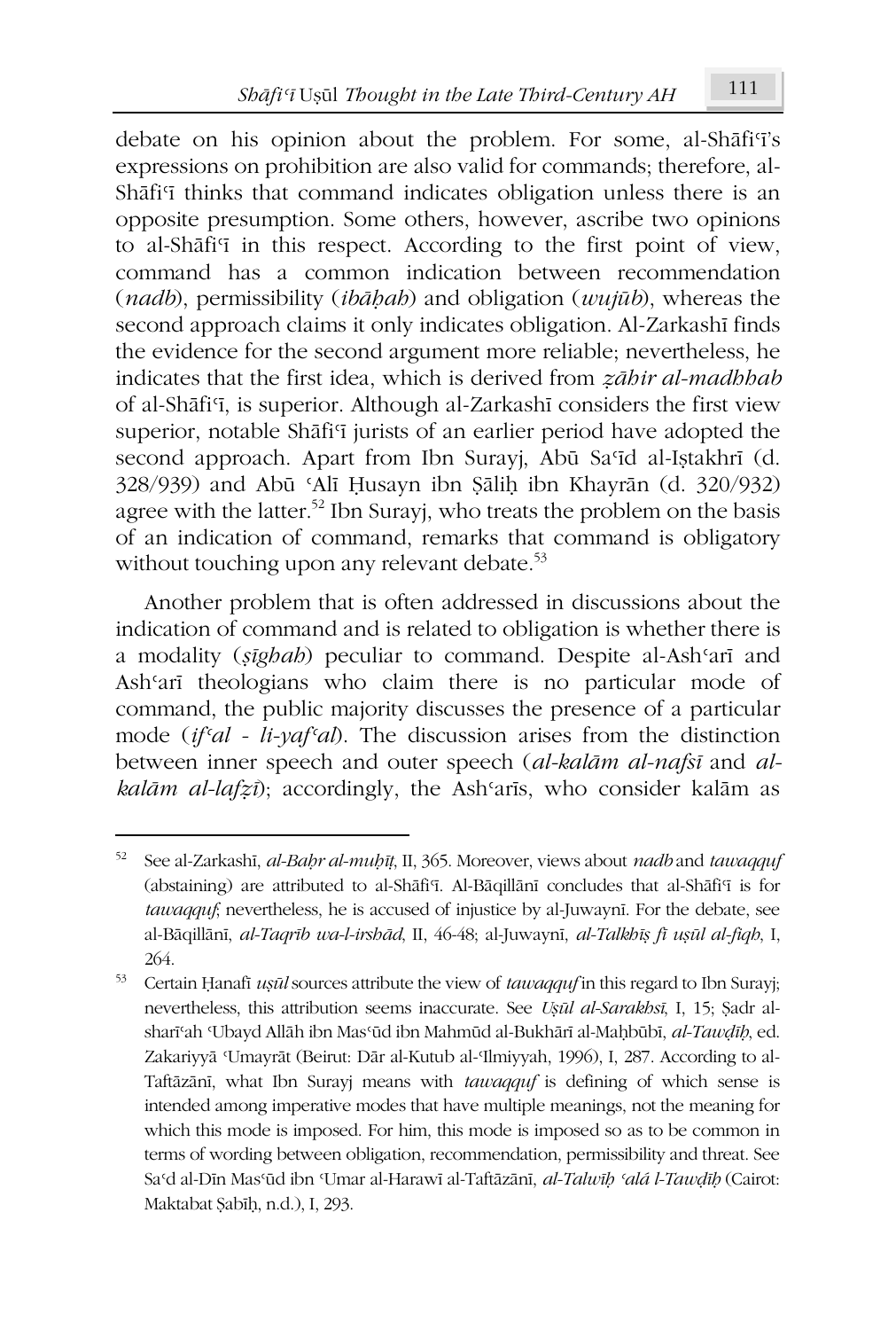*nafsi*, assert there is no particular mode in language imposed for command.<sup>54</sup> In this respect, there are allegations that Ibn Surayj agreed with al-Ash'arī and even that he ascribed this view to al-Shāfi'i. Such assertions are groundless. Indeed, pursuant to such acceptance, one should argue that  $if<sup>c</sup>al$  mode does not correspond to an obligation or any other meaning whatsoever without additional evidence.<sup>55</sup> However, in *al-Wadā'i*', Ibn Surayj notes that command indicates obligation unless there is a presumption in favor of the recommendation.

In al-Wadā'i', the Prophet's acts are classified not in terms of ruling (obligation-recommendation) but in terms of generalityparticularity; nevertheless, certain sources claim that Ibn Surayj also classified actions with regard to ruling. Accordingly, in the event that acts of the Prophet are free from presumptions and clearly intend worship, they indicate obligation; no other meaning can be ascribed unless there is contrary evidence. Such deeds are committed primarily by the Prophet and are not committed either to obey an imperative or to express the indeterminate.<sup>56</sup> Ibn Surayj thus justifies this distinction through the indication of several verses and consensus among Companions,<sup>57</sup> in this respect, he differs from al-Shafi'i. Thus, al-Shāfi'i reportedly claims that even the actions of the Prophet, which include explicit intention worship. <sub>of</sub> indicate

<sup>54</sup> Ali İhsan Pala, İslâm Hukuk Metodolojisinde Emir ve Yasakların Yorumu (Ankara: Fecr Yayınları, 2009), 85-86.

<sup>55</sup> See al-Zarkashī, al-Bahr al-muhīț, II, 352-353; Abū l-Muzaffar Manșūr ibn Muhammad ibn 'Abd al-Jabbār al-Tamīmī al-Marwazī al-Sam'ānī, Qawāți' al-adillab fī l-ușūl, ed. Muḥammad Ḥasan Ismāʿīl al-Shāfiʿī (Beirut: Dār al-Kutub al-Ilmiyyah, 1999), I, 49.

<sup>56</sup> Abū 'Alī ibn Khayrān, Ibn Abī Hurayrah, and al-Iștakhrī defend the same. See Shams al-Dīn Muhammad ibn Uthmān ibn 'Alī al-Mardīnī, al-Anjum al-zābirāt 'alá ball alfāz al-Waraqāt fī ușūl al-fiqb, ed. 'Abd al-Karīm ibn 'Alī Muhammad ibn al-Namlah, 3<sup>rd</sup> ed. (Riyadh: Maktabat al-Rushd, 1999), 175. If there is no intention related to worship, Ibn Surayj is reported to defend the indication of obligation once again; nevertheless, for al-Juwayni, this attribution is wrong because Ibn Surayj cannot defend such a view. See al-Juwayni, al-Burbān fi ușul al-fiqb, I, 185. Reportedly, long discussions of this matter took place between the al-Ash'arī who defended tawaqquf and pupils of Ibn Surayj. See Ibn Fūrak, Mujarrad maqālāt al-Shaykh Abī l-Hasan al-Ash'arī, 192.

<sup>57</sup> Husayn ibn Khalaf al-Jabūrī, "al-Imām Abū l-'Abbās ibn Surayj wa-ārā'uh<sup>ū</sup> luşüliyyah," Majallat al-Jāmi'ab al-Islāmiyyab bi-l-Madīnab al-Munawwarab 81-82  $(1409): 173-176.$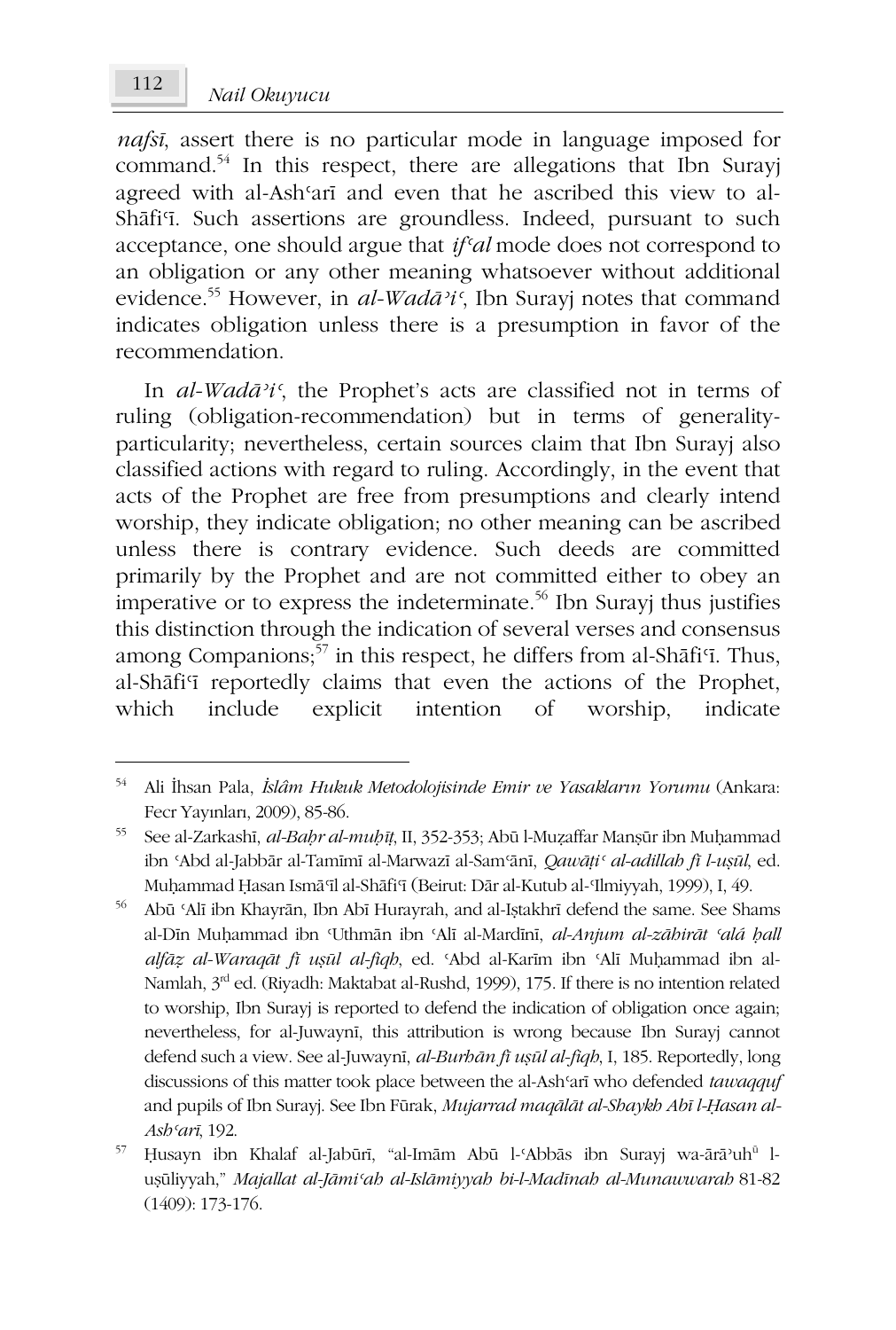recommendation. For al-Shafi<sup>T</sup>, a verse about the Prophet's being a "beautiful model"  $(Q_33:21)$ , which is also used as evidence by Ibn Surayi, cannot be interpreted as an indication of obligation, and the Prophet's deeds can comprise both recommendation and obligation.<sup>58</sup> Even though he does not address this subject in the relevant chapter of  $al$ -*Wadā*<sup>2</sup>*i*<sup>c</sup>, Ibn Surayj is clearly aware of the dispute about the indication of actions. Indeed, he provides some explanations of consensus on the obligatory feature of certain actions despite the dispute mentioned above.<sup>59</sup>

In al-Wadā'i', acts of the Prophet are classified in terms of generality and particularity, with the indication that the actions are general unless there is adverse evidence. In other words, such action is the origin of a binding verdict for all Muslims and is not restricted by the personality of Muhammad (pbuh). Then, again, actions, which are a type of Sunnah from which shari<sup>c</sup>ah originates, indicate rulings that are valid for everyone subject to sharifah. Rulings derived from the action are valid for everyone regardless of their obligatory or recommendatory nature.<sup>60</sup> The third type of Sunnah, namely, tacit approvals of the Prophet, is handled in terms of the ruling that it signifies, not content. Accordingly, he argues that they merely signify recommendation.<sup>61</sup> Later works on legal theory treat the tacit approvals of Muhammad (pbuh) with respect to two aspects in particular: some *usūl* scholars evaluate approvals in terms of action,

Al-Mardīnī, al-Anjum al-zāhirāt, 175-178; Abū l-Ḥasan Taqī al-Dīn 'Alī ibn 'Abd al-Kāfī al-Subkī (d. 756/1355), al-Ibhāj fī sharb al-Minhāj: 'alá Minhāj al-wușūl ilá 'ilm al-ușūl li-l-Qādī al-Baydāwī al-mutawaffá sanat 685 H. (Beirut: Dār al-Kutub al-Ilmiyyah, 1995), II, 264-265; al-Āmidī, al-Ibkām, I, 174; al-Juwaynī, al-Burbān fi ușūl al-fiqb, ed. Abū 'Abd al-Rahmān Șalāh ibn Muhammad Ibn 'Uwaydah (Beirut: Dār al-Kutub al-'Ilmiyyah, 1997), I, 183.

<sup>59</sup> Rubbing on boots (maskb 'alá l-kbuff) is an example for this consensus. See al-Wadā'i', fols. 17v-17r. For other examples of acts of Muḥammad (pbuh), see ibid, fols. 41v, 44r.

<sup>60</sup> For a ruling that is derived from acts of Muhammad (pbuh) and that signifies generality, see al-Wadā'i', fols. 75r. For discussions about acts of Muhammad (pbuh), see Abū Shāmah Shihāb al-Dīn 'Abd al-Raḥmān al-Maqdisī, al-Muḥaqqaq min 'ilm al-ușul fi-mā yata 'allaq' bi-af'al al-Rasul, ed. Ahmad Kuwaytī (al-Zarqā): Dār al-Kutub al-Athariyyah & Riyadh: Dār al-Rāyah, 1989). For how Ibn Surayj gives evidence an act of Muhammad for a general ruling, see al-Wadā'i', fols. 75r.

<sup>61</sup> See al-Wadā'i', fols. 124v-125r.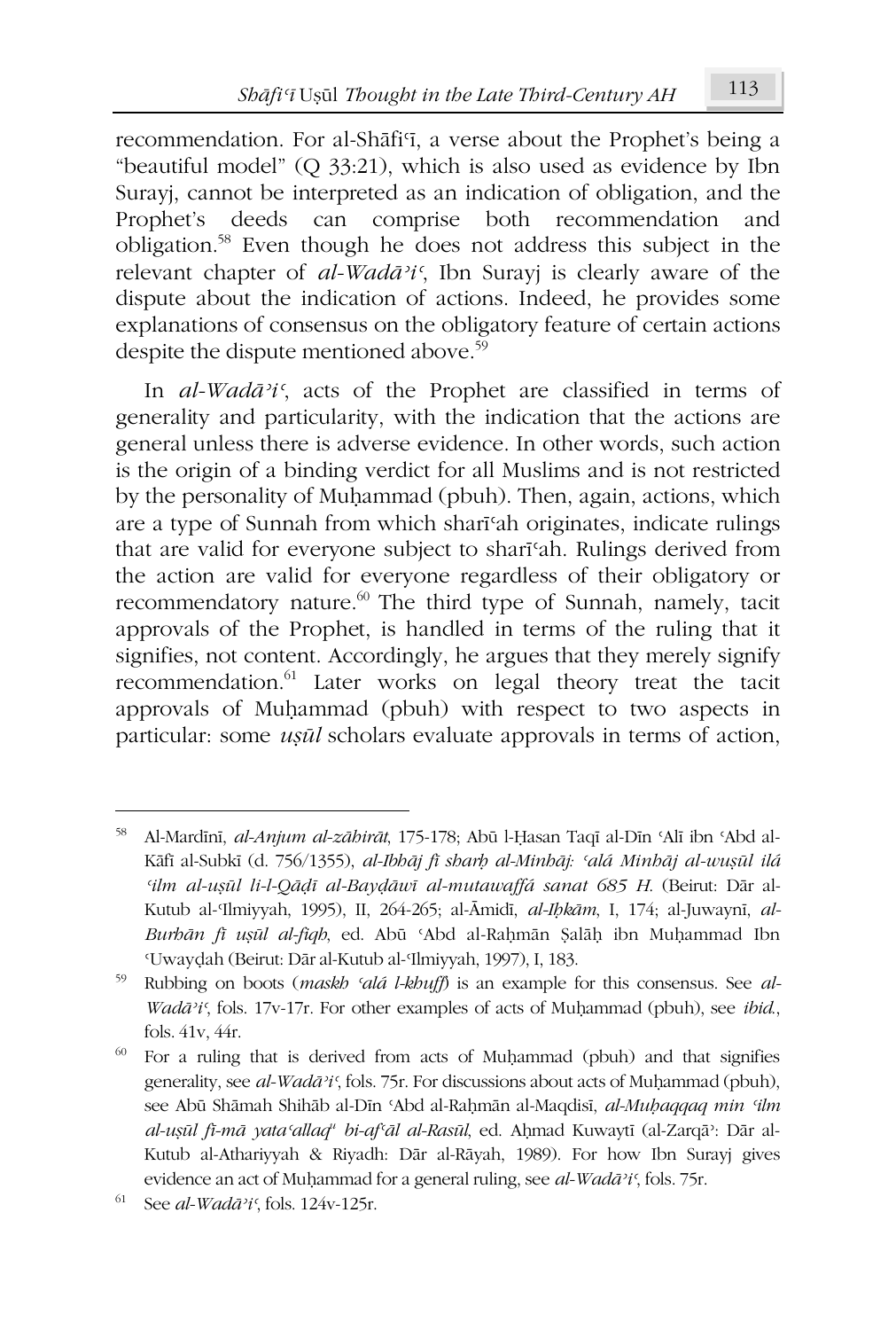whereas others consider it a third, independent type of Sunnah.<sup>62</sup> Ibn Surayj assesses tacit approvals of the Prophet within the scope of recommendation; therefore, this may be interpreted as he does not consider them within the framework of the Prophet's actions. Although he does not clearly touch upon this problem, the conclusion seems reasonable because Ibn Surayj essentially incorporates evidence of actions within obligation while he deems approvals to have an advisory character.

Other classifications by Ibn Surayj in the chapter mentioned above show early traces of the eventually dominant tradition of classification among kalām-oriented usūl scholars. Figh-oriented usūl scholars traditionally attempt to constitute a quadruple classification, especially on wording issues; conversely, kalam-oriented usul scholars prefer binary classifications in the company of concept pairs. Ibn Surayj opts for the concept pair of *mujmal-mufassar* instead of mujmal-mubayyan based on the acceptance of the notion that Sunnah incorporates indeterminate expressions. Apparently, the debate about whether hadīths comprised indeterminate expressions emerged upon objections by Dāwūd al-Zāhirī. According to Dāwūd al-Zāhirī, like the Qur'ān, Sunnah does not include an indeterminate expression; on the contrary, by quoting a phrase, Ibn Surayj defends the position of al-Shafi'i against the Zahiri school. The problem is associated with whether *taklif* can be determined via indeterminate addressing and about responsibility in the absence of a legislative statement (bayān). Dāwūd al-Zāhirī asserted that Sunnah can incorporate no indeterminate expression, probably because of the position of the Prophet.<sup>63</sup> For Ibn Surayj, deeds should be committed pursuant to the determinate that unveils the indeterminate; nevertheless, he does not address the relationship of statements between verbal, actual, and tacit approval Sunnahs.

<sup>&</sup>lt;sup>62</sup> See Özkan, Takrîrî Sünnet ve Sabîb-i Bubârî'deki Takrîrler, 13-18; id., "Takrir," in Türkiye Diyanet Vakfı İslâm Ansiklopedisi (DİA), XXXIX, 469.

<sup>&</sup>lt;sup>63</sup> Those who accept there are indeterminate expressions in Sunnah point to the evidence that Muhammad (pbuh) assigned Mu'ādh ibn Jabal to collect alms before sending him to Yemen, but the Prophet did not make any statement about the manner of collection. For them, this type of addressing is yet to put forth any statement, and the responsibility is clear. See al-Zarkashī, al-Bahr al-muhīt, III, 455-456.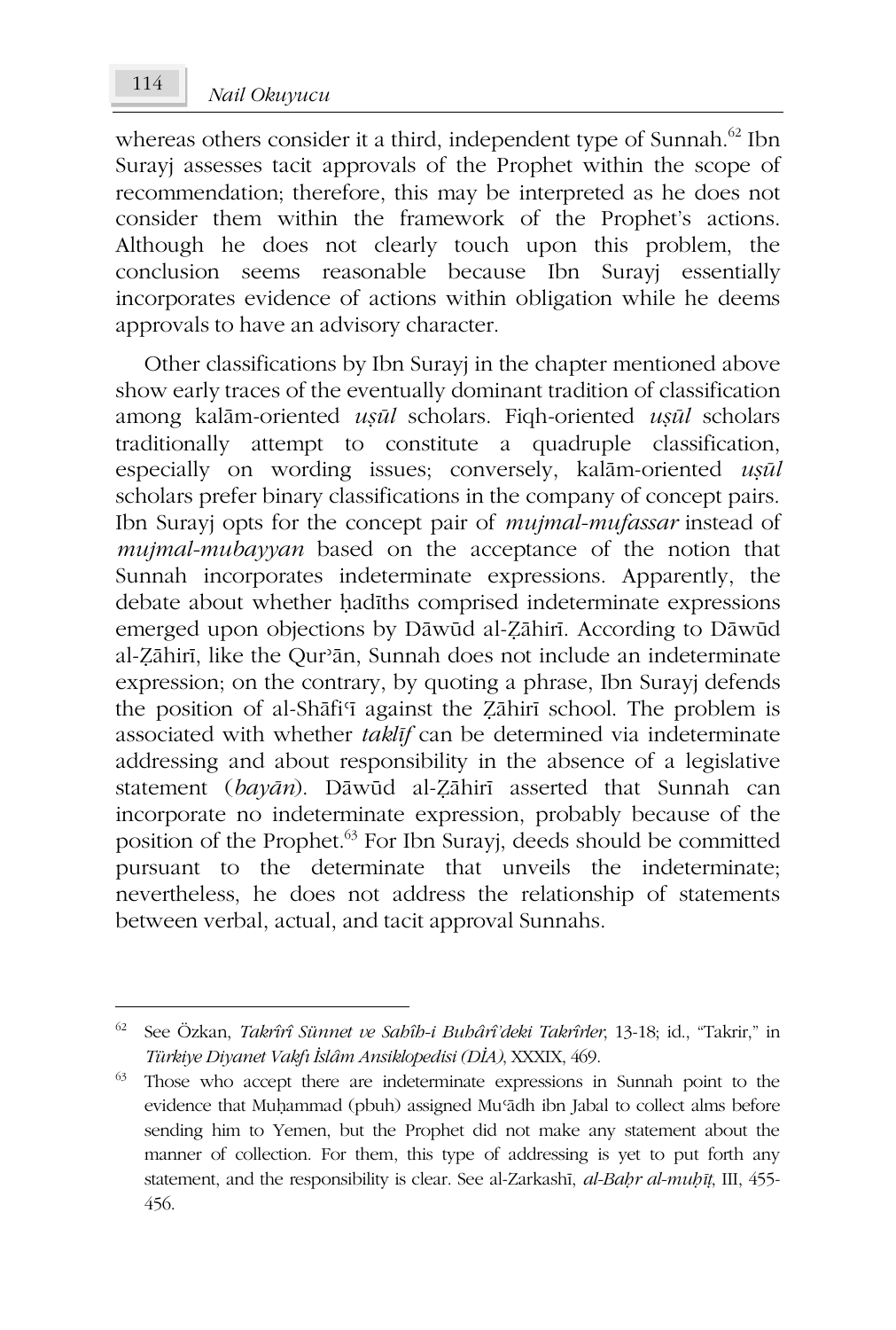In this respect, Ibn Surayi is involved in another notable problem, namely, discussion about the retardation of legislative statements  $\left($ *bayan* $\right)$ . This discussion has theological extensions. Although some views are attributed to al-Shafi'i, the issue was treated only as of al-Muzani and not touched upon by eponym. According to basic Shafi'i sources on legal theory, he considers the retardation of bayan possible; nevertheless, during earliest debates, various opinions are ascribed to al-Muzani.<sup>64</sup> Ibn Suravi supports the idea that a conclusive and explanatory ruling  $(ba\gamma\bar{a}n)$  required about a problem that is indicated in religious sources can lag until the moment when it is actually experienced and requires a ruling. Most Shafi'is, including Ibn Surayj's peers and pupils, agree with him.<sup>65</sup>

Remaining phrases in the chapter on Sunnah of  $al$ -Wadā'i' address the classification of Sunnah pursuant to various aspects. Presentation-retardation (*mugaddam-mu'akhkhar*) signifies the relation of precedence-subsequence in line with the occurrence order of hadiths. The relation of generality-particularity between hadiths is expressed as follows: some hadiths are particular, whereas others are general, and a hadith on the general is left intact unless there is a presumption of particularity. Conversely, a particular hadith is left intact unless there is a presumption on its generality. These phrases remind the relationship between general and particular, insistently treated by al-Shafi'i in *al-Risalah*, along with the principles that he offers for their determination. One prominent argument by Ibn Surayj

<sup>64</sup> During discussions among pupils of Ibn Surayj about this problem, al-Şayrafi claimed that retardation of bayan was possible in the eyes of al-Muzani; thereupon, Ibn Abi Hurayrah protested and, citing al-Manthūr by al-Muzanī, asserted that the latter does not accept retardation of bayan after the moment of the requirement. See al-Zarkashi, al-Bahr al-muhīt, III, 497.

See al-Shīrāzī, al-Tabșirah fī ușūl al-fiqh, 207. Despite the foregoing statements, al-Sayrafi is given among those who reject the possibility of the retardation of bayan. See Abū Shujā<sup>c</sup> Fakhr al-Dīn Muhammad ibn 'Alī ibn Shu'ayb Ibn al-Dahhān, Taqwīm al-nazar fi mas'āil khilāfiyyah dhā'i'ah wa-nubadh madhhabiyyah nāfi'ah, ed. Şāliḥ ibn Nāșir ibn Şāliḥ al-Khuzaym (Riyadh: Maktabat al-Rushd, 2001), II, 79. In the discussion, opposite views are attributed to al-Şayrafi and Abū Ishāq al-Marwazī; in later literature, the Mu'tazilah, most Ḥanafīs, some Shāfi'īs and Mālikīs are considered a party, whereas the Ash'aris and most Shafi'is are considered a counterparty. Accordingly, al-Şayrafi has reportedly changed his mind in this matter following his discussion with al-Ash'arī. For parts of the debate, see al-Zarkashī, al-Bahr al-muḥīț, Ш, 493-501.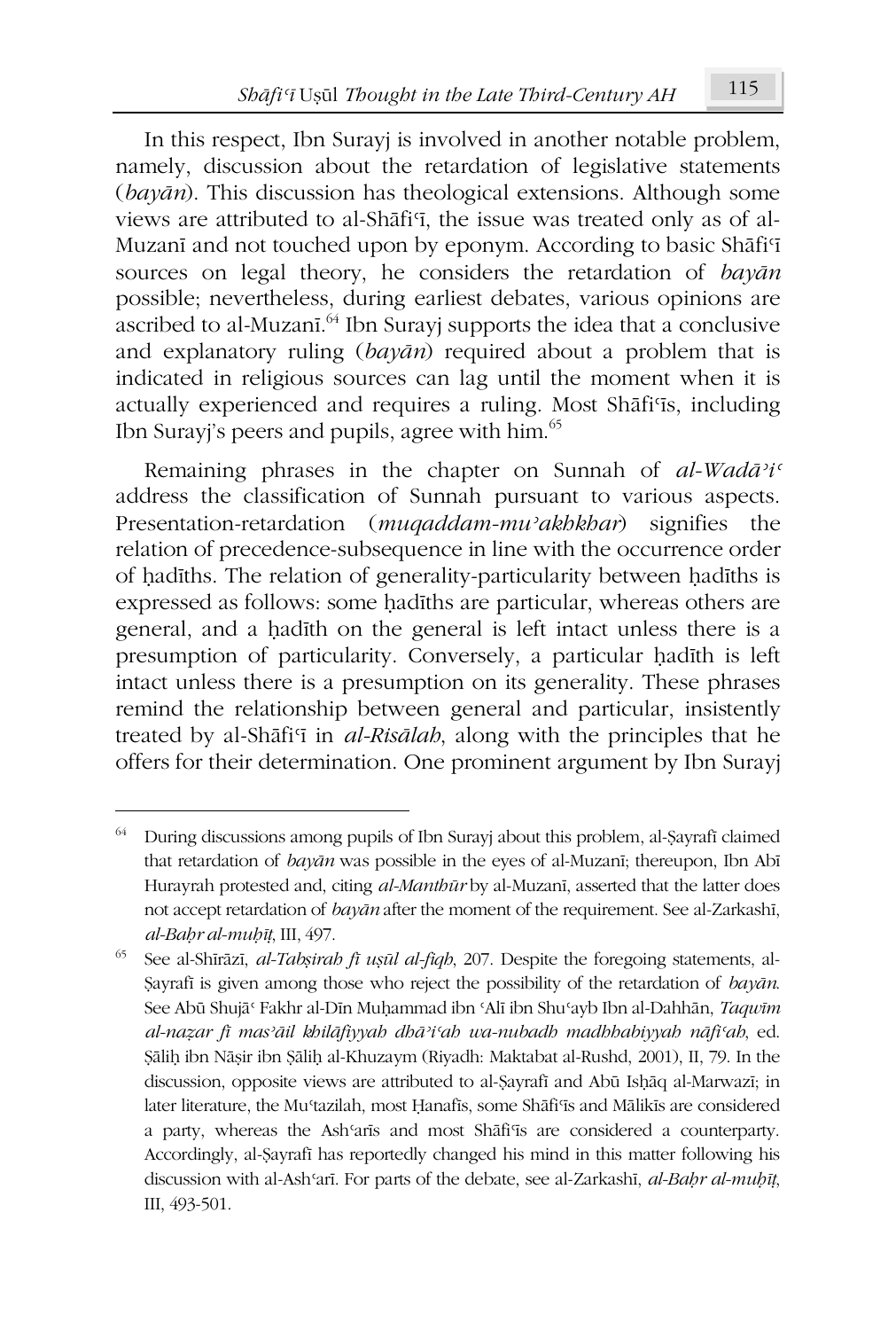address when and under what circumstances a deed will be committed pursuant to a general wording. According to Ibn Surayi, no deed can be performed immediately pursuant to a general expression and one will wait until it is determined whether a piece of evidence has particularized that expression. With regard to this problem, various of al-Shafi'i's ideas are interpreted in different manners, so much so that even adversarial arguments are ascribed to him; consequently, Ibn Surayi's many pupils and peers agree with him, even though al-Şayrafi indicates it is necessary to act pursuant to the general without seeking any such prerequisite.<sup>66</sup> In light of statements by al-Juwayni, many Shafi'i usul scholars agree with Ibn Surayj about this question.<sup>67</sup> Therefore, Ibn Surayj's statement that a general hadith will remain general unless there is a presumption of its particularity should instead be understood through the addition of the expression, "following relevant research."<sup>68</sup>

The following chapter of  $al$ -Wad $\bar{a}$ <sup>2</sup>i<sup>c</sup> is dedicated to the authoritativeness of a single-transmitter report. Conditions for the acceptance of a single-transmitter report and the problem of authoritativeness are among the fundamental problems in al-Risālah by al-Shāfi'i, who attains a distinguished position in the face of the dominant *figh* traditions of his day through his unique approach and criticisms. This fact has motivated Ibn Surayj to allocate a separate chapter to the problem. Ibn Surayj, however, exclusively engages in

116

<sup>66</sup> See al-Zarkashī, al-Bahr al-muḥīṭ, III, 36 ff. Thus, a dispute was born and created between Ibn Surayj and al-Şayrafi. According to the latter, the main point is the existence of a particularizing element, and it is necessary to act pursuant to the precedent situation if no objection is present. Ibn Surayj, however, considers the absence of a particularizing element as a condition, and relates acting in line with the general to realizing a condition. For him, the modes that connote the particular can include all individuals only after the presumptions that can signify the particular are abolished (ibid., III, 51). Thereupon, Ibn Surayj was attributed with holding the view of tawaqquf about whether there is any mode peculiar to the general. Such attribution, however, is wrong; see *ibid.*, III, 52-53.

<sup>67</sup> Al-Juwaynī, al-Talkhīs fī usūl al-fiqh, II, 163-164. For al-Şayrafi's views on the matter and falsity of expressions ascribed to him, see al-Zarkashī, al-Bahr al-muhīț, III, 41-46.

<sup>68</sup> The problem is debated with its various aspects; remember that there is a distinctive assessment between the moment of first encounter addressing (khitāb) and the moment of due deed and that accordingly, parties' expressions are interpreted in various manners.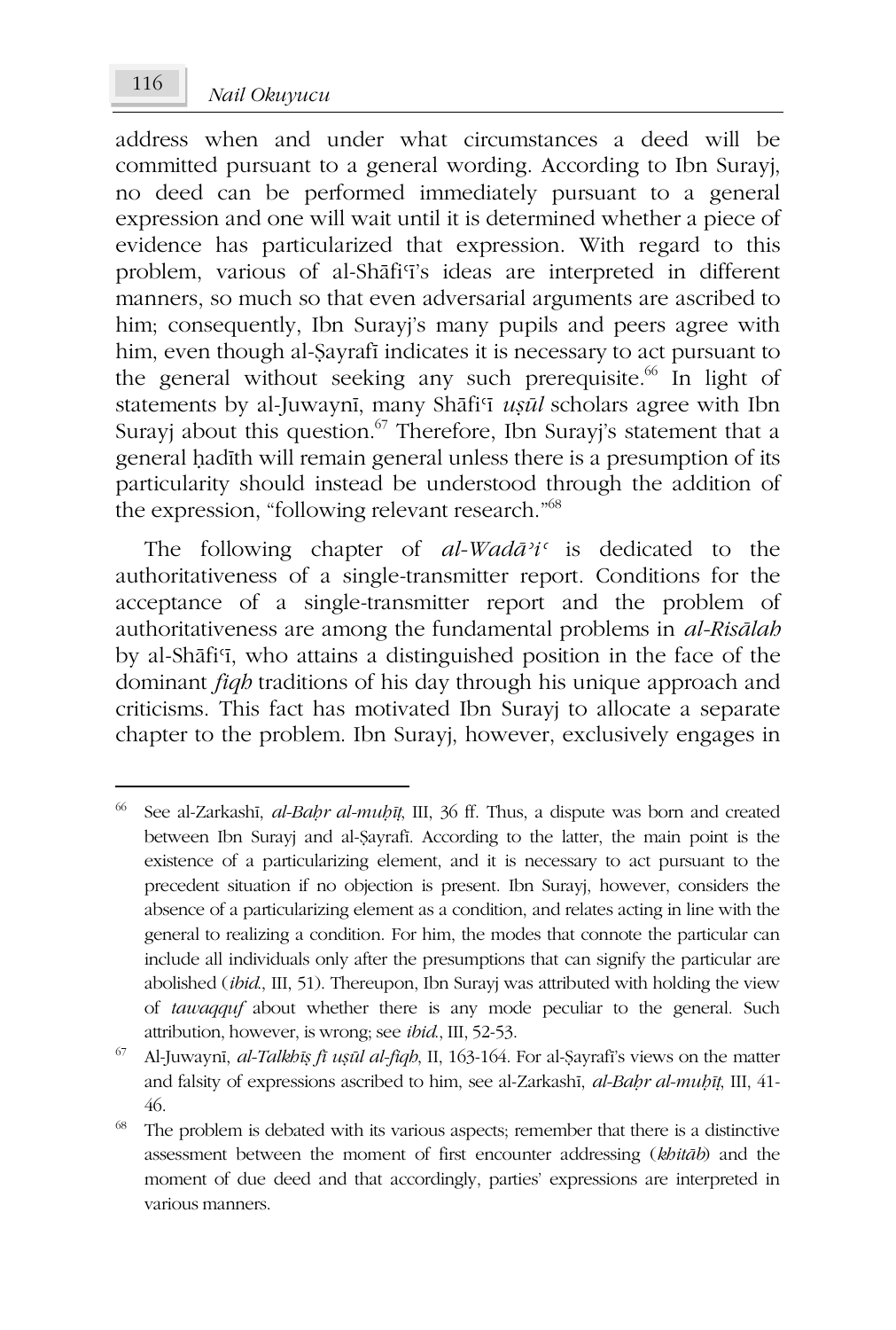grounding the authoritativeness of a single-transmitter report, refraining from discussions about conditions of action or the validity of prerequisites proposed by other *mujtabids* and *figh* circles. At this point,  $al$ -Wadā<sup> $\lambda i$ </sup> stands out for incorporating the Qur'anic verses and hadiths, hitherto unemployed by al-Shafi'i for grounding the authoritativeness of this evidence, into the discussion and for making new arguments. In addition to the evidence utilized by al-Shāfi'i, Ibn Surayi refers to verses that order rejection of a grave sinner's reports without investigation  $(Q 49.6)$  and that describe how the Prophet accepted the reports communicated to him  $(O 9:61)$ . According to Ibn Surayi, the former verse means that reports by just persons should be accepted, and no hesitation is required. As for the latter verse, the Prophet relied on the persons who reported to him, regardless of whether one or two reporters were communicating.<sup>69</sup> Additional evidence through Sunnah is that Muhammad (pbuh) relied on the word of the Bedouin who said he saw a crescent at the beginning of the month, whereupon he sent 'Ali, Mu'ādh ibn Jabal, and Ibn Mas'ūd to Yemen. According to al-Jassās, these hadīths were also used by *Isa* ibn Aban to ground the authoritativeness of singletransmitter report.<sup>70</sup> In addition, the community has agreed that a report for which there is no opponent should be accepted.<sup>71</sup> Even though it is not mentioned in  $al$ -Wadā'i', Ibn Suravi also considers the evidence of reason while proving the authoritativeness of a single-transmitter report.<sup>72</sup>

Consensus, which is the topic of the following title, reflects the matured contemplation of sources in the phrases of Ibn Surayj. Although it is clearly stated in al-Shafi'i's usul thought, there is controversy about whether al-Shafi'i adopted the approach of four

<sup>69</sup> In his analysis of evidence to justify the authoritativeness of a single-transmitter report, al-Jassās criticizes Ibn Surayi, albeit without uttering his name. According to al-Jassās, no such argument is possible pursuant to the negative implication (mafbūm mukbālif) in Q 49:6, whereas reasoning related to Q 9:61 is the weakest deduction ever made on this matter. See al-Fușul fi l-ușul, III, 79-81.

Ibid., 82-83.

<sup>71</sup> 'Īsā ibn Abān had also justified authoritativeness by virtue of consensus. See ibid., III, 85.

 $72\,$ Argumentation is hereby supported by al-Şayrafi and al-Qaffāl among Shāfi'is and Abū l-Husayn al-Bașrī among Mu'tazilah. See al-Zarkashī, al-Bahr al-muhīt, IV, 259-260.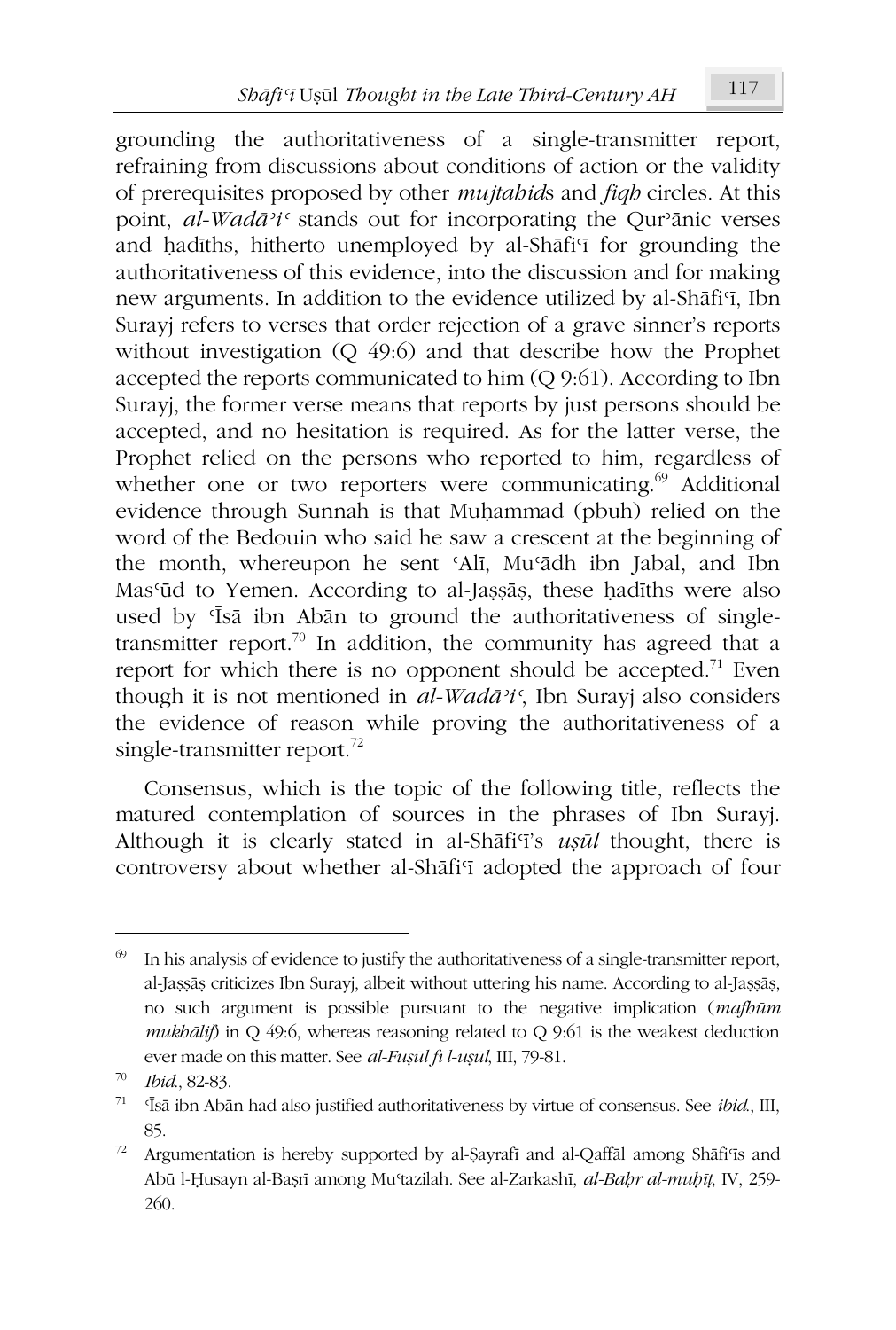sources of law.<sup>73</sup> Nevertheless, we can definitely say Ibn Surayi placed consensus as the third source, following the Qur'an and Sunnah. In various parts of  $al$ -Wad $\bar{a}$ <sup>2</sup>i', Ibn Surayj provides consensus with an equivalent legislative power, in terms of being a source of law, to the Qur'an and Sunnah. He bases obligations and other rulings on this evidence (consensus), verses and hadiths.<sup>74</sup> The final chapter, which is dedicated to consensus, primarily addresses the authoritativeness of such evidence before touching upon who has the ability to participate in consensus and whether there is any restriction on the number of *mujtabids* who will deliver an opinion on the occurrence of consensus. The authoritativeness of consensus is justified via both the Qur'an and Sunnah. In the verse that identifies Muslims as a just community ( $O$  2:143); just means fairness, whereas witnessing means ruling in truth. Indeed, the witnessing of the Prophet points to his expression of truth. Relevant grounds in Sunnah include hadiths such as "My community does not agree upon perversion." and "Whatever is beautiful in the eyes of Muslims is beautiful in the presence of Allah, whatever is ugly in their eyes is ugly in His presence as well." For Allah, the consensus among persons with such attributes is authoritative. Elsewhere, Ibn Surayi indicates that guidance arises through such consensus.<sup>75</sup>

Ibn Surayj highlights scholarly competence related to the

Joseph E. Lowry, "Does Shafi'i Have a Theory of Four Sources of Law?," in Studies in Islamic Legal Theory, ed. Bernard G. Weiss (Leiden: E. J. Brill, 2002), 23-50. For a relevant assessment, see Murteza Bedir, "er-Risâle," in Türkiye Diyanet Vakfı İslâm Ansiklopedisi (DİA), XXXV, 118.

 $74\,$ Ibn Surayj says the following about legislative power of consensus: "A fard (obligation) can only be conclusive by means of Qur'an, Sunnah or consensus. In case none of these evidences point out an obligation, the ruling in dispute becomes Sunnah. As about rubbing of ears, some claim it is obligatory to wash ears as a whole, while according to some, it is obligatory to wash the inner part or outer part. Since a fard cannot be decided via dispute, wiping ears is Sunnah." See al-Wadā'i', fol. 9v. To highlight the power of consensus, the section "Țahārat al-mā"," the first title after the preface in al-Wadā'i', enlists the Qur'an, Sunnah, consensus among the community and the witnessing of reason as evidence of the cleanliness of water. See ibid, fol. 2v. Consensus may occasionally be the ground for a ruling together with Qur'ān and Sunnah; however, it may also serve as the basis of ruling on independent evidence, when certain rulings, not supported by verses and hadiths, are grounded in consensus. For relevant examples, see *ibid.*, fols. 13v, 46v, 50v, 53r, 57v.

See al-Wadā'i', fols. 12v-12r.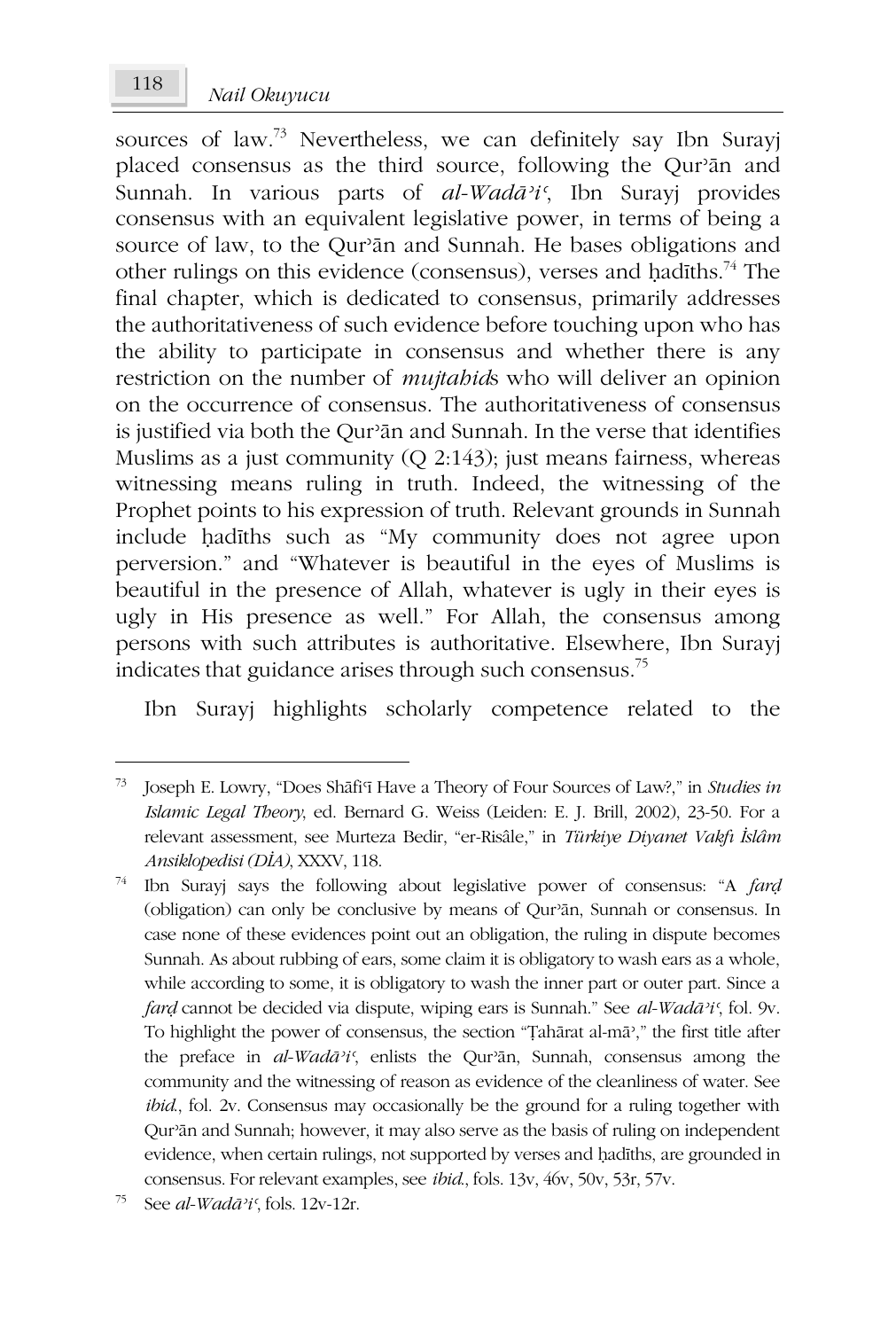capability to participate in consensus, which will eventually become

a major point of debate. For him, the verses and hadiths, which prove the authoritativeness of consensus, are related to persons with certain qualities not everybody. However, such persons will be taken into account when determining a consensus that will propose a definitive ruling about any religious issue. In his words, consensus is the affair of khawāss, not of 'awāmm. Khawāss are persons who are competent in science and who express the truth. Is there any threshold on the minimum number of such persons to conclude that consensus exists? Ibn Surayi's view on this issue might be his most striking opinion in the history of Islamic legal theory. For him, the basis of consensus is the expression of truth; therefore, it can be occurred even through view of a single person. Ibn Surayi does not differentiate between emanations of the truth from one, two or three persons. He grounds the occurrence of consensus both upon Abū Bakr's opinion about starting jihad against Hanafites who rejected giving obligatory alms (zakāb) and upon how Companions adopted this view even though Abū Bakr was the first and only one to express it.<sup>76</sup> If a consensus can be formed through a single person's opinion, it can easily be formed through the view of two or more people. There is a significant difference between how Ibn Surayj contemplates the problem and the context in which it is narrated in subsequent usul sources. Ibn Surayj's acceptance reminds us of tacit consensus on the one hand and the consensus, which occurs in a manner similar to reconciliation after dispute, on the other hand. Nevertheless, usūl scholars ascribe to him the following opinion: If there is a single mujtahid during a century, his view can be deemed authoritative at a level equivalent to consensus.<sup>77</sup>

Al-Wadā'i', fols. 125v-125r. For al-Juwaynī's criticism on Ibn Surayj, see al-Zarkashī, al-Bahr al-muhīt, VI, 485-486.

<sup>77</sup> Abū 'Abd Allāh Shams al-Dīn Muhammad Ibn Amīr Ḥājj (d. 879/1474), al-Taqrīr wa-ltabbīr, 2<sup>nd</sup> ed. (Beirut: Dār al-Kutub al-Ilmiyyah, 1983), III, 123; Muḥammad Amīn ibn Mahmūd al-Bukhārī Amīr Bādshāh, Taysīr al-Tahrīr (Beirut: Dār al-Fikr, n.d.), III, 339-340; Abū l-Ḥasan 'Alā' al-Dīn 'Alī ibn Sulaymān ibn Aḥmad al-Mardāwī, al-Tabbīr sharb al-Tabrīr fī usūl al-fiqb, eds. 'Abd al-Rahmān ibn 'Abd Allāh al-Jabrīn, 'Iwad ibn Muhammad al-Qaranī, and Ahmad ibn Muhammad al-Sarrāḥ (Riyadh: Maktabat al-Rushd, 2000), IV, 1602. According to Abū Ishāq al-Isfarā'īnī, the number is irrelevant in such condition and consensus can be obtained from the view of a single interpreter. Nevertheless, according to al-Zarkashī, the majority view matters and therefore, the number is important. See al-Zarkashī, al-Bahr al-muhīț, IV, 516.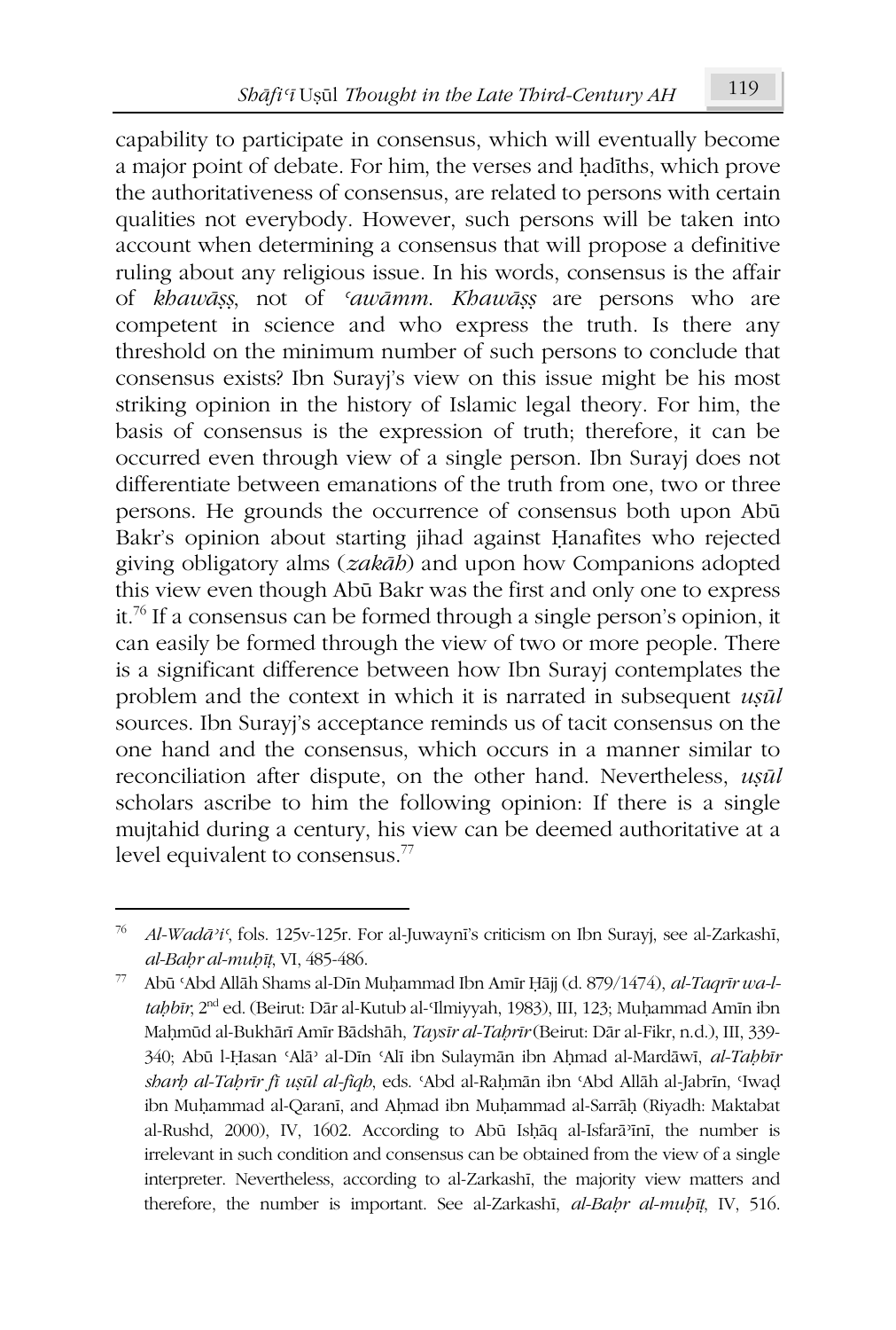Ibn Surayi does not treat some controversial issues about occurrence of consensus, such as whether there is a need for consensus among all scholars or whether reconciliation among the majority can be called consensus if there is a single opposing scholar. Nevertheless, the use and manner of assertion of consensus in al-*Wadā'i* c provide us with certain clues about his relevant ideas. At this stage, his view of consensus and manner of using this evidence contrasts with certain principles that al-Shafi'i stressed. In al-Wadā'i', evidence of consensus is employed to support the views of his school and weaken adversarial arguments; therefore, it sometimes actually goes beyond the theoretical framework established by al-Shāfi'i.<sup>78</sup>

In al-Wadā'i', the last chapter to directly address usul al-figh is dedicated to grounding the authoritativeness of analogy. Analogy stands out as a more serious problem than other sources because of the transformation of ongoing debates on authoritativeness, along with the actual adversaries and addressees of Ibn Surayj. Because al-Shāfi'i established a strong relation between *ijtibād* and analogy and almost identified the two, his evidence and arguments for the justification of *ijtibad* and the prevailing opinion (gbalib al-zann) were suitable to employ in discussions about the authoritativeness of analogy in the ensuing literature. Moreover, because the examples used in al-Shāfi'i's arguments were a type of *ijtibād* of tabaiq al*manāt*, he had to develop new arguments against analogy deniers accepting this type of reasoning.<sup>79</sup> Ibn Surayj stands out as a figure

According to Ibn Abī Hurayrah, the pupil of Ibn Surayj, there is a difference between whether such a person is in an administrative position or is a *mufti/mujtabid*; the view of the former cannot be considered as consensus, whereas the view of the latter can. See al-Āmidī, al-Ibkām, I, 312.

Ibn Surayj treated certain problems of substantive law with regard to contradiction between consensus and disagreement, and reinforced the rules on which madhhab views are based; for relevant examples, see al-Wada<sup>3</sup>i', fols. 3r-4v, 6r-7v, 12v-13r, 15v, 18r. Al-Shāfi'i objects to the fact that local agreements in Medinah and some other regions are adopted as consensus; for him, the entire community should agree on an issue before it can become consensus. For al-Shafi<sup>T</sup>'s view on consensus, see Bilal Aybakan, Fikih İlminin Oluşum Sürecinde İcma (Istanbul: İz Yayıncılık, 2003), 120-131.

<sup>79</sup> Al-Shāfi'i grounds the legitimacy of *ijtibad* and prevailing opinion (gbalib al-zann) on examples such as determination of qiblah and the designation of justness of witnesses and of animals to be sacrificed upon breaching the prohibitions of *haji*. These examples are in kind of *ijtibad* of *tabguq al-manat*. For further information, see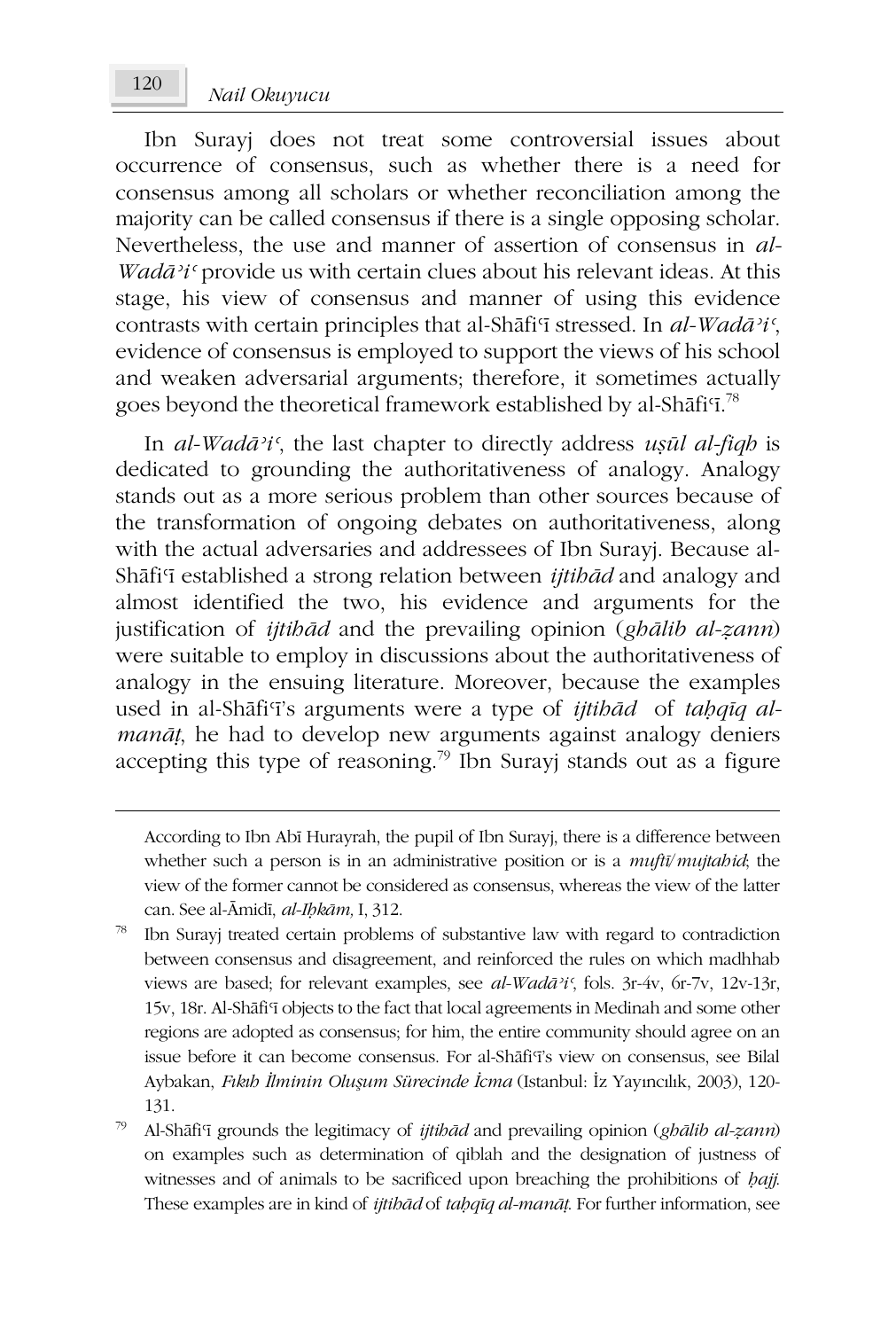who not only explicitly used al-Shafi'i's arguments in debates on analogy but also developed new arguments. His efforts can deservedly be considered as a defense of al-Shafi'i in particular and Sunnī figh in general against the Zāhirī school, which was on the rise as an analogy denier during early fourth-century AH. Ibn Surayj made a substantial contribution to the development of analogy through his debates with Zāhirī jurists, along with his works for grounding the authoritativeness of analogy. Indeed, the texts, written during his discussions about analogy with Muhammad ibn Dāwūd, reportedly reached a thousand pages. Al-Radd 'alá Dāwūd fī inkārib<sup>i</sup> l-aivās and Ithbāt al-qiyās, which are attributed to Ibn Surayj in the relevant sources, can be considered the records of these debates.<sup>80</sup>

Apparently, Ibn Surayj included three pieces of evidence, except for the verse about prohibitions of *hajj*, in analogy debates. Al-Shafi'i, who treated debate based on *ijtibad* and the prevailing opinion (ghālib al-zann), had not cited the mentioned verses as evidence. Conversely, Ibn Surayj cites as evidence the verse "So take warning, O people of vision!"  $(Q 59:2)$  and becomes the first to develop the well-known argument that analogy is a transition procedure.<sup>81</sup> The evidence cited by Ibn Surayj to ground the authoritativeness of analogy also comprises a description of analogy and explanations of its elements. For example, the description of analogy for the first piece of evidence, the word *istinbat* ( $Q$  4:83), is as follows: "Analogy is an *istinbat* (unveiling of a meaning through ijtihad) that is drawn by ascribing the new problem  $(far^{\zeta})$  to the precedent (*asl*) pursuant to similarity between them in terms of precedence." In the fourth piece of evidence, the word "equivalent/ $mithl$ " (Q 5:95) is identified with analogy, and he asserts that "Analogy is to ascribe one thing to its similar (nazīr) grounding on the commonality between them." The third piece of evidence  $(Q 5.89)$  is interpreted to highlight the principles of investigation (taharri) and cautious attitude (ihtiyat), insisting that these principles are possible only through judgment by reasonable persons. Following his second piece of evidence (Q 2:26), Ibn Surayi provides an interesting justification: the use of

Yunus Apaydın, "Kıyas," in Türkiye Diyanet Vakfı İslâm Ansiklopedisi (DİA), XXV, 530.

<sup>80</sup> See al-Zarkashī, *al-Bahr al-muhīt*, V, 26.

<sup>81</sup> Al-Qāsānī, the Zāhirī scholar who objects to Ibn Surayj in this debate, cites the verse on the sufficiency of the Qur'an (Q 29:51) as counterproof. See al-Zarkashi, al-Bahr  $al$ - $m$ u $b$ īt, V, 22.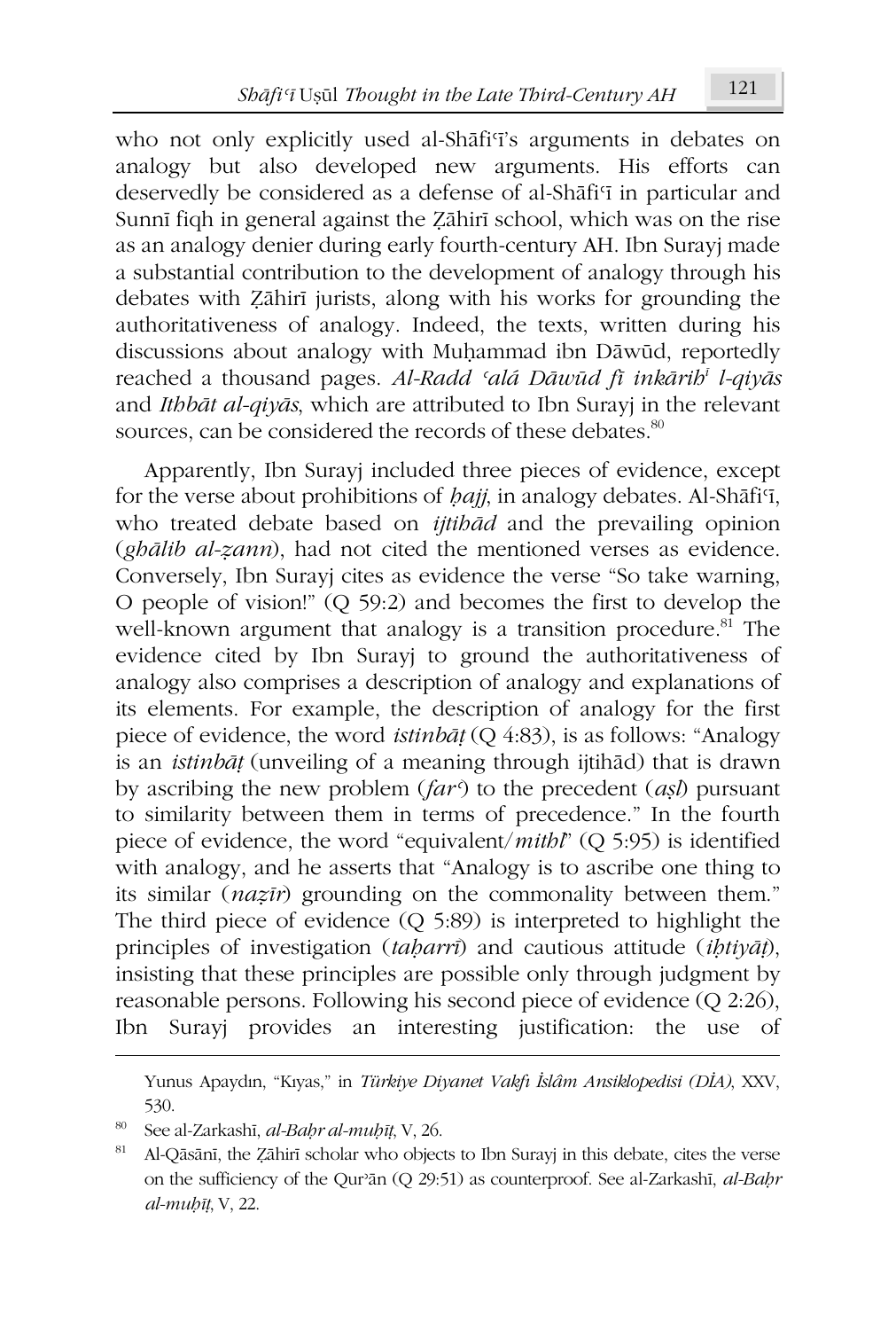representation and resemblance by omniscient Allah to provide man with justification of/grounds for  $(wajb)$  his knowledge serves as a ground for their use by people who are subject to deficiency and ignorance.

Strikingly, Ibn Surayj expressed almost all of the key concepts used for analogy during his assertion of the verses noted above as the basis for authoritativeness. His definitive phrases are knitted with concepts such as istinbāt, ishtibāh, tamthīl, tashbīh, nazīr, mithl, wajb, and taharrī. His evidence through Sunnah is a hadīth that is not uttered by al-Shafi'i in this respect and that will eventually become much-debated in relevant discussions. Ibn Surayi, who grounds the authoritativeness of analogy with verses and hadiths in  $al$ -Wadā<sup>3</sup>i', is also attributed with rational arguments in  $u\sin l$  sources.<sup>82</sup> These arguments comply with phrases that are provided after the evidence in al-Wadā<sup>2</sup>i<sup>c</sup>. For example, new incidents for which there is no ruling in verses and hadīths are mentioned in the Qur'ān and Sunnah in terms of cause ('illab), although not in wording. The difference between precedent and new incidents, which are elements of analogy, is that precedent is cited in terms of both name and meaning, whereas new incidents are only cited in terms of meaning.<sup>83</sup> In the event of a nominal difference between a precedent and a new incident that have the same meaning, one needs an analogy, namely, to send the new back to the precedent pursuant to the relevant verse (Q 4:59). Ibn Surayj gives the Qur'ān and Sunnah as the precedent and does not discuss whether rulings determined via consensus can serve as a precedent in the analogy process.

References to Ibn Surayj in the usul al-figh literature reveal that his contribution to evidence of analogy was not restricted to discussions of authoritativeness. He addresses several problems about the use of such evidence and the determination of its limits, expressing views on many issues that were already being discussed or even asserted by him the first time. Accordingly, Ibn Surayj can be considered an *usul* scholar who wanted to expand the domain of analogy. For example, he objects to the view that analogy can be conducted exclusively

<sup>&</sup>lt;sup>82</sup> See al-Zarkashi, *al-Bahr al-muhit*, V, 26.

<sup>83</sup> In  $al$ -Wadā'i', the relevant expression reads "the new one is mentioned in name;" nevertheless, it must be as set forth above, because the former contradicts Ibn Surayj's purpose. This error, probably caused by a copying mistake, is repeated in both versions. See *ibid.*, fol. 126v; II, 677 (Sālih ibn 'Abd Allāh's edition).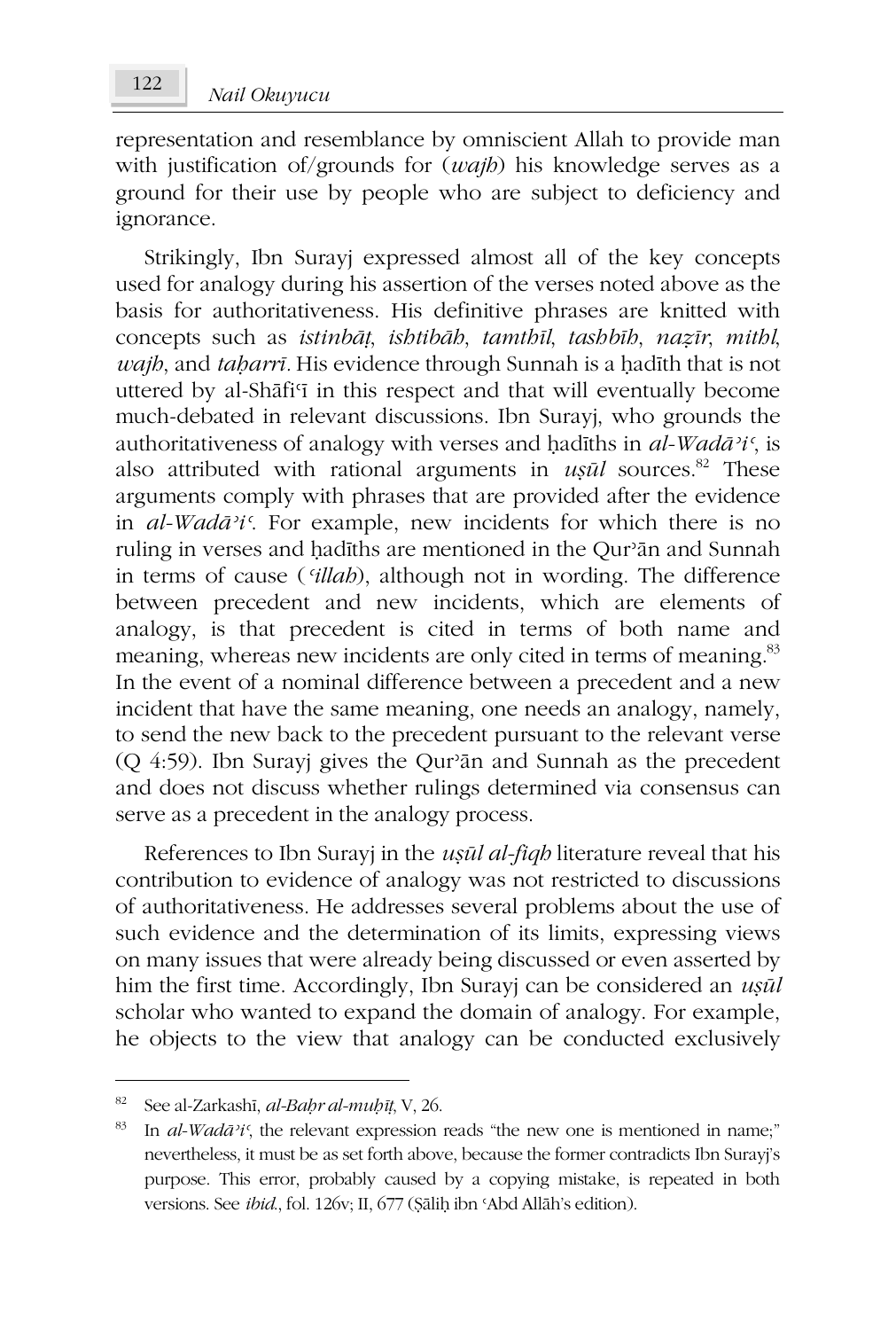through *'illab*, claiming that analogy can be instead carried out based on names and language. For him, *'illah* is not an element that connotes legal judgment as of the beginning but is merely proof that shows the name of the new. Therefore, it is possible to conduct analogy through an indication of the name.<sup>84</sup> To extend the domain of analogy, Ibn Surayi also asserts that general wordings in the Our'ān can be particularized through clear analogy (al-givās al*jali*).<sup>85</sup> With respect to Ibn Surayi's other contributions to thought on analogy, he states that there is a consensus about the permissibility of 'aglivvat<sup>86</sup> addresses the issue of analogy of analogy on

<sup>84</sup> This is exactly like how, pursuant to analogy to the term "fornication," sexual intercourse with animals is also deemed fornication or how, pursuant to analogy to the term "theft," grave robbing is subject to same ruling. See al-Jabūrī, "al-Imām Abū l-'Abbās ibn Surayj wa ārā'uh<sup>ū</sup> l-usūliyyah," 37-38. For al-Basrī, Ibn Surayj's opinion is therefore wrong; according to the former, most rulings are determined through their meaning, and not their name. See Abū l-Husayn Muhammad ibn 'Alī al-Başrī, al-Mu'tamad fi usūl al-fiqb, ed. Khalīl al-Mays (Beirut: Dār al-Kutub al-Ilmiyyah, 1983), II, 272-273. Shāfi<sup>c</sup>i jurist al-Kiyā al-Harrāsī agrees and claims that al-Shāfi<sup>c</sup>i's expressions about wine (khamr) falsified the views of Ibn Surayi. See al-Zarkashī, al-Bahr al-muhīt, V, 64-65. Al-Shāfi'i's view on the matter is unclear. Hanafī usūl writers and al-Zanjānī indicate that al-Shāfi'ī accepts analogy in language; some Shāfi'ī ușūl scholars, however, disagree. Ibn Surayj's disciple Ibn Abī Hurayrah, Shāfi iusūl scholars al-Shīrāzī, al-Rāzī and Mālikī scholar al-Bāqillānī support Ibn Surayj, whereas al-Juwaynī, al-Āmidī, al-Ghazālī, most Ḥanafīs and Ibn al-Hājib do not. See Muhammad ibn 'Alī al-Yamanī al-Shawkānī, Irshād al-fuhūl ilá tahqīq al-haqq min 'ilm al-ușūl, ed. Aḥmad 'Izzū 'Ināyah (Beirut: Dār al-Kitāb al-'Arabī, 1999), I, 49; al-Āmidī, al-Ibkām, I, 57; Ḥasan ibn Umar ibn 'Abd Allāh al-Sīnāwinī (d. 1347), al-Așl al-jāmi<sup>c</sup> li-īdāh al-durar al-manzūmah fī silk Jam<sup>c</sup> al-jawāmi<sup>c</sup> (Tunis: Matba<sup>c</sup>at al-Nahdah, 1928), I, 66. In the beginning, al-Subkī did not accept this view, but later, he changed his mind, agreeing with Ibn Surayj. See Tāj al-Dīn Abū Nasr 'Abd al-Wahhāb ibn Taqī al-Dīn al-Subkī, al-Ashbāh wa-l-nazā'ir, eds. 'Ādil Ahmad 'Abd al-Mawjūd and 'Alī Muhammad Mu'awwad (Beirut: Dār al-Kutub al-'Ilmiyyah, 1991), II, 174-175. For justifications of Ibn Surayj, see al-Jabūrī, "al-Imām Abū l-'Abbās ibn Surayj waārā'uh<sup>ū</sup> l-usūliyyah," 37-38.

<sup>85</sup> Taqī al-Dīn al-Subkī, al-Ibhāj fī sharb al-Minhāj, II, 175; al-Āmidī, al-Ibkām, II, 337. According to al-Zarkashī, hereby view, attributed to Ibn Surayj, does not reflect his true opinion; therefore, Ibn Surayj defends this argument on the ground of generality and not through clear analogy. See al-Bahr al-muhīț, III, 369.

Al-Zarkashī, al-Bahr al-muhīț, V, 63.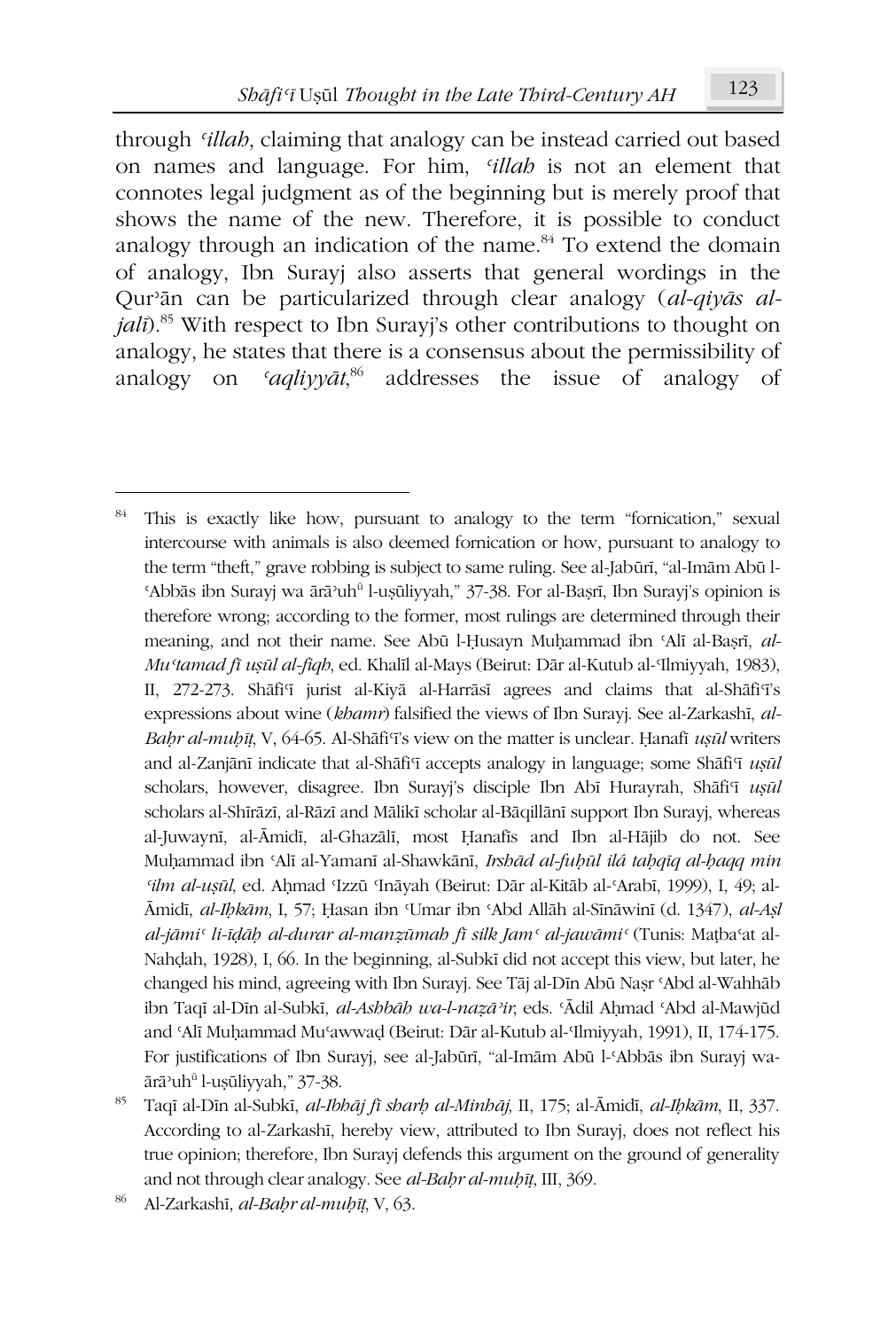resemblance, $87$  proposes a rule for how testing (sabr) can be carried out to determine 'illab,<sup>88</sup> accepts the particularization of 'illab determined via verses and hadiths<sup>89</sup> and performs an octal classification of analogy.<sup>90</sup> Apart from problems about sources, he delivers opinions on many other questions within the scope of  $u$ sūl. Consequently, Ibn Surayi has become an opponent of various problems in classical  $u$ sūl works.<sup>91</sup> Bāb talab al-'ilm, the final chapter of al-Wadā'i', should have been written with reference to a chapter in al-Risālah. Previously in his al-Mukhtaşar, al-Buwayțī had also provided a classification of knowledge for learning about al-Shafi'i. Although Ibn Surayj does not reflect this classification completely as is, his distinction between obligatory and virtue (fadl) recall al-Shāfi<sup> $7$ </sup>'s classification.<sup>92</sup>

### 4. Assessment and Conclusion

Late third- and early fourth-century AH witnessed significant developments of the evolution of *usul al-figh* thought. In this post-al-Risālab period, many texts were written about usūl al-fiqb. Most of these texts consist of treatises on certain topics, introductions on substantive law books, or relevant chapters in works about various problems that are not directly about Islamic law. Although the period between al-Shāfi'i and Ibn Surayj was a time when issues about ușūl al-figh were much debated and problems gradually became detailed and comprehensive, the writings on *usul* had not yet become an

<sup>87</sup> There are controversial views about this matter that cite him. See al-Jabūrī, "al-Imām Abū l-'Abbās ibn Surayj wa-ārā uhū l-ușūliyyah," 38-39; al-Juwaynī, al-Talkhīș fi ușūl al-fiqb, III, 236-237; al-Zarkashī, al-Bahr al-muhīț, V, 41-42.

<sup>88</sup> Al-Zarkashī, ibid., V, 181-182.

<sup>89</sup> Al-Zarkashī, ibid., V, 137.

<sup>90</sup> Al-Sam'ānī and through him, al-Zarkashī, mention this classification, but do not relate the sections within. See al-Sam'ānī, Qawāți' al-adillah, II, 126; al-Zarkashī, ibid., V, 36.

<sup>91</sup> Many views are attributed to him with regard to much debated issues among usul scholars, such as the authoritativeness of opinions of Companions (qawl al-sababi) and the revealed laws preceding Islam (shar<sup>c</sup> man qablana), istishab etc. For example, see al-Shīrāzī, al-Tabșirah fī ușūl al-fiqh, 207; Abū Ḥāmid Muḥammad ibn Muhammad al-Ghazālī, Shifā<sup>,</sup> al-ghalīl fī bayān al-shabah wa-l-mukhīl wa-masālik al-ta'līl, ed. Ḥamad al-Kubaysī (Baghdad: Maṭba'at al-Irshād, 1970), 342-344, 368; al-Jabūrī, "al-Imām Abū l-'Abbās ibn Surayj wa-ārā'uh<sup>ū</sup> l-uşūliyyah."

<sup>92</sup> For comparison, see al-Risālah, 357-369; al-Buwayṭī, al-Mukhtaṣar, fol. 172v.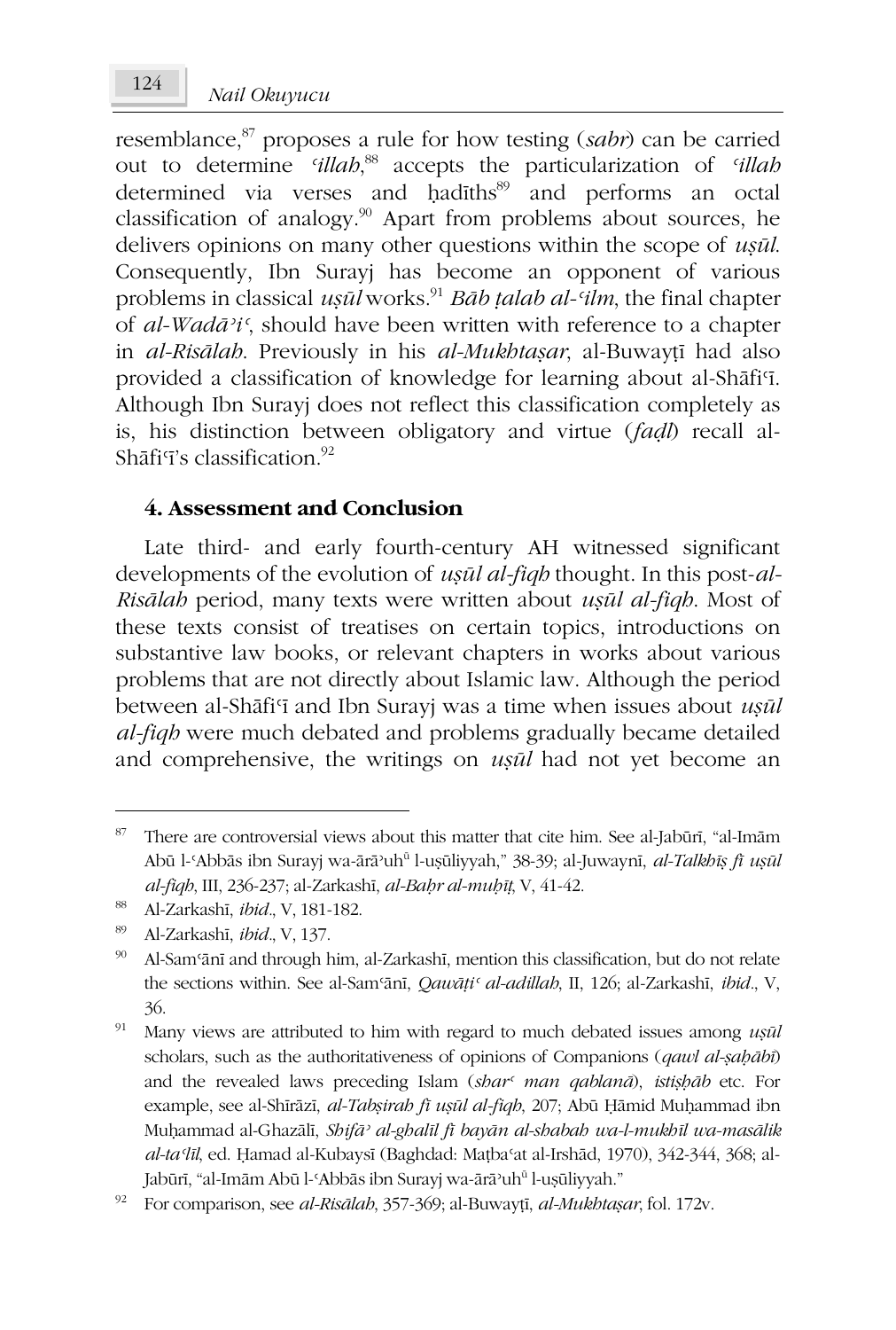independent discipline.<sup>93</sup> Works by Ibn Surayj on *uşūl* should be evaluated in this respect.

Ibn Surayj occupies a distinguished position in the history of Islamic legal theory. His works on *usul* include relevant chapters, already discussed here, within  $al$ -Wad $\bar{a}$ <sup>2</sup>i', apparently polemical treatises on analogy, and citations based on his discussions with his pupils and circle. In consideration of limited data from al-Wadā'i' and extinct treatises, these citations become even more important for relating Ibn Surayj's views on ușul. References to Ibn Surayj in later usūl literature are mostly based on these citations and works written by subsequent Shāfi'i ușul scholars, his pupils above all. Works by Ibn al-Qās, Abū Ishāq al-Marwazī and al-Şayrafī are especially worth mentioning.

Ibn Surayj owes his place in the history of Islamic legal theory to his interest in Islamic theology (kalām) and disciplines that developed along with Islamic theology. The reserved attitude of al-Shāfi'i and his pupils about Islamic theology enabled acceptance of their new *figh* approach among Ahl al-hadith circles; consequently, almost all of this circle's prominent figures, including Ibn Surayj's tutor al-Anmāțī, adopted an explicitly adversarial attitude against Islamic theology. Ibn Surayj, however, did not embrace this attitude completely, instead addressing disciplines such as dialectic and disputation (jadal and munāzarah) that are not appreciated by those circles. Ibn Surayj's environment in Baghdad must have influenced his behavior. Ibn Surayj attended several courses by Abū l-Husayn al-Khayyāṭ and Abū l-Ḥasan al-Bardha'ī, prominent Mu'tazilī scholars of the time. In addition, he made room for personalities such as al-

<sup>93</sup> In his papers on Ibn Dāwūd al-Zāhirī and al-Țabarī, Devin Stewart claims the opposite, asserting that in the mentioned period, usul al-fiqh attained the status of an independent discipline and accompanied the first examples of his writings. For him, these earliest examples by Ibn Dāwūd and al-Țabarī had a similar content and style to later ușul works, albeit comprising notable differences compared to al-Risālah. See "Muhammad b. Jarīr al-Țabarī's al-Bayān 'an ușūl al-ahkām and the Genre of Ușūl al-Fiqh in Ninth Century Baghdad," in Abbasid Studies: Occasional Papers of the School of Abbasid Studies, Cambridge, 6-10 July 2002 (Leuven: Peeters Publishers and the Department of Oriental Studies, 2004), 346-348; "Muhammad b. Dā'ūd al-Zāhirī's Manual of Jurisprudence: al-Wușūl ilá Ma'rifat al-Ușūl," in Studies in Islamic Legal Theory, ed. Bernard G. Weiss (Leiden: Brill, 2002), 137.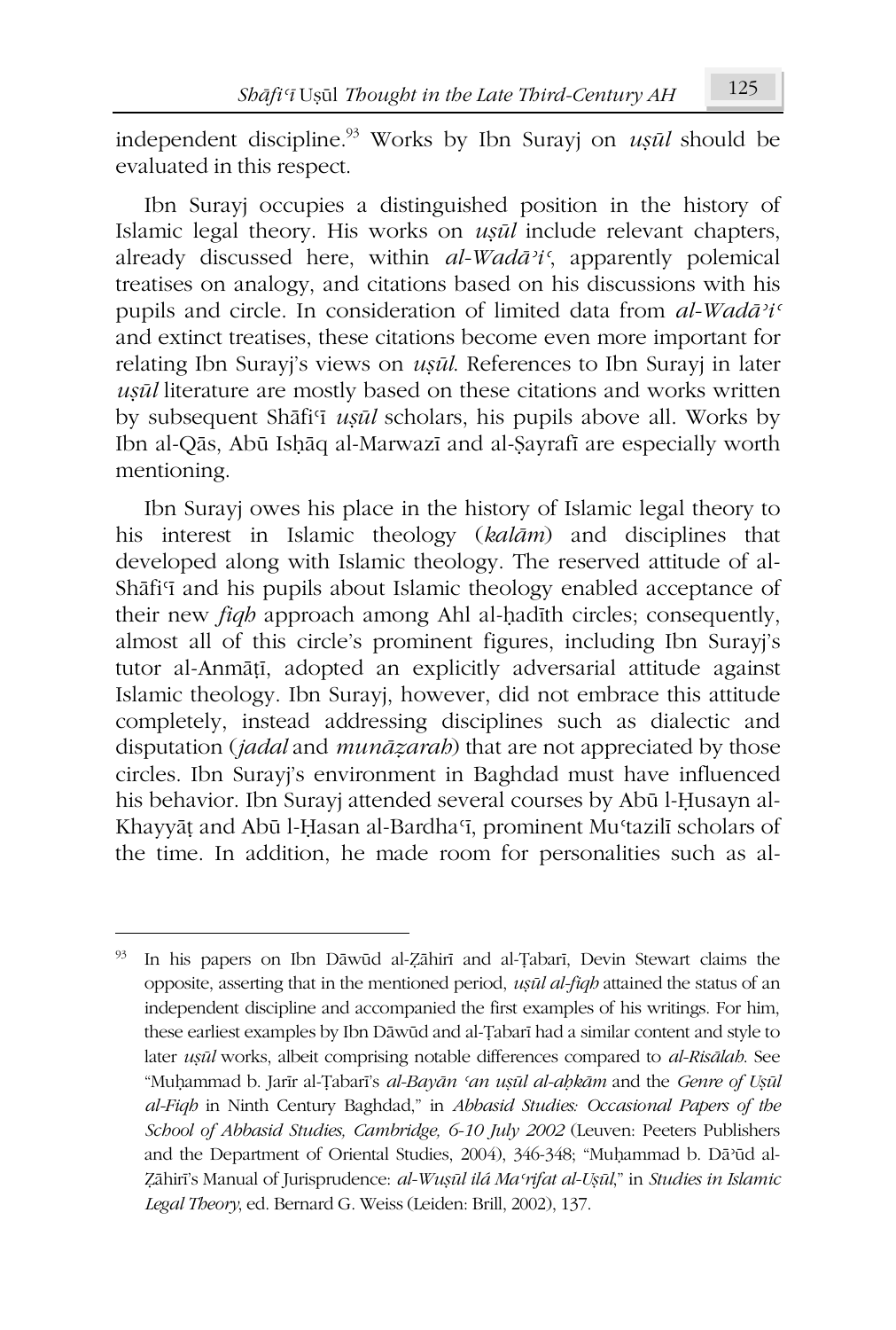Mas'ūdī in his circle.<sup>94</sup> The main proof of Ibn Surayj's interest in these domains is the attribute of *mutakallim* himself, in addition to *faqib* and  $us\bar{u}l\bar{i}^{.95}$  According to Ibn Surayj, Islamic theology and its methods would not harm Islamic law in any manner; therefore, he took these methods to legal theory.<sup>96</sup> After him, Shafi'i jurists began to devote greater attention to Islamic theology.<sup>97</sup> This intervention undeniably influenced the formation of the characteristic of the tradition of writing on legal theory, which is known as Islamic theology-oriented ușul (tariqat al-mutakallimin). Abū Hafs al-Muțawwi'i describes Ibn Surayj's contribution to the emergence of this new approach, which is intertwined with dialectic and disputation, by dubbing him "the person who opened the door to disputation and taught dialectic to people."98

In his writings about creeds, Ibn Surayj seems to have adopted the Salaf creed; nevertheless, he did not refrain from entering debates that disturbed Ahl al-hadīth circles at the time. The points of debate at the forefront related to goodness-evil (busn-qubb), such as the status of things before revelation and the problem of gratitude to a giver of benevolence, are enlightening examples for determining Ibn Surayi's attitude. In both debates, Ibn Surayj agrees with the Mu'tazilah, indicating that things were based on permissibility before revelation and that gratitude to a giver of benevolence is reasonably obligatory.<sup>99</sup> His views on these problems were supported by some of

<sup>94</sup> Şükrü Özen, "İbn Süreyc," in Türkiye Diyanet Vakfı İslâm Ansiklopedisi (DİA), XX, 364. About Ibn Surayj's attending courses by Abū l-Husayn al-Khayyāţ, see Abū l-Hasan Imād al-Dīn 'Abd al-Jabbār ibn Ahmad Qādī 'Abd al-Jabbār, Fadl al-i'tizāl wațabaqāt al-Mu 'tazilah, ed. Fu'ād Sayyid (Tunis: al-Dār al-Tūnisiyyah, 1974), 301.

<sup>95</sup> See Abū l-Faraj Muhammad ibn Ishāq Ibn al-Nadīm, al-Fibrist, ed. Ibrāhīm Ramadān (Beirut: Dār al-Ma'rifah, 1997), 263.

<sup>96</sup> T. Nagel, "Ahmad b. 'Omar b. Sorayj," in Encyclopaedia Iranica, I, 643.

<sup>97</sup> Bilal Aybakan, "Şâfîî Mezhebi," in Türkiye Diyanet Vakfı İslâm Ansiklopedisi (DİA), XXXVIII, 237.

 $98\,$ Al-Subkī, Țabaqāt al-Shāfi'iyyah al-kubrá, III, 22.

<sup>99</sup> For Ibn Surayj's argument and his thoughts about status of things prior to shari'ah, see  $al$ -Wadā<sup>2</sup>i', fols. 123r-124v. For various parties' views of that question, see al-Zarkashī, Salāsil al-dhahab, ed. Şafiyyah Ahmad Khalīfah (Cairo: al-Hay'ah al-Mișriyyah al-'Āmmah li-l-Kitāb, 2008), 120-122; also see Abū l-Baqā' Taqī al-Dīn Muhammad ibn Ahmad Ibn al-Najjār al-Ḥanbalī, Sharh al-Kawkab al-munīr bimukhtaşar al-Tahrīr, ed. Muhammad al-Zuhaylī and Nazīh Ḥammād, 2<sup>nd</sup> ed. (Riyadh: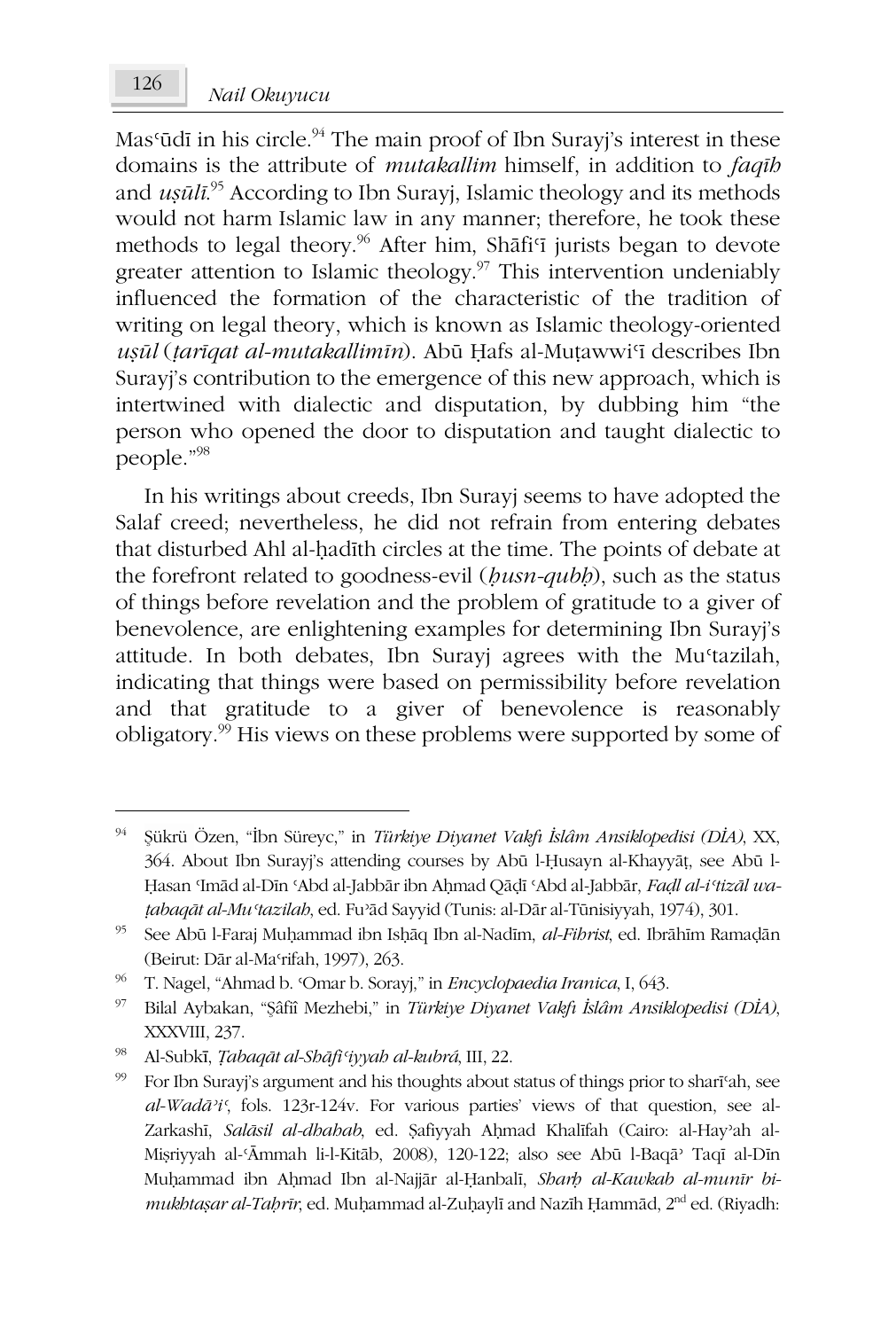his pupils and were defended in Shafi<sup>q</sup> circles for some time; nevertheless, they eventually caused a disturbance. The emergence of disturbance was primarily attributable to the gradual identification of the Shafi'is with the Ash'ari school. Indeed, major Ash'ari theologians such as al-Bāqillānī and Abū Ishāq al-Isfarā'īnī accept the superior status of Ibn Surayi and some others in the science of jurisprudence but complain that these personalities, who read and were influenced by Mu'tazili works in their old age, unconsciously adopted certain Mu'tazilī views, unaware of their consequences.<sup>100</sup> According to Reinhart, discussions arising from Ibn Surayi's theological attitude emerged once he began to discuss certain issues that previously were not discussed in Ahl al-hadīth circles and thus opened "Pandora's box."<sup>101</sup>

Because of this attitude, Ibn Surayi was partially ignored during subsequent periods of the Shafi'i school, and some of his views and approaches were abandoned. His preferences in substantive law and usūl did not gain high recognition in later periods. Nevertheless, for a time he was a very notable Shāfi'i jurist and *usūl* scholar. During early fourth-century AH, he was the most influential Shafi'i mujtabid and established the line representing the mainstream Shafi'i school. Indeed, in some of the discussions mentioned above, he gained his pupils' support, and Ibn Surayj's opinions and approach were recognized in Shafi'i circles for some time. This shows that during the first half of fourth-century AH, a Shafi'i identity was established around Ibn Surayj's views. It is necessary to consider this periodic influence in recognizing Ibn Surayj's place both in the history of usul and in the formation of the Shafi'i school in terms of opinions on the substantive law.

Ibn Surayi's efforts in *ușūl* highlight an important historical era for the development not only of *usul* thought but also of legal theory as an independent discipline. If al-Shafi'i is considered the first writer on usul, we can say that his emphases and essential theses were adopted and maintained by his pupils, whereas Ibn Surayj, in general terms,

Maktabat al-Ubaykān, 1997), I, 325-329; al-Zarkashī, al-Bahr al-muhīț, I, 203; al-Sam'ānī (d. 489/1096), Qawāți<sup>c</sup> al-adillah, II, 48.

<sup>100</sup> See al-Zarkashī, al-Bahr al-muhīț, I, 140-141; al-Subkī, Țabaqāt al-Shāfi'iyyah alkubrá, III, 202.

<sup>&</sup>lt;sup>101</sup> A. Kevin Reinhart, Before Revelation: The Boundaries of Muslim Moral Thought (Albany: State University of New York Press, 1995), 16.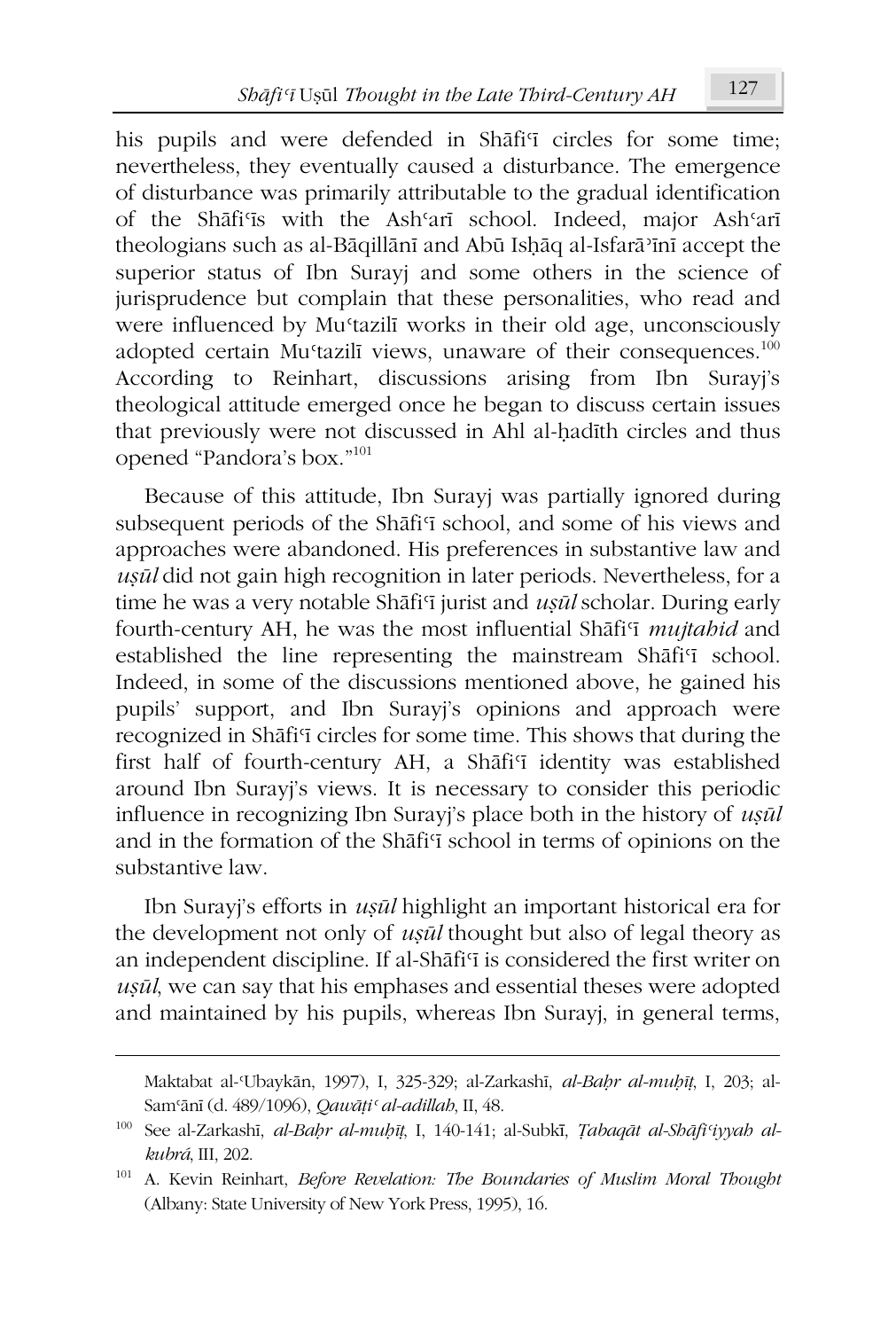inherited the *usūl* thought of the Shāfi'i circle. In this respect, we can discuss the continuity of al-Shafi'i and Ibn Surayj's efforts on usul. Ibn Surayj continued to discuss the problems pursuant to his inherited way of thought, brought along certain expansions in various aspects and paved the way for partial evolutions in conventional thought. His approach to abrogation, style of intervention with discussions such as the retardation of bayan, and use of consensus as evidence for substantive legal issues are all worth mentioning as examples of continuity and interruptions in usul thought.

#### **REFERENCES**

- al-Āmidī, Abū l-Ḥasan Sayf al-Dīn 'Alī ibn Muḥammad. al-Ihkām fī uṣūl alabkām. 4 vols. Edited by Sayyid al-Jumaylī. Beirut: Dār al-Kitāb al-'Arabī. 1984.
- Amīr Bādshāh, Muḥammad Amīn ibn Maḥmūd al-Bukhārī. Taysīr al-Taḥrīr. 4 vols. Beirut: Dār al-Fikr, n.d.
- Apaydın, Yunus. "Kıyas." In Türkiye Diyanet Vakfı İslâm Ansiklopedisi  $(DIA)$ , XXV, 529-539.
- Aybakan, Bilal. Fıkıb İlminin Oluşum Sürecinde İcma. Istanbul: İz Yayıncılık, 2003.
	- -. "Şâfiî Mezhebi." In *Türkiye Diyanet Vakfı İslâm Ansiklopedisi (DİA)*, XXXVIII, 233-247.
- al-Bājī, Abū l-Walīd Sulaymān ibn Khalaf ibn Sa'd al-Tujībī. Ibkām al-fușūl fī abkām al-usūl. 2 vols. Edited by 'Abd al-Majīd Turkī. Beirut: Dār al-Gharb al-Islāmī, 1986.
- Bağdatlı İsmail Paşa [Ismā°īl Pāshā al-Baghdādī]. Hadiyyat al-'ārifīn asmā' almu'allifin wa-āthār al-mușannifin. 2 vols. Edited by Kilisli Rifat Bilge, İbnülemin Mahmud Kemal İnal, and Avni Aktuç. Ankara: Milli Eğitim Bakanlığı, 1951.
- al-Bāqillānī, Abū Bakr Muhammad ibn al-Țayyib ibn Muhammad al-Bașrī. al-Taqrib wa-l-irshād (al-șaghīr). 3 vols. Edited by 'Abd al-Hamīd ibn 'Alī Abū Zunayd. Beirut: Mu'assasat al-Risālah, 1993.
- al-Başrī, Abū l-Husayn Muhammad ibn 'Alī. al-Mu'tamad fī uşūl al-fiqh. 2 vols. Edited by Khalīl al-Mays. Beirut: Dār al-Kutub al-Ilmiyyah, 1983.
- Bedir, Murteza. "er-Risâle." In Türkiye Diyanet Vakfı İslâm Ansiklopedisi (DİA), XXXV, 117-119.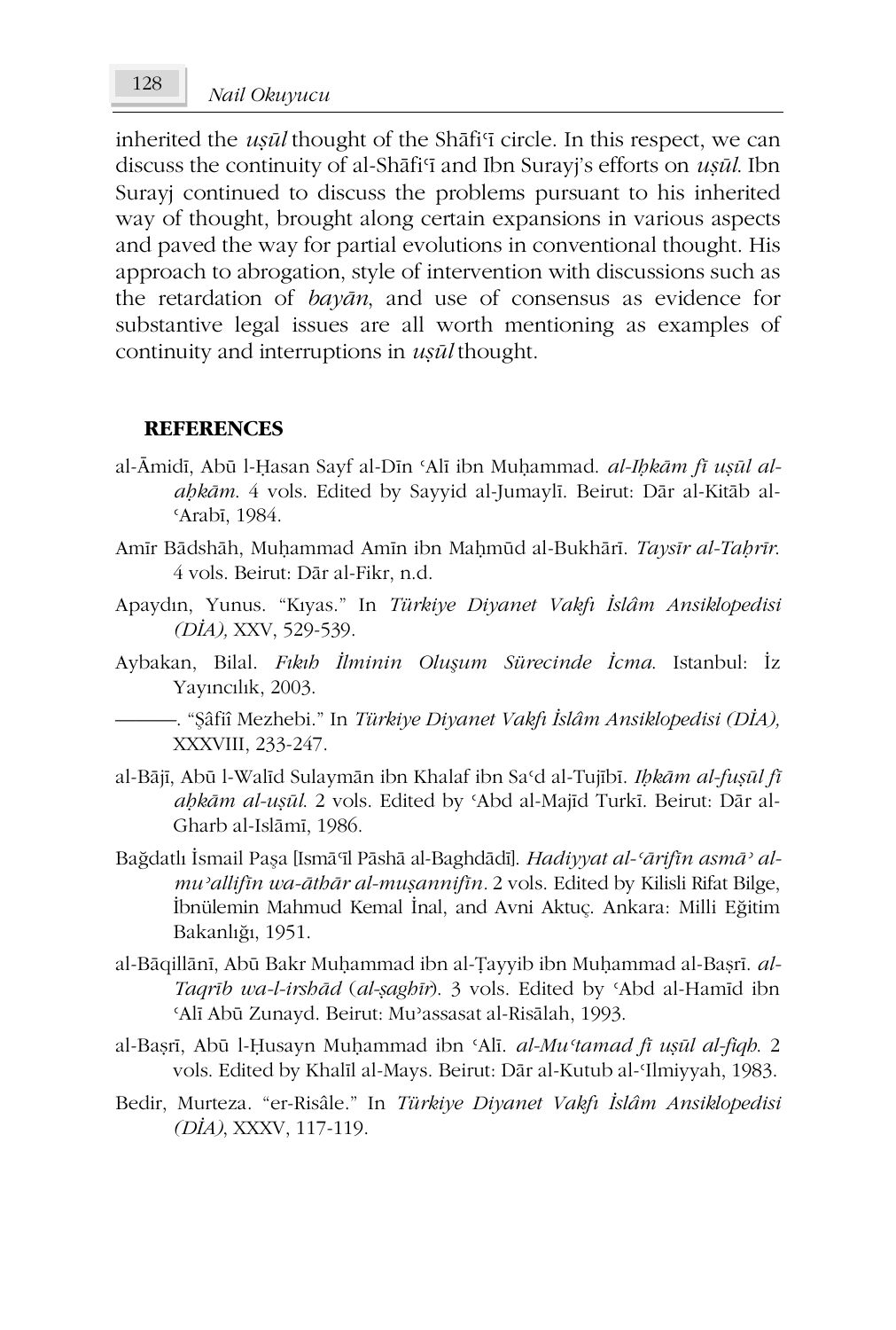- "An Early Response to Shāfi'ī: 'Īsā ibn Abān on the Prophetic Report (Khabar)." Islamic Law and Society 9, no. 3 (2002): 285-311. https://doi.org/10.1163/156851902320901170
- al-Buwayțī, Abū Ya'qūb Yūsuf ibn Yaḥyá al-Mișrī. al-Mukhtașar. Istanbul: Murat Molla Library, Murad Molla, MS 1189.
- al-Dawish, Sālih ibn 'Abd Allāh ibn Ibrāhīm. Introduction to al-Wadā'i' limansūs al-sharā'i', by Abū l-'Abbās Ahmad ibn 'Umar Ibn Surayi, I, 1-84. Edited by Sālih ibn 'Abd Allāh ibn Ibrāhīm al-Dawīsh. Riyadh: n.p., 1990.
- Dutton, Yasin. The Origins of Islamic Law: The Ouran, The Muwatta and Madinan Amal. Surrey: Curzon Press, 1999.
- al-Duwayhī, Ahmad ibn 'Abd Allāh ibn Muhammad. 'Ilm usūl al-figh min al-tadwīn ilá nibāyat al-garn al-rābis al-bijrī: Dirāsab tārīkbiyyab istiqrā'iyyah tahlīliyyah. 2 vols. Riyadh: Jāmi'at al-Imām Muhammad ibn Su'ūd al-Islāmiyyah, 2006.
- al-Ghazālī, Abū Hāmid Muhammad ibn Muhammad. Shifā<sup>,</sup> al-ghalīl fī bayān al-shabah wa-l-mukhīl wa-masālik al-ta'līl. Edited by Hamad al-Kubaysī. Baghdad: Matba'at al-Irshād, 1970.
- Hasan, Ahmad Y. The Early Development of Islamic Jurisprudence. Islamabad: Islamic Research Institute, 1970.
- Ibn Amīr Hāji, Abū 'Abd Allāh Shams al-Dīn Muhammad. al-Tagrīr wa-ltabbīr. 3 vols. 2<sup>nd</sup> ed. Beirut: Dār al-Kutub al-Ilmiyyah, 1983.
- Ibn al-Dahhān, Abū Shujā<sup>c</sup> Fakhr al-Dīn Muḥammad ibn 'Alī ibn Shu'ayb. Taqwim al-nazar fi mas'āil khilāfiyyah dhā'i'ah wa-nubadh madhhabiyyah nāfi'ah. 5 vols. Edited by Şālih ibn Nāșir ibn Şālih al-Khuzaym. Riyadh: Maktabat al-Rushd, 2001.
- Ibn Fürak, Abū Bakr Muhammad ibn Hasan al-Anşārī. Mujarrad magālāt al-Shaykh Abī l-Hasan al-Ash'arī. Edited by Daniel Gimaret. Beirut: Dār al-Mashriq, 1987.
- Ibn Hidāyat Allāh, Abū Bakr al-Ḥusaynī. *Tabaqāt al-Shāfi'iyyah*. Edited by 'Ādil Nuwayhid. 3rd ed. Beirut: Dār al-Āfāq al-Jadīdah, 1982.
- Ibn al-Labbād, Abū Bakr Muhammad ibn Muhammad. Kitāb al-radd 'alá l-Shāfi'ī. Edited by 'Abd al-Majīd ibn Hamdah. Tunis: Dār al-'Arab li-l-Tibā'ah, 1986.
- Ibn al-Nadīm, Abū l-Faraj Muhammad ibn Ishāq. al-Fibrist. Edited by Ibrāhīm Ramadān. 2<sup>nd</sup> ed. Beirut: Dār al-Ma<sup>c</sup>rifah, 1997.
- Ibn al-Najjār, Abū l-Baqā<sup>,</sup> Taqī al-Dīn Muhammad ibn Ahmad al-Ḥanbalī. Sharh al-Kawkab al-munīr bi-mukhtaşar al-Taḥrīr. 4 vols. Edited by Muhammad al-Zuhaylī and Nazīh Hammād. 2<sup>nd</sup> ed. Riyadh: Maktabat al-Ubaykān, 1997.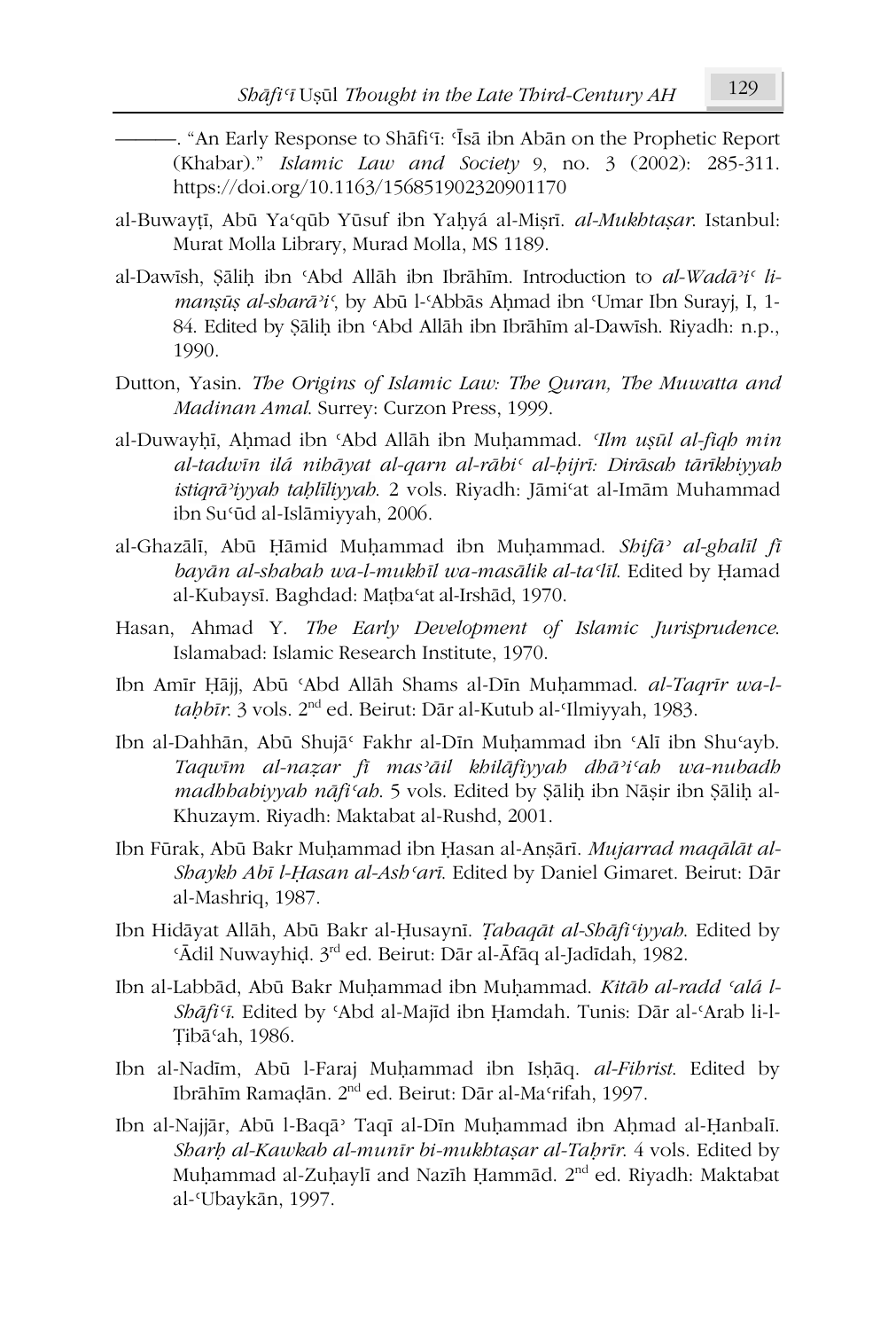Ibn Surayj, Abū l-'Abbās Ahmad ibn 'Umar. al-Wadā'i' li-manșūș alsharā'i'. Istanbul: Süleymaniye Library, Ayasofya, MS 1502.

-. al-Wadā'i' li-manşūş al-sharā'i'. Edited by Şāliḥ ibn 'Abd Allāh ibn Ibrāhīm al-Dawīsh. Riyadh: n.p., 1990.

- al-Isnawī, Abū Muhammad Jamāl al-Dīn 'Abd al-Rahīm ibn al-Hasan, Tabagāt al-Shāfi'iyyah. 2 vols. Edited by Kamāl Yūsuf al-Hūt. Beirut: Dār al-Kutub al-Ilmiyyah. 2002.
- al-Jabūrī, Husayn ibn Khalaf. "al-Imām Abū l-'Abbās ibn Surayj wa-ārā'uh<sup>ū</sup> luşüliyyah." Majallat al-Jāmi'ab al-Islāmiyyab bi-l-Madīnab al-Munawwarah 81-82 (1409): 143-196.
- Jackson, Sherman A. "Setting the Record Straight: Ibn Labbād's Refutation of al-Shāfi'i." *Journal of Islamic Studies* 9, no. 2 (2000): 121-146.
- al-Jașșāș, Abū Bakr Ahmad ibn 'Alī al-Rāzī. al-Fușūl fī l-ușūl. 4 vols. Edited by 'Ujayl Jāsim al-Nashamī. Kuwait: Wizārat al-Awqāf wa-l-Shu'ūn al-Islāmiyyah, 1985.
- al-Juwaynī, Abū l-Ma'ālī Rukn al-Dīn 'Abd al-Malik ibn 'Abd Allāh. al-Burbān fī usūl al-fiqb. 2 vols. in one vol. Edited by Abū 'Abd al-Rahmān Salāh ibn Muhammad Ibn 'Uwaydah. Beirut: Dār al-Kutub al-Ilmiyyah, 1997.

-. al-Talkbīs fī usūl al-figb. 3 vols. Edited by 'Abd Allāh Jawlam al-Nibālī and Shubayr Ahmad al-Umarī. Beirut: Dār al-Bashā'ir al-Islāmiyyah, 1996.

- Kātib Chalabī, Ḥājī Khalīfah Muștafá ibn 'Abd Allāh. Kashf al-zunūn 'an asāmī l-kutub wa-l-funūn. 2 vols. Edited by M. Şerefettin Yaltkaya and Kilisli Rifat Bilge. Ankara: Maârif Vekâleti, 1941.
- Kaḥḥālah, Umar Riḍā. Mu'jam al-mu'allifīn: Tarājim muṣannifī l-kutub al-'Arabiyyah. 13 vols. Beirut: Maktabat al-Muthanná, n.d.
- Lowry, Joseph E. "Does Shāfi'i Have a Theory of Four Sources of Law?." In Studies in Islamic Legal Theory, edited by Bernard G. Weiss, 23-50. Leiden: E. J. Brill, 2002.
- al-Maqdisī, Abū Shāmah Shihāb al-Dīn 'Abd al-Rahmān. al-Muhaqqaq min 'ilm al-usūl fī-mā yata'allaq<sup>u</sup> bi-af'āl al-Rasūl. Edited by Ahmad Kuwaytī. al-Zarqā<sup>3</sup>: Dār al-Kutub al-Athariyyah & Riyadh: Dār al-Rāyah, 1989.
- Makdisi, George. "The Juridical Theology of Shâfi'î: Origins and Significance Usûl al-Figh." **Studia** *Islamica* 59  $(1984):$  $5-47.$ of https://doi.org/10.2307/1595294
- al-Mardāwī, Abū l-Ḥasan 'Alā' al-Dīn 'Alī ibn Sulaymān ibn Aḥmad. al-Tabbīr sharb al-Tabrīr fī uşūl al-fiqh. 8 vols. Edited by 'Abd al-Rahmān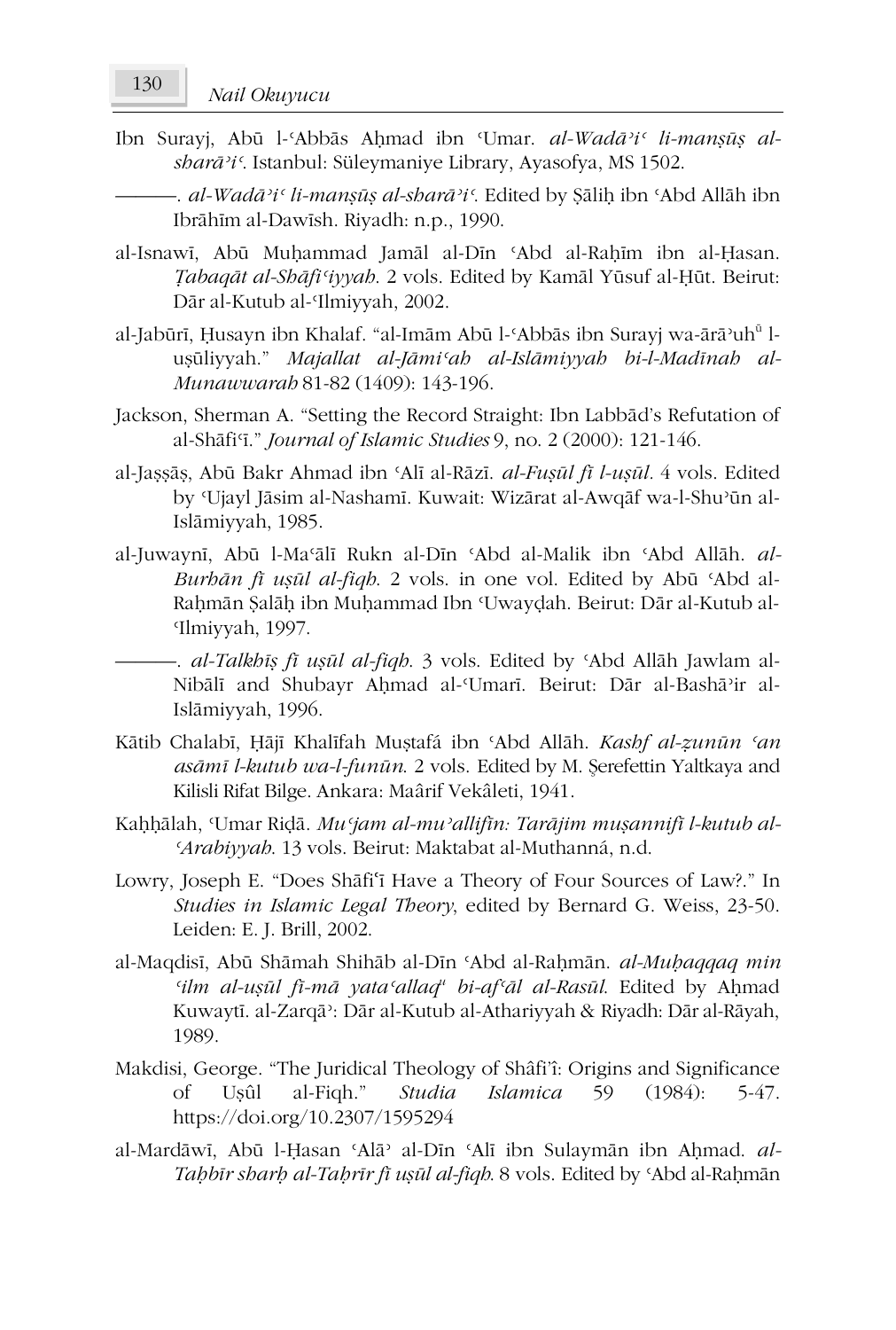ibn 'Abd Allāh al-Jabrīn, 'Iwad ibn Muḥammad al-Qaranī, and Aḥmad ibn Muhammad al-Sarrāh. Riyadh: Maktabat al-Rushd, 2000.

- al-Mardīnī, Shams al-Dīn Muhammad ibn 'Uthmān ibn 'Alī. al-Anjum alzābirāt 'alá ball alfāz al-Waragāt fī usūl al-figb. Edited by 'Abd al-Karīm ibn 'Alī Muhammad ibn al-Namlah. 3rd ed. Riyadh: Maktabat al-Rushd, 1999.
- al-Māwardī, Abū l-Ḥasan 'Alī ibn Muḥammad. al-Ḥāwī al-kabīr fī fiqh madhhab al-Imām al-Shāfi'ī. 19 vols. Edited by 'Alī Muhammad Mu'awwad and 'Ādil Ahmad 'Abd al-Mawjūd. Beirut: Dār al-Kutub al-Ilmiyyah, 1994.
- al-Marwazī, Muhammad ibn Nașr. al-Sunnah. Edited by Abū Usāmah Salīm ibn 'Īd al-Hilālī. Kuwait: Gharās li-l-Nashr, 2005.
- Melchert, Christopher. The Formation of Sunni Schools of Law (9th-10th Centuries C.E.). Leiden: Brill, 1997.
- al-Muzanī, Abū Ibrāhīm Ismā'īl ibn Yaḥyá. Kitāb al-amr wa-l-nahy 'alá ma'ná l-Imām al-Shāfi'ī min mas'āil al-Muzanī. Edited by Robert Brunschvig. "Le livre de l'ordre et de la défense d'al-Muzani." Bulletin d'études orientales 11 (1945): 145-196.
- Nagel, Tilman. "Ahmad b. 'Omar b. Sorayj." In Encyclopaedia Iranica, I, 643.
- al-Nawawī, Abū Zakariyyā Muhyī al-Dīn Yahyá ibn Sharaf ibn Mūrī. al-Majmū<sup>c</sup> sharh al-Muhadhdhah. 20 vols. Beirut: Dār al-Fikr, n.d.

Damascus: Dār al-Fayhā<sup>, &</sup> Dār al-Manhal Nāshirūn, n.d.

- Okuyucu, Nail. Şâfiî Mezhebinin Teşekkül Süreci. Istanbul: Marmara Üniversitesi İlahiyat Fakültesi Vakfı Yayınları, 2015.
- Özen, Şükrü. "İslâm Hukukunda Aklîleşme Süreci: Başlangıçtan Hicri IV. Asrın Ortalarına Kadar." PhD diss., Marmara University, 1995.
	- –. "İbnü'l-Kassâr." In *Türkiye Diyanet Vakfı İslâm Ansiklopedisi (DİA)*, XXI, 104-105.
	- ibn Süreyc." In Türkiye Diyanet Vakfı İslâm Ansiklopedisi (DİA), XX, 363-366.

—. "Îsâ b. Ebân." In *Türkiye Diyanet Vakfı İslâm Ansiklopedisi (DİA)*, XXII, 480-481.

- "Müzenî." In Türkiye Diyanet Vakfı İslâm Ansiklopedisi (DİA), XXXII, 246-250.

Özkan, Halit. "Takrîrî Sünnet ve Sahîh-i Buhârî'deki Takrîrler." Master's thesis, Marmara University, 2000.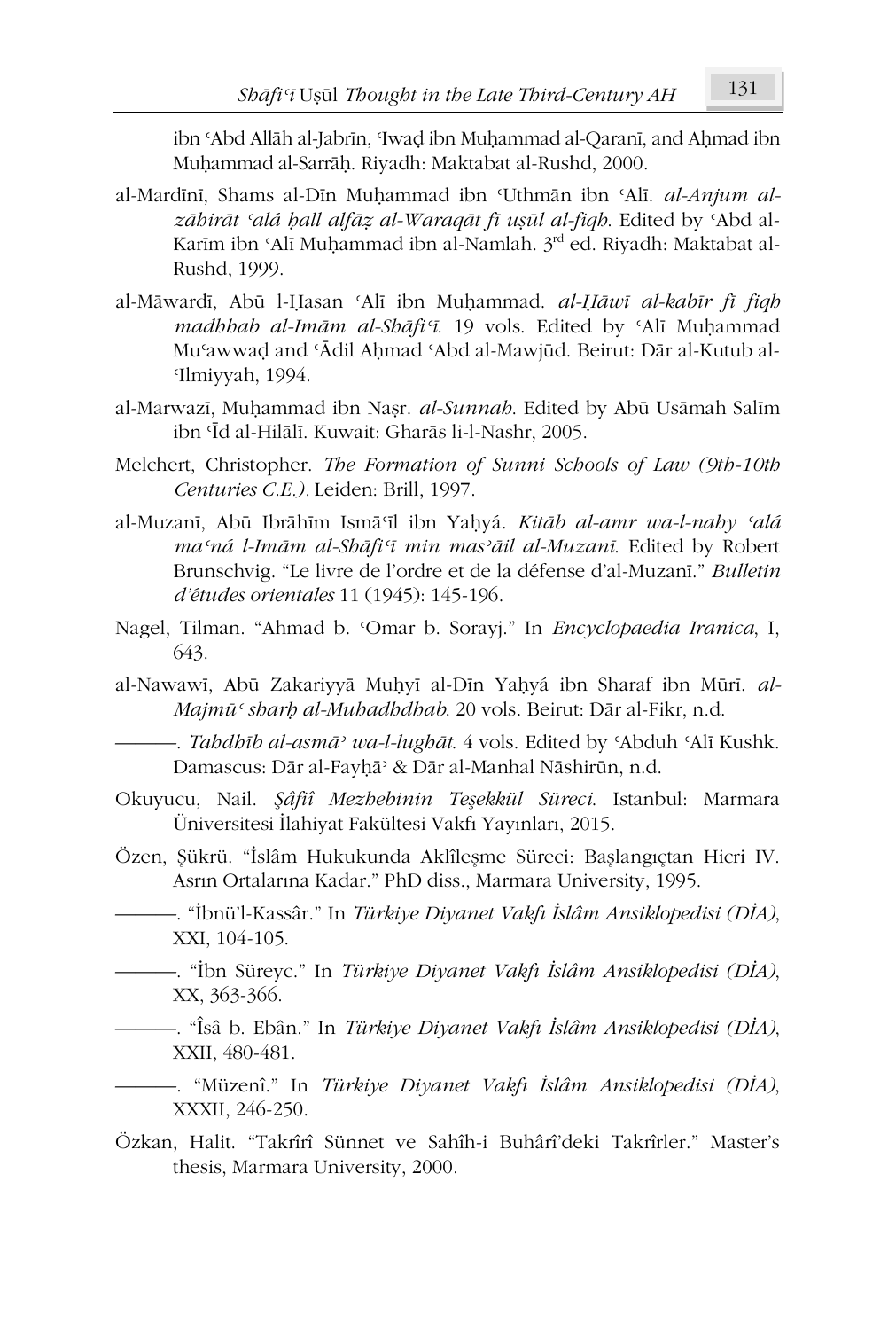-. "Takrir." In *Türkiye Diyanet Vakfı İslâm Ansiklopedisi (DİA)*, XXXIX, 469-471.

- Pala, Ali İhsan. İslâm Hukuk Metodolojisinde Emir ve Yasakların Yorumu. Ankara: Fecr Yayınları, 2009.
- Qādī 'Abd al-Jabbār, Abū l-Hasan 'Imād al-Dīn 'Abd al-Jabbār ibn Ahmad. Fadl al-i'tizāl wa-tabagāt al-Mu'tazilah. Edited by Fu'ād Sayyid. Tunis: al-Dār al-Tūnisivvah. 1974.
- al-Rāzī, Abū 'Abd Allāh Muhammad ibn 'Umar Fakhr al-Dīn. Manāqib al-Imām al-Shāfi'ī. Edited by Aḥmad Ḥijāzī al-Saqqā. Cairo: Maktabat al-Kulliyyāt al-Azhariyyah, 1986.
- Reinhart, A. Kevin. Before Revelation: The Boundaries of Muslim Moral Thought. Albany: State University of New York Press, 1995.
- Riyādīzāda, 'Abd al-Latīf ibn Muhammad. Asmā' al-kutub al-mutammim li-Kashf al-zunūn. Edited by Muhammad Altūnjī. Cairo: Maktabat al-Khānjī, n.d.
- Şadr al-shari'ah, 'Ubayd Allāh ibn Mas'ūd ibn Mahmūd al-Bukhārī al-Maḥbūbī. al-Tawdīḥ. 2 vols. Edited by Zakariyyā Umayrāt. Beirut: Dār al-Kutub al-'Ilmiyyah, 1996.
- al-Sarakhsī, Shams al-a'immah Abū Bakr Muhammad ibn Ahmad ibn Abī Sahl. Uşūl al-Sarakhsī. 2 vols. Beirut: Dār al-Ma'rifah, n.d.
- al-Sīnāwinī, Ḥasan ibn 'Umar ibn 'Abd Allāh. al-Așl al-jāmi' li-īḍāḥ al-durar al-manzūmab fī silk Jam<sup>c</sup> al-jawāmi<sup>c</sup>. 2 vols. Tunis: Mațba'at al-Nahdah, 1928.
- Stewart, Devin. "Muhammad b. Jarir al-Țabari's al-Bayān 'an Ușūl al-Ahkām and the Genre of Ușūl al-Fiqh in Ninth Century Baghdad." In Abbasid Studies: Occasional Papers of the School of Abbasid Studies, edited by John Nawas, 321-349. Leuven: Peeters Publishers and the Department of Oriental Studies, 2004.

-. "Muḥammad b. Dā'ūd al-Zāhirī's Manual of Jurisprudence: al-Wuṣūl ilā Ma'rifat al-Uşūl." In Studies in Islamic Legal Theory, edited by Bernard G. Weiss, 99-158. Leiden: Brill, 2002.

- al-Subkī, Abū Nașr Tāj al-Dīn 'Abd al-Wahhāb ibn Taqī al-Dīn. Tabaqāt al-Shāfi'iyyah al-kubrá. 10 vols. Edited by Mahmūd al-Țanāḥī and 'Abd al-Fattāḥ Muḥammad al-Ḥulw. 2<sup>nd</sup> ed. Cairo: Hajr li-l-Țibā ah wa-l-Nashr, 1993.
	- al-Ashbāh wa-l-nazā'ir. 2 vols. Edited by 'Ādil Ahmad 'Abd al-Mawjūd and 'Alī Muḥammad Mu'awwaḍ. Beirut: Dār al-Kutub al-Ilmiyyah, 1991.
- al-Subkī, Abū l-Ḥasan Taqī al-Dīn 'Alī ibn 'Abd al-Kāfī. al-Ibhāj fī sharh al-Minbāj: 'alá Minbāj al-wuşūl ilá 'ilm al-uşūl li-l-Qāḍī al-Bayḍāwī al-